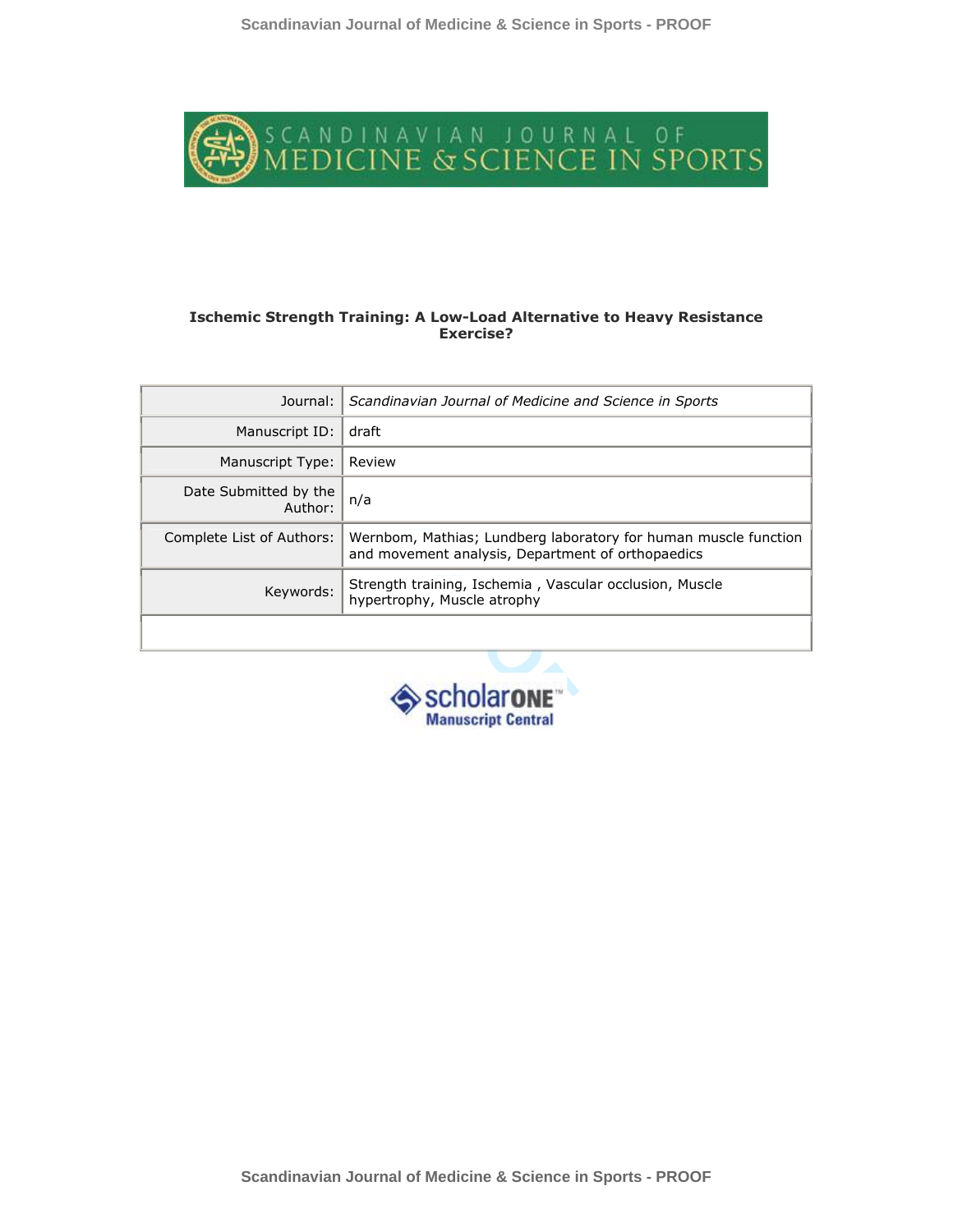# **Ischemic Strength Training: A Low-Load Alternative to Heavy Resistance Exercise?**

M. Wernbom<sup>1</sup>, J. Augustsson<sup>1</sup>, T. Raastad<sup>2</sup>

- 1. Lundberg Laboratory for Human Muscle Function and Movement Analysis, Department of Orthopaedics, the Sahlgrenska Academy at Göteborg University, Göteborg, Sweden
- 2. Department of Physical Performance, Norwegian School of Sport Sciences, Oslo, Norway.

**PROOF**<br> **PROPERTY ASSESS**<br> **PROPERTY**<br> **PROPERTY**<br> **PROPERTY**<br> **PROPERTY**<br> **PROPERTY**<br> **PROPERTY** Corresponding author: Mathias Wernbom Lundberg Laboratory for Human Muscle Function & Movement Analysis Department of Orthopaedics Gröna Stråket 12 Sahlgrenska University Hospital SE-413 45 Göteborg, Sweden

E-mail: mathias.wernbom@orthop.gu.se Fax: +46 31 416816 Phone: +46 31 426891

Key words: strength training, ischemia, vascular occlusion, muscle hypertrophy, muscle atrophy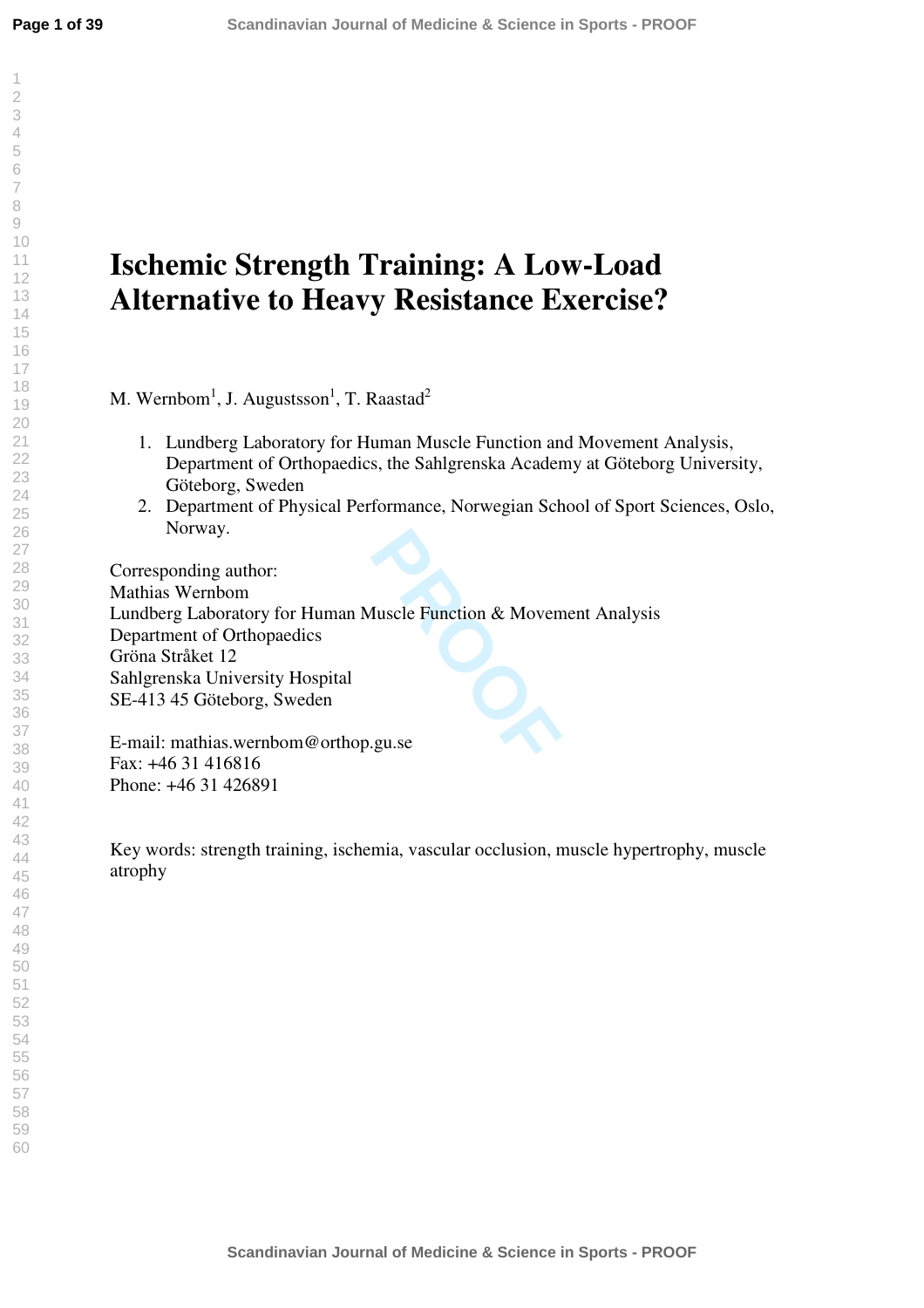## **Abstract**

**PROOF**<br>**PROOF**<br>**PROOF**<br>**PROOF**<br>**PROOF**<br>**PROOF**<br>**PROOF**<br>**PROOF**<br>**PROOF**<br>**PROOF**<br>**PROOF**<br>**PROOF**<br>**PROOF**<br>**PROOF**<br>**PROOF**<br>**PROOF**<br>**PROOF**<br>**PROOF**<br>**PROOF**<br>**PROOF**<br>**PROOF**<br>**PROOF**<br>**PROOF**<br>**PROOF**<br>**PROOF**<br>**PROOF**<br>**PROOF**<br>**PROOF** Strength training with low loads in combination with vascular occlusion has been proposed as an alternative to heavy resistance exercise in the rehabilitation setting, especially when high forces acting upon the musculoskeletal system are contraindicated. Several studies on low to moderate-intensity resistance exercise combined with cuff occlusion have demonstrated increases in muscle strength and size that are comparable to those typically seen after conventional high-load strength training. However, the physiological mechanisms by which occlusion training induces increased muscle mass and strength are currently unclear, although several candidate stimuli have been proposed. Also, the long-term safety, practicality and efficacy of this training method are still controversial. Furthermore, recent studies have demonstrated that in some instances, tourniquet cuffs may not be necessary for relative ischemia and significant training effects to occur with resistance exercise at low to moderate loads. The aims of the present review are to summarize current opinion and knowledge regarding the physiology of ischemic strength training and to discuss some of the training and health aspects of this type of exercise. In addition, suggestions for further research are given.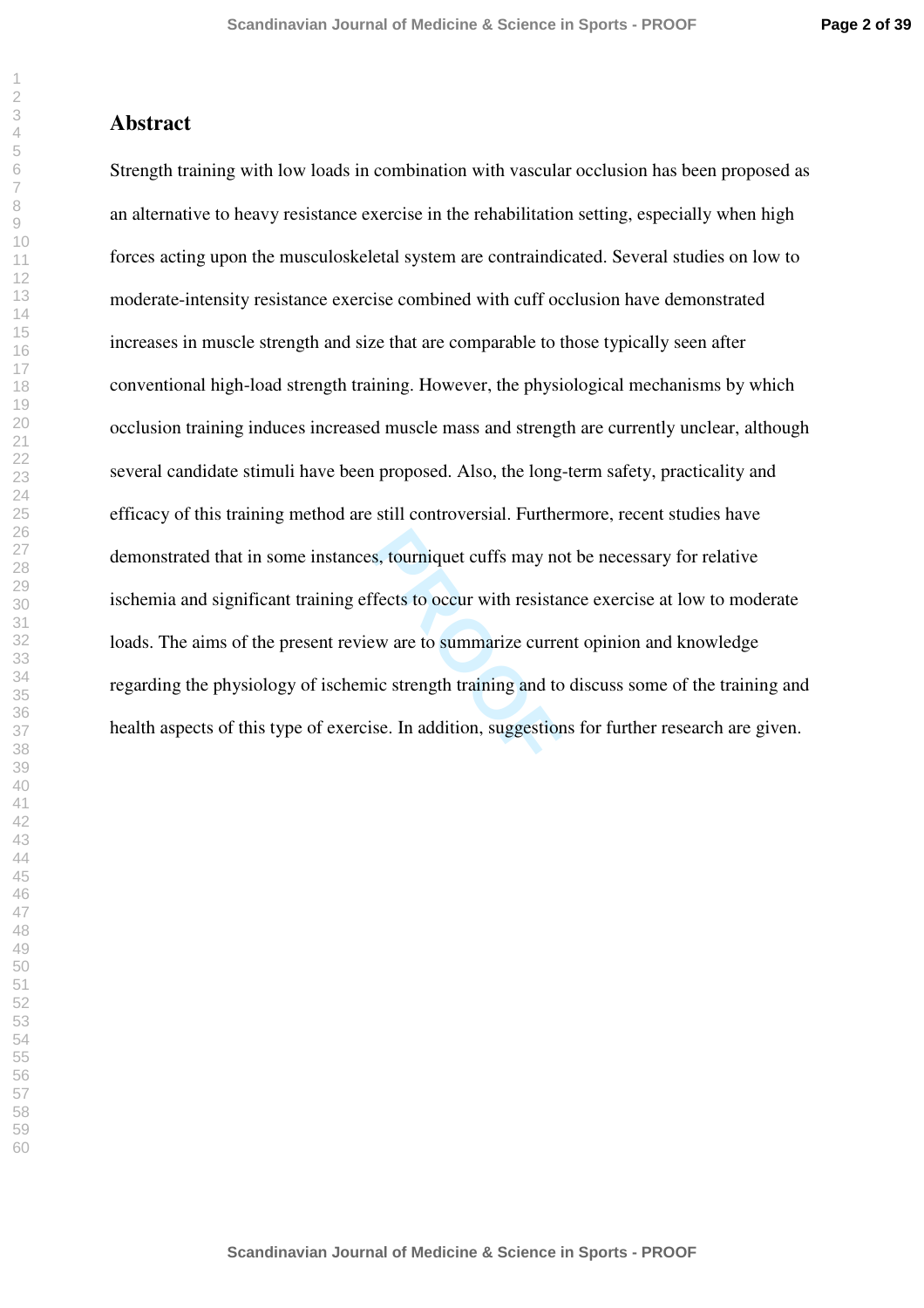# **Introduction**

Strength training is an important component of training in most sports as well as in the area of injury prevention and rehabilitation (Escamilla & Wickham, 2003). In the prescription of resistance exercise, training intensity or the load used is commonly regarded as the most important variable (Fleck & Kraemer, 1997). The intensity in dynamic resistance training is often quantified as a function of the maximum weight that can be lifted only once (one repetition maximum, 1RM). Most authors agree that the load should be at least 60% of 1RM in order to stimulate increases in strength and that optimal strength gains results from loads in excess of 80% of 1RM (Atha, 1981; Häkkinen, 1994; Fleck & Kraemer, 1997; ACSM, 2002; Andersen et al, 2006). For muscle hypertrophy, loads of 6-12RM are usually recommended, corresponding to ~70-85% of 1RM (Häkkinen, 1994; Fleck & Kraemer, 1997; ACSM, 2002).

(Häkkinen, 1994; Fleck  $\&$ <br>er, it is often difficult and<br>ly rehabilitation after a spe<br>affected area due to the e<br>modalities that promote hy In the clinical setting, however, it is often difficult and sometimes also contraindicated to use near-maximal loads (e.g. early rehabilitation after a sports injury). Muscle atrophy and weakness often occur rapidly in the affected area due to the effects of trauma (or disease) and inactivity. Consequently, training modalities that promote hypertrophy or counteract atrophy without the use of heavy loads should be of special interest in the rehabilitation of injuries and some chronic diseases for which high musculoskeletal forces are contraindicated.

In the mid 1990's, Rooney et al. (1994) and Schott et al. (1995) suggested that fatigue and metabolite accumulation were important factors in the resistance exercise stimulus leading to increased strength and accretion of muscle mass. These findings were extended by Shinohara et al. (1998) and Takarada et al. (2000b), who used tourniquet cuffs to partially restrict the muscle blood flow during training with low resistance in order to cause increases in muscle strength. In these and in several subsequent studies (Takarada et al., 2002, 2004; Burgomaster et al., 2003; Abe et al, 2005a, b; Kubo et al., 2006) low to moderate intensity (20-50% of 1RM) resistance training with vascular occlusion has been shown to lead to gains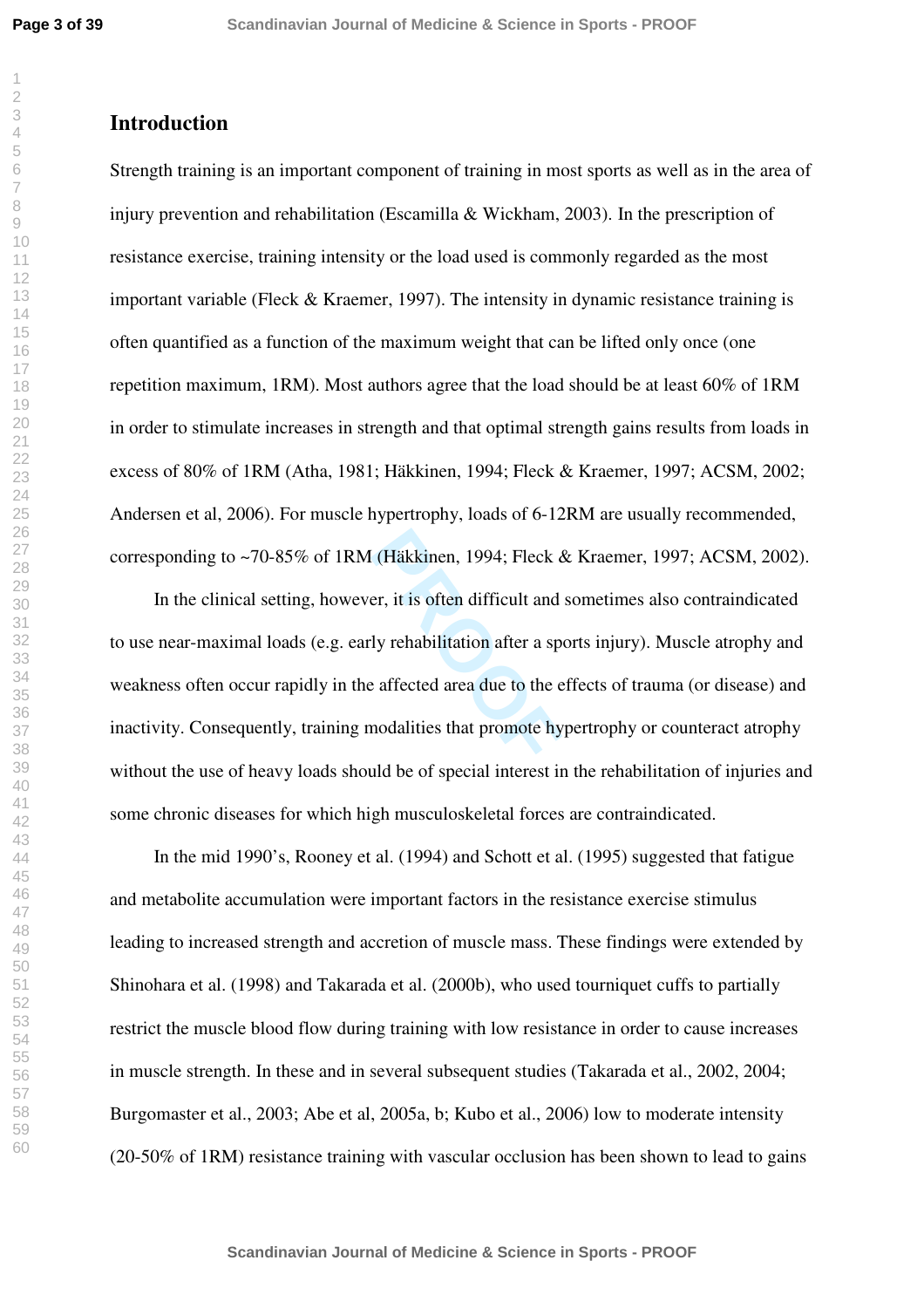in muscle strength and volume comparable to those seen after conventional heavy resistance training. In one recent study, hypertrophy of the quadriceps was even observed after walk training with tourniquets (Abe et al., 2006). It has also been reported that brief intermittent tourniquet-induced ischemia-reperfusion, without exercise, can decrease disuse atrophy; at least in some muscles (Takarada et al., 2000c; Clark et al., 2006, Kubota et al., 2008).

The combination of low loads and large training effects suggests that ischemic strength training may be a useful method in rehabilitation and other contexts. However, the practicality and the safety of training with vascular occlusion remain controversial. Therefore, the purpose of the present review is to summarize current opinion and knowledge regarding the physiology of ischemic strength training and to discuss some of the training and health aspects of this type of exercise.

## **Physiology**

## Motor unit recruitment

It is generally believed that only muscle fibers that are activated during exercise grow as a result of strength training (Kraemer, Fleck & Evans, 1996). The size principle of motor unit recruitment dictates that small units composed of slow but fatigue resistant fibers are recruited first and with increasing demands for force or power, ever larger units are recruited (Henneman et al., 1965). Studies using glycogen depletion (Gollnick et al., 1974a, b; Vøllestad et al., 1984, 1985) and alterations in phosphocreatine-to-creatine ratios in muscle fibers (Beltman et al., 2004a, b) have supported the notion that the size principle is operating in humans during exercise. Thus, units with type I fibers are usually recruited first and with increasing intensity of exercise, units comprised of type IIa fibers and finally also units with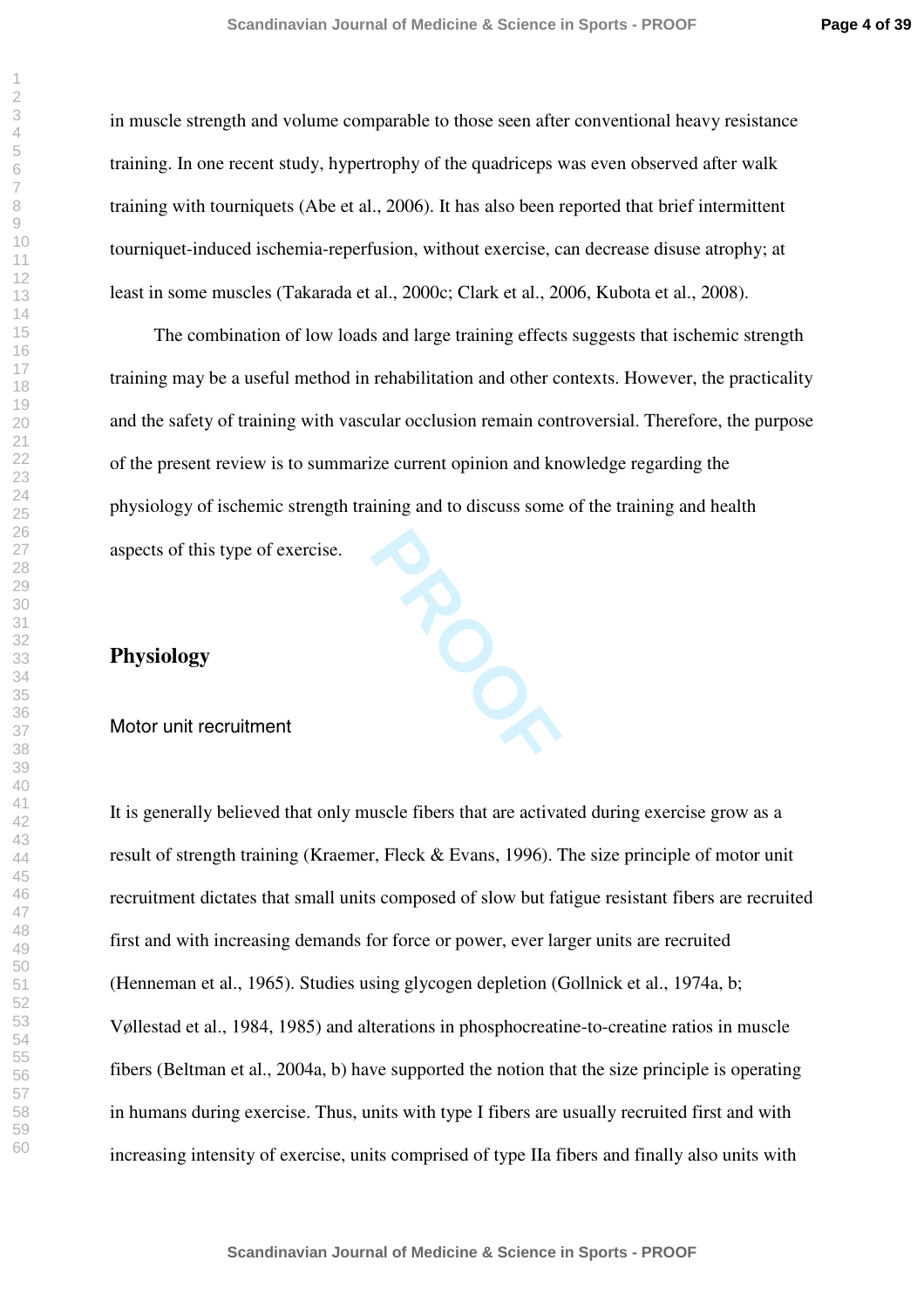type IIx fibers are recruited (Beltman et al., 2004a). In relatively large limb muscles such as the deltoid and the biceps brachii, recruitment of new motor units with increasing loads occurs up to at least 80% of maximum voluntary isometric action (MVIA), and possibly even higher (Basmajian & De Luca, 1985). Thus, it would appear that the heavy loads typically used in resistance training regimes are required to ensure that most motor units are recruited and thus exposed to the stimulus of strength training.

durance and increase the electrical<br>privation muscle during low<br>to the EMG of the biceps b<br>combined with partial occle<br>during conventional heavy<br>ensity dynamic knee extern However, numerous studies (e.g. Vøllestad et al., 1984; Sahlin et al., 1997, Houtman et al., 2002, 2003) have shown that the recruitment thresholds for the motor units decrease during fatiguing exercise at submaximal loads so that type II fibers are increasingly recruited as the point of torque failure draws closer. Restricting the muscle blood flow with a tourniquet has been shown to decrease the endurance and increase the electrical activity (as measured by electromyography, EMG) of the working muscle during low intensity exercise. For example, Takarada et al. (2000b) showed that the EMG of the biceps brachii during low-intensity resistance exercise (40% of 1RM) combined with partial occlusion of the muscle blood flow was almost equal to that observed during conventional heavy resistance exercise (80% of 1RM). In an early study on low-intensity dynamic knee extensions performed to exhaustion during cuff occlusion, Ingemann-Hansen et al. (1981) observed glycogen depletion in both fiber types as well as low creatine phosphate levels in muscle biopsies taken immediately post-exercise before the release of the occlusion. Yasuda et al. (2005) reported type II fiber hypertrophy as well as increased whole muscle cross-sectional area (CSA) after a period of low intensity strength training (20% of 1RM) combined with vascular occlusion. Collectively, these findings strongly suggest that type II fibers are recruited also during very low intensity ischemic training. Indeed, it has been argued that the enhanced hypertrophic response to exercise with blood flow restriction may simply be due to the recruitment of large motor units and the resulting mechanical load on the muscle fibers in these units (Meyer, 2006).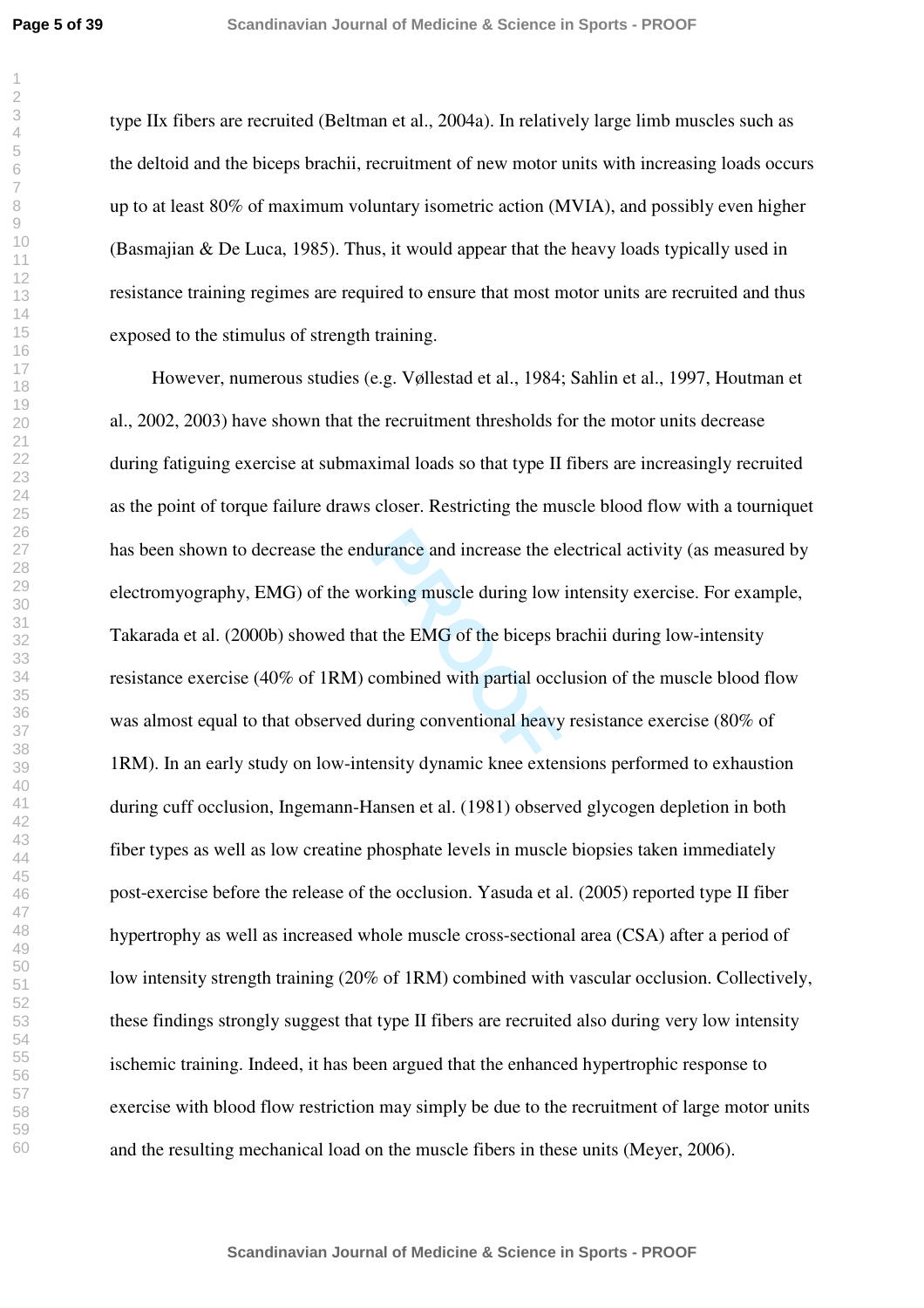#### Response of hormones and systemic growth factors

Heavy resistance exercise can result in acute changes in the plasma levels of several hormones and growth factors. While some studies have also demonstrated changes in the resting levels of some hormones after short term training, it has been argued that the acute hormonal response is of greater importance for hypertrophic adaptations than chronic changes (Kraemer & Ratamess, 2005). Hormones and systemic growth factors that have been shown to increase acutely in plasma as a result of a strength training bout include growth hormone (GH), testosterone, cortisol, insulin-like growth factor 1 (IGF-1), insulin and catecholamines (Kraemer & Ratamess, 2005). To date, most of the research has been focused on the anabolic hormones GH and testosterone, and the catabolic hormone cortisol.

<sup>1</sup> the catabolic hormone co<br>
ing, very large acute incre<br>
arada et al., 2000a, 2004),<br>
in the muscle hypertrophy<br>
or GH in exercise-induced<br>
ficant correlations between With low load occlusion training, very large acute increases in plasma GH have been demonstrated in some studies (Takarada et al., 2000a, 2004), which led these authors to speculate that GH may play a part in the muscle hypertrophy seen after this type of training. However, the evidence for a role for GH in exercise-induced muscle hypertrophy is limited. McCall et al. (1999) reported significant correlations between the acute increases in GH and the increases in type I and type II fiber area in the biceps brachii in response to a period of strength training, but there was no relationship between increases in GH and increases in whole muscle area for the biceps brachii. Goto et al. (2005) reported significant correlations between acute exercise-induced elevations in GH and increases in quadriceps cross sectional area (CSA) after a training period. While the correlations reported in the studies of McCall et al. (1999) and Goto et al. (2005) appear to support a role for GH, they do not prove causality. It is possible that the increased levels of GH reflected a greater level of effort, which in itself would likely be sufficient to cause increased growth. Additionally, elevated levels of GH may be caused by and/or occur in parallel to local processes which may be more important for the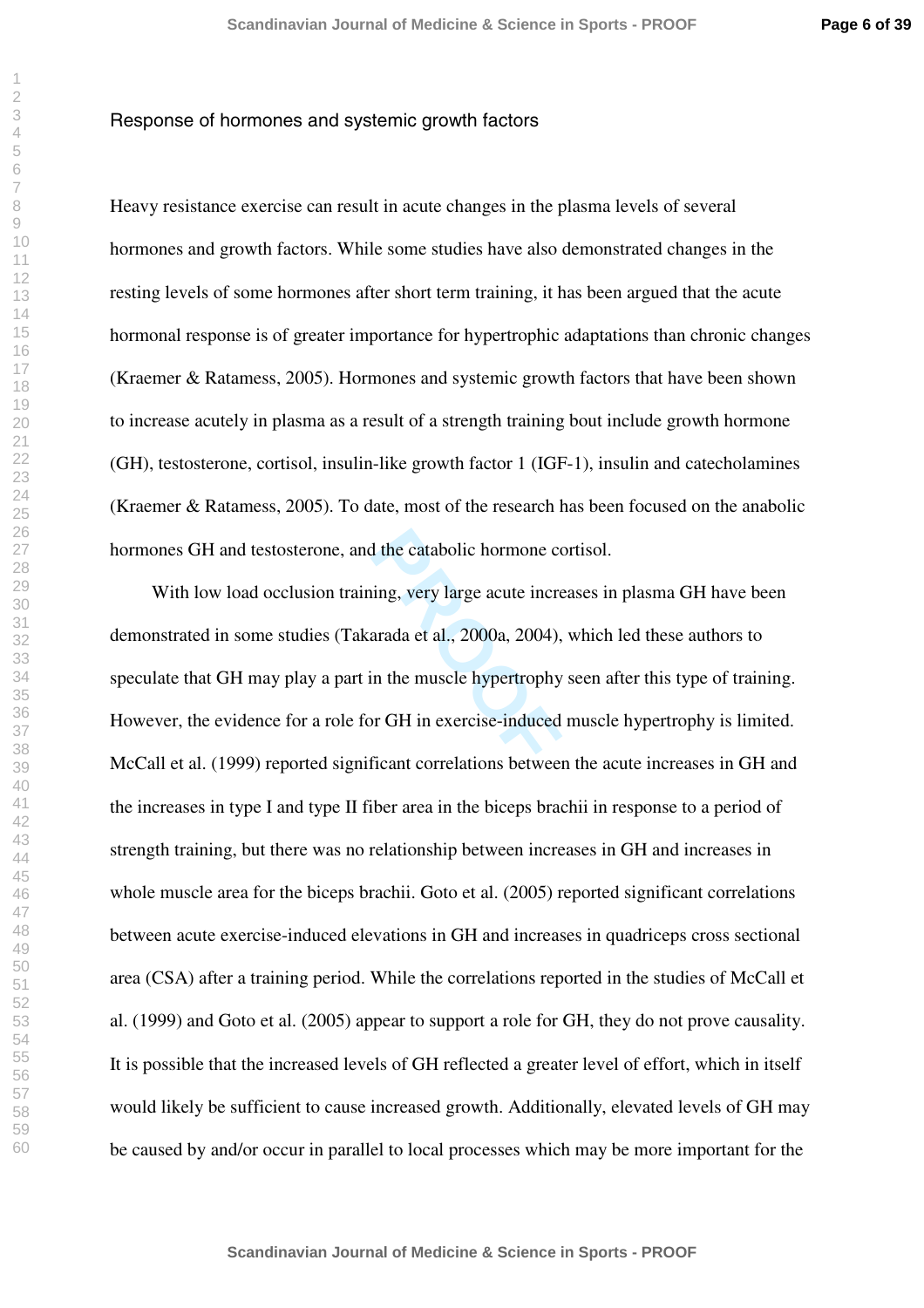hypertrophic response. Furthermore, studies examining exogenous GH in combination with resistance exercise have generally not shown any significant additive effects on muscle anabolism (reviewed by Rennie, 2003). However, it should also be noted that there are several variants of growth hormone as well as other peptides that are released from the pituitary gland in response to resistance training (Hymer et al., 2006). Thus, the physiological significance of the GH response to both conventional and ischemic strength training is currently unclear.

response of circulating IG<br>5). In a recent study by Po<br>egime with no relaxation b<br>nduced an acute increase i<br>ease in plasma GH. As wil Many of the effects of GH are mediated by IGF-1. Originally, IGF-1 was regarded as a systemic growth factor produced by the liver under the influence of GH. During the last decades, it has become evident that GH also stimulates local IGF-1 production in the peripheral tissues, including muscle, and that GH itself has direct effects on local tissues (Goldspink et al., 2006). The acute response of circulating IGF-1 to resistance exercise is unclear (Kraemer & Ratamess 2005). In a recent study by Popov et al. (2006), a moderate intensity (50% of 1RM) leg press regime with no relaxation between repetitions and short inter-set rest periods (30 seconds) induced an acute increase in circulating IGF-1 levels, which was highly correlated with the increase in plasma GH. As will be discussed in a later section, this type of regime has many similarities with training combined with cuff occlusion.

However, it seems unlikely that an acute increase in GH could cause such immediate increases in circulating IGF-1, because the response of IGF-1 to GH pulses is delayed (3-9 hours) and peak values of IGF-1 may not be reached until after 16-28 hours post-exercise (Kraemer & Ratamess, 2005). In a study by Goto et al. (2003), the elevated GH levels after a combination of high and moderate intensity resistance training were correlated with the acute increases in thigh circumference. The acute increase in muscle CSA immediately postexercise is in turn correlated with a decrease in plasma volume (Ploutz-Snyder et al., 1995). Plasma volume decreases of 20-22% have been noted after leg press and barbell squat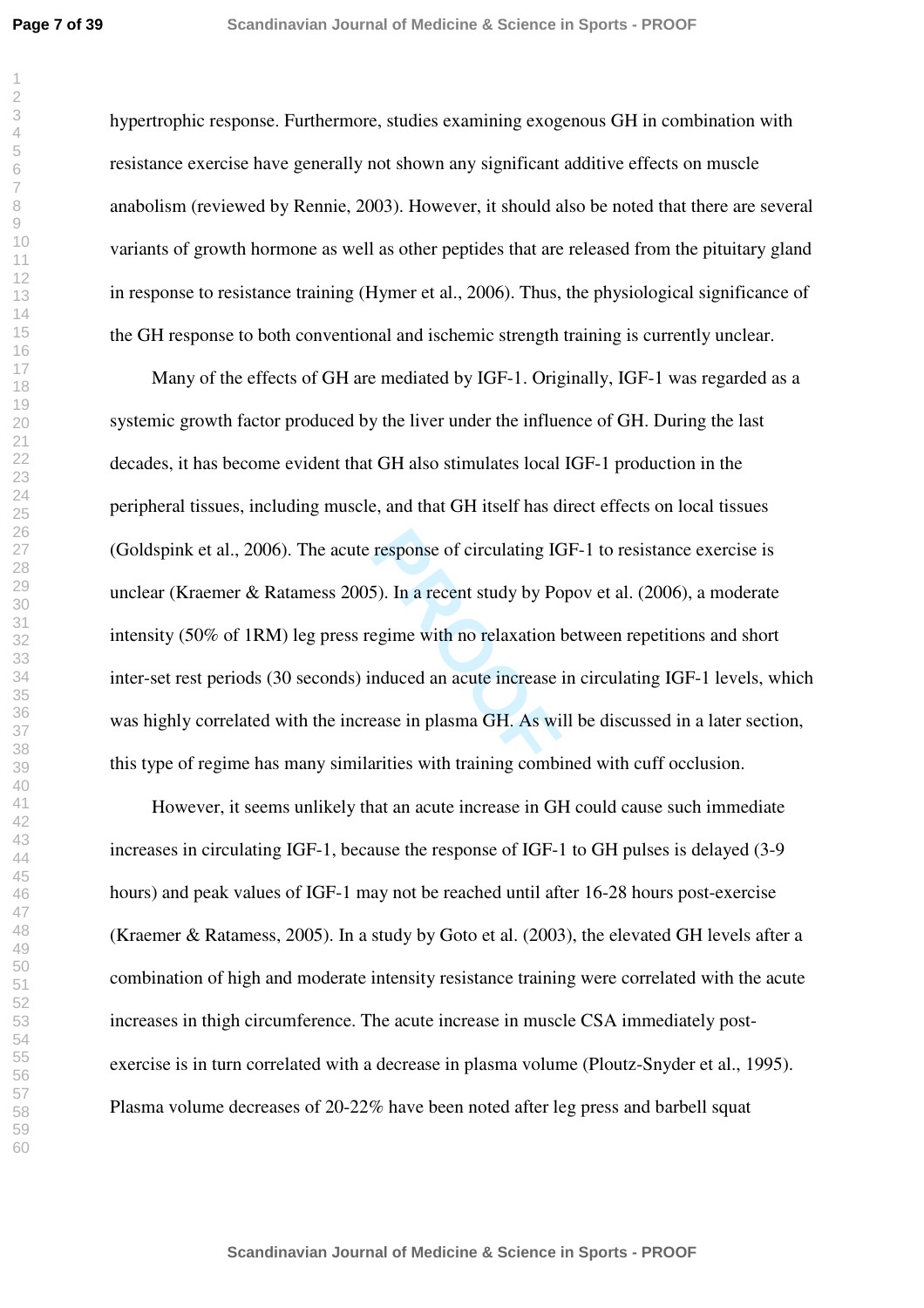exercises (Ploutz et al., 1993; Ploutz-Snyder et al., 1995). Therefore, the increase in IGF-1 in the study of Popov et al. (2006) may have been caused by hemoconcentration.

If the working during is<br>the simulation of the working muscles<br>Feedback from muscle met<br>ough hemoconcentration).<br>In a growth factors may be consequently Furthermore, the correlation between the acute increases in GH and IGF-1 reported in the study of Popov et al. (2006) may be spurious, because of the relationship between acute muscle volume changes and GH. The fluid shifts in resistance exercise from the circulation into the active muscles are thought to be caused largely by accumulation of lactate, hydrogen ions, sodium ions and phosphate in the working muscles (Ploutz-Snyder et al., 1995). These metabolites and ions have also been implicated as important in the GH response to exercise, presumably through metaboreceptors in the muscles that sense changes in concentrations and provide feedback to the central nervous system (Gordon et al., 1994; Viru et al., 1998). Thus, fatiguing low-to-moderate intensity strength training during ischemic conditions leads to accumulation of metabolites and ions in the working muscles, which in turn leads to both an increase in GH secretion (through feedback from muscle metaboreceptors) and increased plasma levels of IGF-1 (mainly through hemoconcentration). Nevertheless, hemoconcentration of hormones and growth factors may be of physiological significance as increased blood concentration of these molecules, regardless of mechanism, means a greater probability of interactions with receptors (Kraemer & Ratamess, 2005).

Regarding longer-term changes in resistance training with vascular occlusion, significant increases in circulating levels of IGF-1 along with gains in muscle volume were reported in one study (Abe et al., 2005). However, it has been suggested that systemic factors may be of secondary importance in muscle hypertrophy in comparison to the "local" system of muscle adaptation (Adams, 2002b; Walker et al., 2004; Goldspink et al., 2006; Eliakim et al., 2006). Still, this does not exclude the possibility that systemic factors may amplify the hypertrophy induced by the localized training, as proposed by Viru & Viru (2000). Indeed, a recent study on strength training with blood flow restriction (Madarame et al., 2008) provided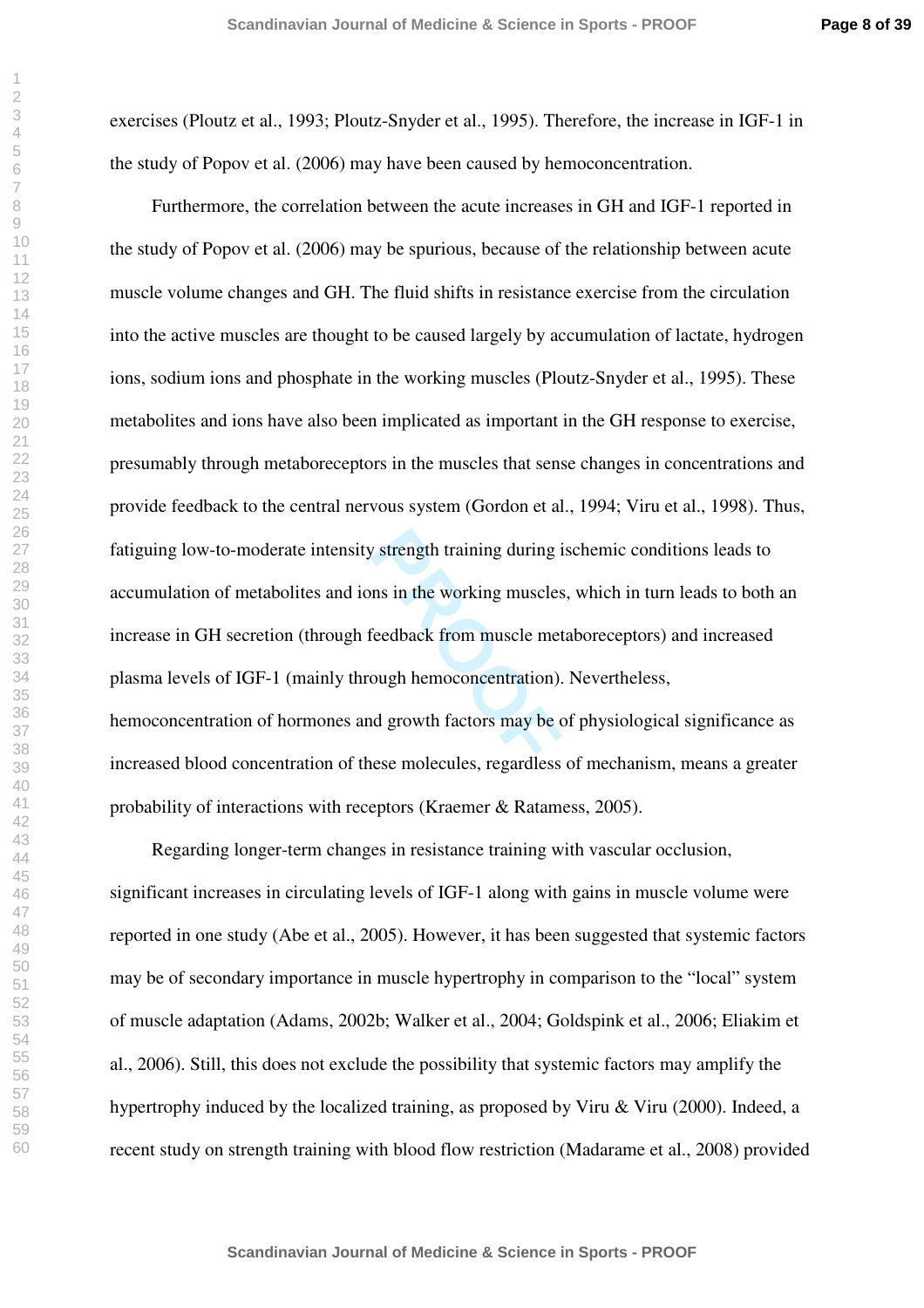**Page 9 of 39**

evidence for a potentiating effect of systemic factors. In this study, performing additional leg exercise with vascular occlusion after arm training resulted in greater increases in both muscle area and isometric strength for the elbow flexors compared to an identical arm training regime supplemented with leg exercise without occlusion.

Example 1.15 own or synergistically<br>
<u>PROOF</u><br>
PROOF<br>
RECONSTREED MAND SECTS:<br>
PROOF THE MAND SECTS AND SECTS AND SECTS ASSEMBLED FOR SECTS AND MUSCLE THE MUSCLE THAN SECTS AND MAND SECTS.<br>
PROOF THE MAND SECTS AND SECTS AS It is uncertain which factor(s) that could mediate this potentiating effect. In their paper, Madarame et al. (2008) suggested that noradrenaline was responsible for the enhanced hypertrophy, based on the differences in the acute response between the two regimes, while GH and testosterone did not differ significantly. They also remarked that several betaadrenergic agonists have anabolic effects on skeletal muscle. However, a causative role for catecholamines was not proven in their study. It should also be noted that the increase in GH was significant for the occluded regime, while the response for the non-occluded regime was not. Hence, a role for GH, either on its own or synergistically with the catecholamine response, cannot be ruled out at present.

However, numerous studies have demonstrated marked hypertrophy in response to localised training regimes (for review, see Wernbom et al., 2007), and Walker et al. (2004) reported equal gains in strength and muscle area in response to arm training only versus combined arm and whole-body training. From their description, it appears that the arm training routine in the study of Madarame et al. (2008) was submaximal in terms of the effort required and the ~3-4% increase (not significant) in muscle area in the trained arm in the nonoccluded group compared to the  $\sim$ 11-12% increase in the occluded group suggests that it was largely unsuccessful in itself. Therefore, it is presently unclear whether an additive effect of an enhanced systemic response would occur in the presence of a more effective local training stimulus. Furthermore, while the amplifying effect was present in the trained arm, the untrained arm did not increase in muscle area  $(-1\%)$ . Thus, as the authors themselves noted, a local exercise stimulus is indispensible for muscle hypertrophy.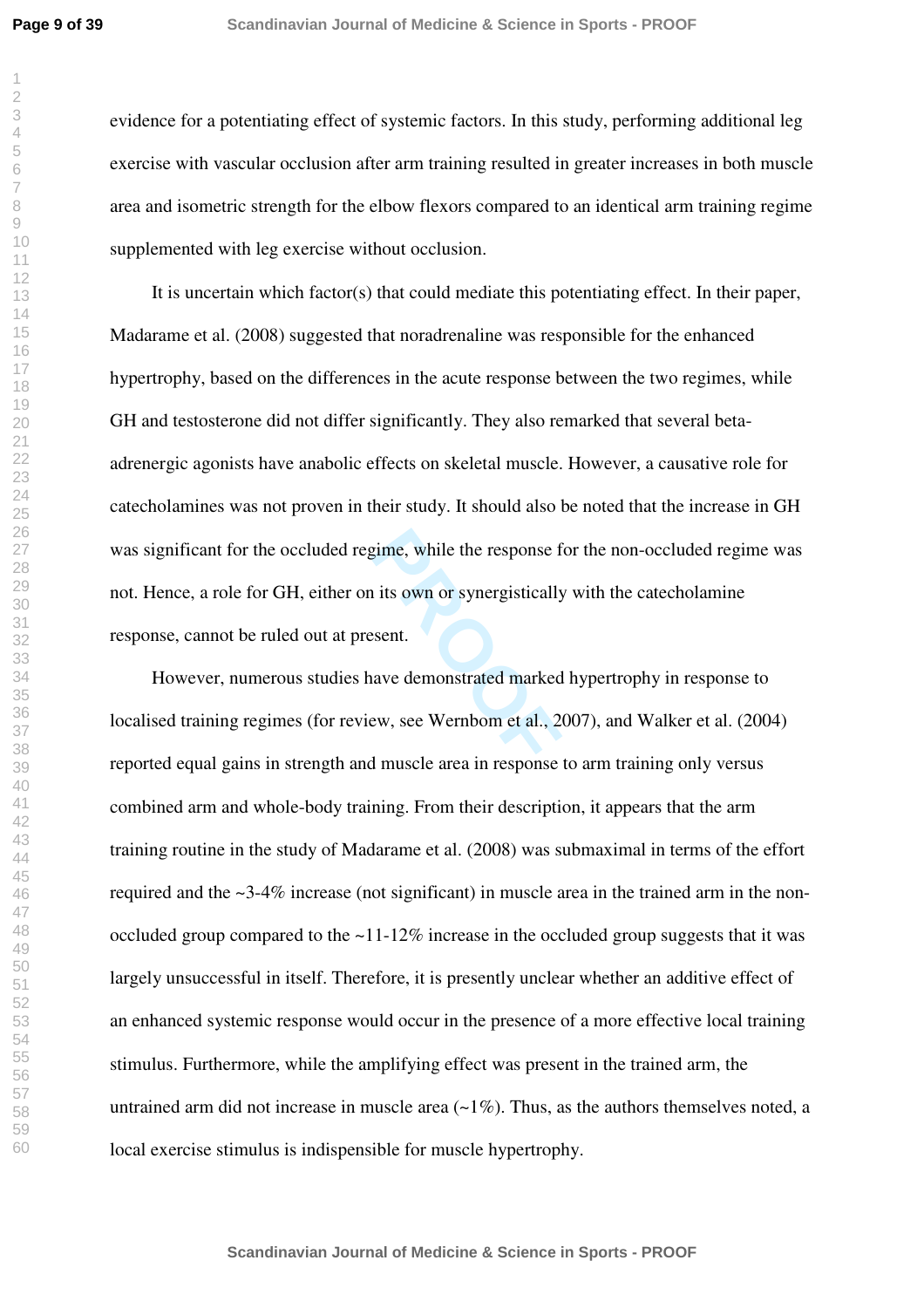**Page 10 of 39**

#### Local growth factors and intracellular signaling pathways

It is generally held that significant hypertrophy is seen only in the exercised muscle and not in other muscles in the body (Adams, 2002b; Goldspink et al., 2006). Several mechanisms intrinsic to the muscle are involved in the localized hypertrophic response to resistance training, including autocrine/paracrine growth factors, intracellular signaling induced by changes in the local environment (e.g. transduction of mechanical tension into intracellular signals), and changes in the content of receptors of hormones and growth factors.

rechano growth factor (Monde<br>
al regulatory process in advision of IGF-1 or MGF as<br>
seemuscle mass (reviewed<br>
ttal muscle have been dem IGF-1 is expressed in skeletal muscle in addition to being present in the circulation, which means that it can also act as a local growth factor. Changing the availability of the muscle growth factors IGF-1 and mechano growth factor (MGF, a splice variant of IGF-1) and myostatin appears to be a central regulatory process in adaptive skeletal muscle growth (Rennie et al., 2004). Localized infusion of IGF-1 or MGF as well as genetic overexpression of IGF-1 has been shown to increase muscle mass (reviewed by Goldspink et al., 2006) and increases in IGF-1 variants in skeletal muscle have been demonstrated in several animal and human models of functional overload, including resistance exercise (reviewed by Rennie et al., 2004; Glass, 2005; Tidball, 2005). Hypertrophic intracellular signaling downstream of IGF-1 include the phosphatidylinositol-3 kinase (PI3K)/Akt/mammalian target of rapamycin (mTOR) and the PI3K/Akt/glycogen synthase kinase 3 beta (GSK3 $\beta$ ) pathways (Rennie et al., 2004; Glass, 2005; Tidball, 2005). Akt is also known as protein kinase B (PKB). The downstream targets of the PI3K/Akt/mTOR pathway are the translational regulators p70S6 kinase (p70S6K) and eukaryotic initiation factor-4E binding protein (4E-BP), (Adams, 2002b; Rennie et al., 2004; Glass, 2005). Downstream in the PI3K/Akt/GSK3 $\beta$  pathway is the eukaryotic initiation factor 2B (eIF2B). The end results of activation of these pathways are increases in protein synthesis and cell growth (Bolster et al., 2004; Glass, 2005).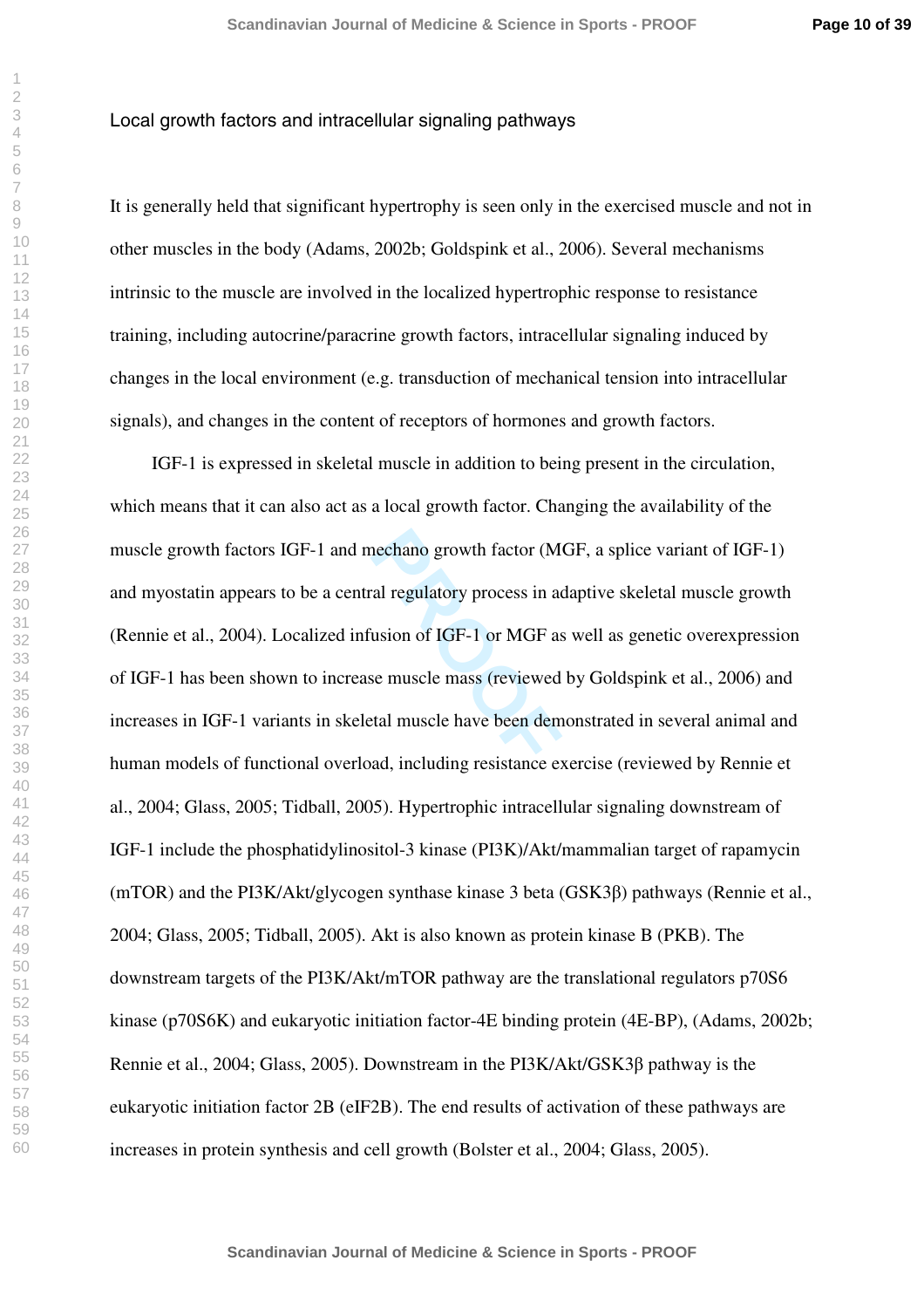Contrary to the anabolic effects of IGF-1/MGF on skeletal muscle, myostatin acts as a negative regulator of skeletal muscle growth (Roth & Walsh, 2004). Increases in IGF-1/MGF have been observed after acute bouts and longer-term strength training (reviewed by Goldspink et al., 2006, see also Kim et al., 2005; Petrella et al., 2006). Reductions in myostatin have been noted in several (Roth et al., 2003; Walker et al., 2004; Kim et al., 2005; Petrella et al., 2006; Raue et al., 2006, Hulmi et al., 2007) but not all (e.g. Willoughby, 2004) studies on the myostatin response to strength training. Based on these observations, it has been hypothesised that the upregulation of IGF-1/MGF and the downregulation of myostatin are necessary for an optimal hypertrophic response (Kim et al., 2005).

le. There are also currently<br>
ion with ischemic strength<br>
in levels were shown to de<br>
(Kawada & Ishii, 2005). In<br>
was seen in this model. H<br>
(2005) involved chronic r Regarding any possible effects of occlusion training on local IGF-1/MGF in humans, there are at present no data available. There are also currently no reports concerning changes in myostatin in humans in conjunction with ischemic strength training. In a rat model of partial vascular occlusion, myostatin levels were shown to decrease along with increases in muscle weight and myofiber areas (Kawada & Ishii, 2005). Interestingly, no significant increase in the expression of IGF-1 was seen in this model. However, it should be noted that the model used by Kawada & Ishii (2005) involved chronic restriction of blood flow, as opposed to the intermittent occlusion models used in human studies and that this difference may result in substantially different adaptations.

The tension developed by the muscle appears to be a critical stimulus for the hypertrophy associated with strength training. Apart from acting via the induction of local growth factors such as IGF-1/MGF, it is becoming increasingly evident that mechanical tension can directly activate anabolic signaling pathways (reviewed by Vandenburgh 1992; Hornberger & Esser 2004; Huijing & Jaspers, 2005). It has been noted that the earliest activation of hypertrophic signaling after resistance exercise is too rapid to be accounted for by growth factors. Consequently, the involvement of mechanochemical transduction, and/or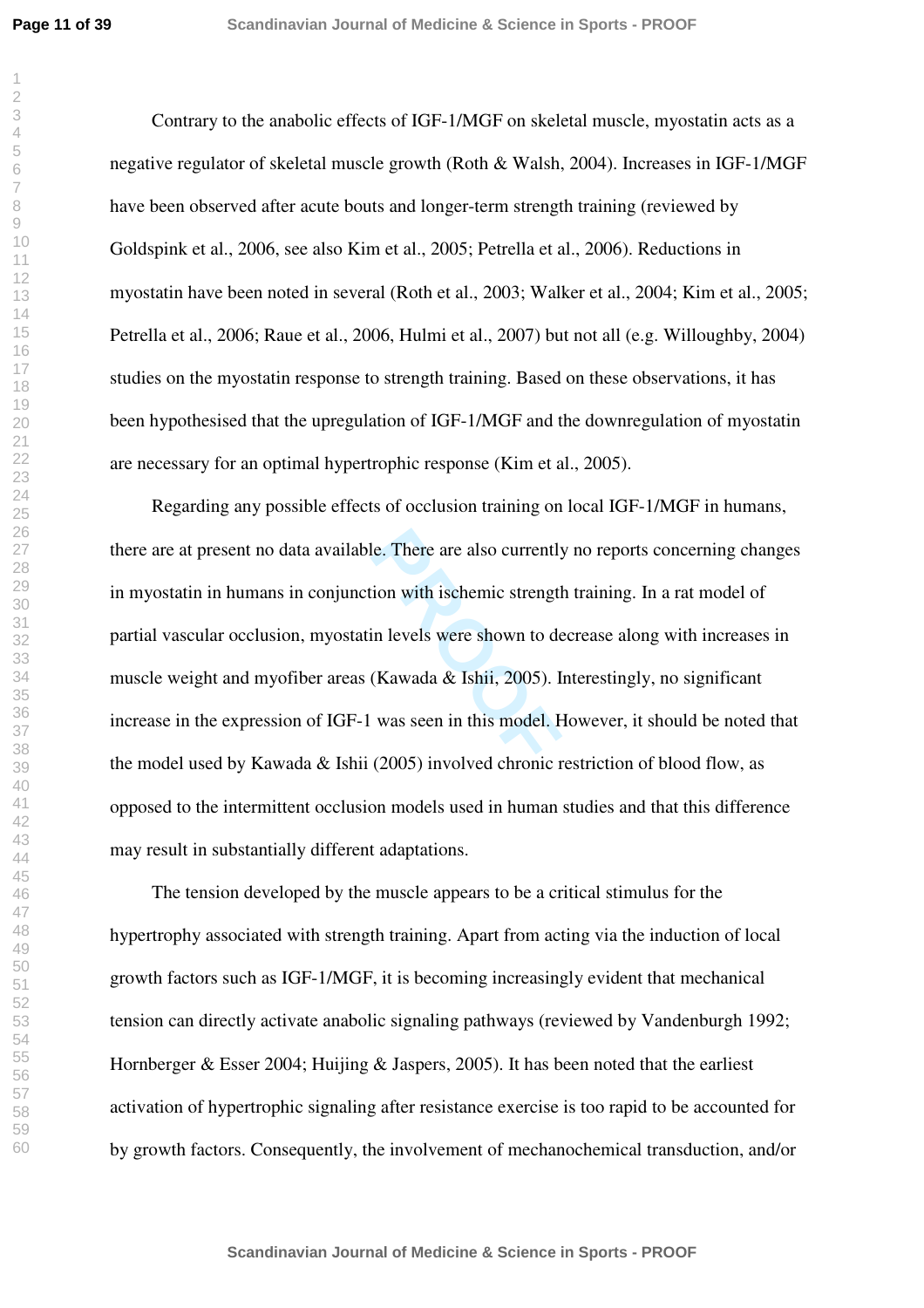other processes such as calcium release, have been suggested in this early response, which is followed by a late response presumably involving growth factors such as IGF-1/MGF (Rennie & Wackerhage, 2003). Recently, it was observed that a functional IGF-1 receptor is not necessary for overload-induced muscle hypertrophy in rats (Spangenburg et al., 2007); a finding which strengthens the case for the importance of direct mechanotransduction. It is beyond the scope of this paper to discuss the possible mechanisms by which tension is transduced into intracellular signals, the interested reader is referred to the reviews above and to recent original papers (Spangenburg & McBride, 2006; Boppart et al., 2006; Hornberger et al., 2006). Interestingly, there appears to be some overlap between the pathways activated by mechanical stimuli and those activated by growth factors (Tidball, 2005).

2007), an acute bout of loss<br>vascular occlusion increase<br>horylation of p70S6K and<br><sup>PR</sup>2). These authors conclude<br>msduction signaling may b<br>cost-exercise bionsies we In a recent study (Fujita et al., 2007), an acute bout of low intensity (20% of 1RM) resistance training combined with vascular occlusion increased muscle protein synthesis, along with an increase in the phophorylation of p70S6K and a decreased phosphorylation of eukaryotic elongation factor 2 (eEF2). These authors concluded that either hormonal changes, metabolic stress and/or mechanotransduction signaling may have been involved in the mTOR/p70S6K signaling. Because post-exercise biopsies were obtained only at a time point of 3 hours after exercise, and no data on growth factor responses were reported, it is difficult to assess the relative contributions of growth factors versus mechanotransduction and/or other early events, including systemic responses, with this type of training.

## Other exercise-related factors

Apart from hormones, growth factors and mechanical stimuli, a wealth of other factors in the environment of the muscle also affect intracellular signaling. Changes in blood flow (Kraemer & Ratamess, 2004), heat stress (Goto et al., 2003), reactive oxygen species (ROS) (Takarada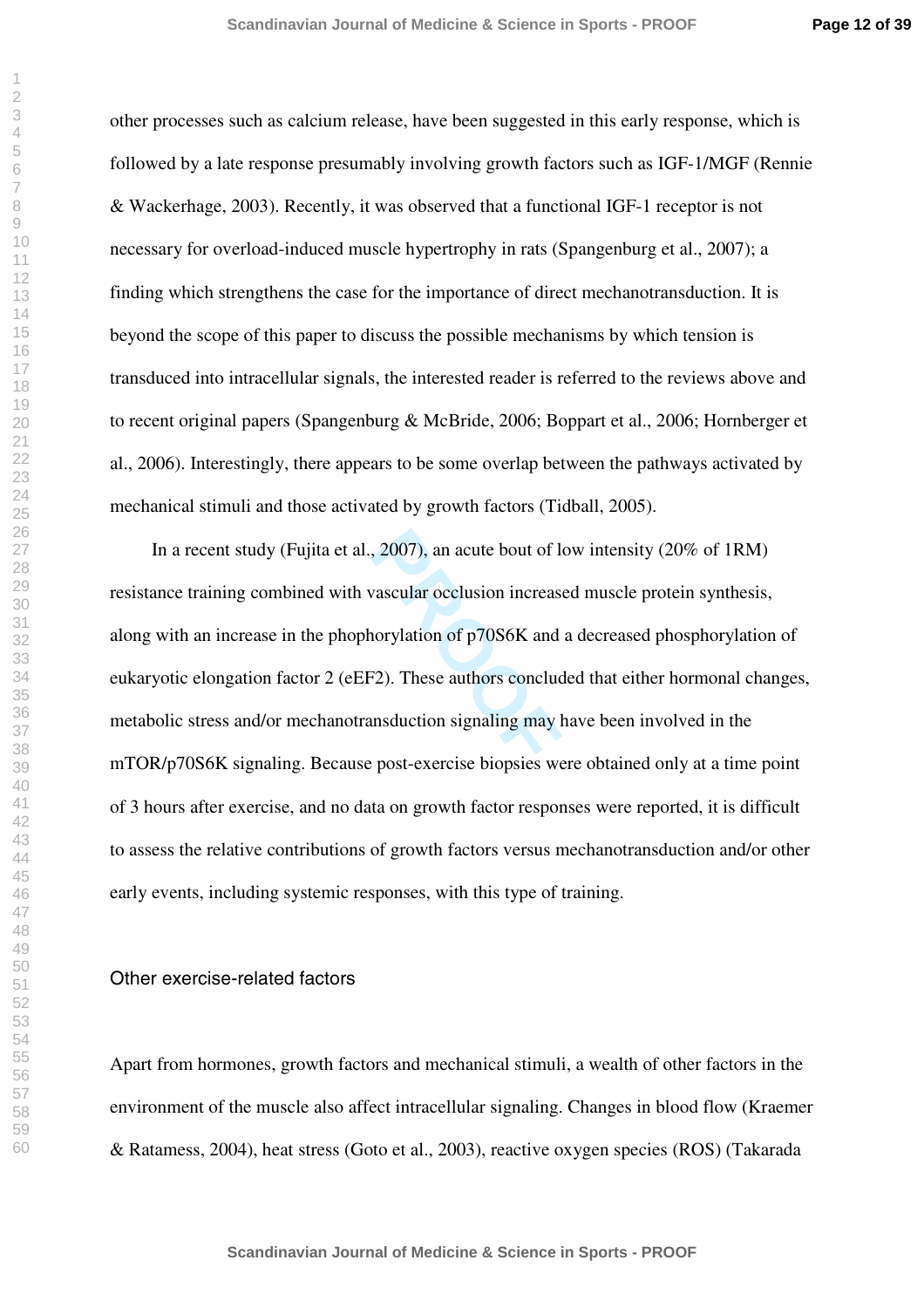et al., 2000a), hypoxia-hyperoxia (Kawada, 2005) and nitric oxide (NO) (Kawada & Ishii, 2005) have all been suggested as possible stimuli in training with vascular occlusion.

Blocking endogenous NO production decreases the hypertrophic response by ~50% in animal models of functional overload (Smith et al., 2002; Sellman et al., 2006). Furthermore, it has been demonstrated that satellite cells can be activated in response to mechanical stretch by the release of hepatocyte growth factor (HGF) in a NO-dependent manner (Tsatsumi et al., 2006). In addition, NO is involved in other mechanotransduction processes such as integrin signaling (Zhang et al., 2007). The isoforms of nitric oxide syntase (NOS) are activated by numerous stimuli, including exercise and possibly also hypoxia (Stamler & Meissner, 2001).

xide syntase 1 (NOS-1) m<br>in other possible regulator<br>tatin and an increase in he<br>the possible roles of NO i<br>ding ischemic strength tra In their study on a rat model of chronic partial occlusion, Kawada and Ishii (2005) reported increased levels of nitric oxide syntase 1 (NOS-1) mRNA along with the increase in muscle weight. However, changes in other possible regulators of muscle mass were also present, such as a decrease in myostatin and an increase in heat shock protein 72 (HSP-72). Little is currently known regarding the possible roles of NO in muscle hypertrophy in human models of resistance training, including ischemic strength training.

It has been suggested that NO regulates the expression of cyclooxygenase 2 (COX-2) in skeletal mucle (Soltow et al., 2006). The COX enzymes catalyses the production of prostaglandins from arachidonic acid that is released from membrane phospholipids by the enzyme phospholipase  $A_2$  (Bos et al., 2004; Shen et al., 2006). Prostaglandins of the COX-2 pathway include prostaglandin  $E_2$  (PGE<sub>2</sub>) and prostaglandin  $F_2$  alpha (PGF<sub>2 $\alpha$ </sub>). These were implicated in mechanotransduction and the control of protein synthesis and degradation already in the early 1980s (for review see Thompson & Palmer, 1998). Blocking the production of these prostaglandins blunts the increased protein synthesis after an acute bout of heavy eccentric exercise (Trappe et al., 2001; 2002). Furthermore, recent data suggest that the COX-2 pathway is important for myonuclear addition in vivo and satellite cell activation and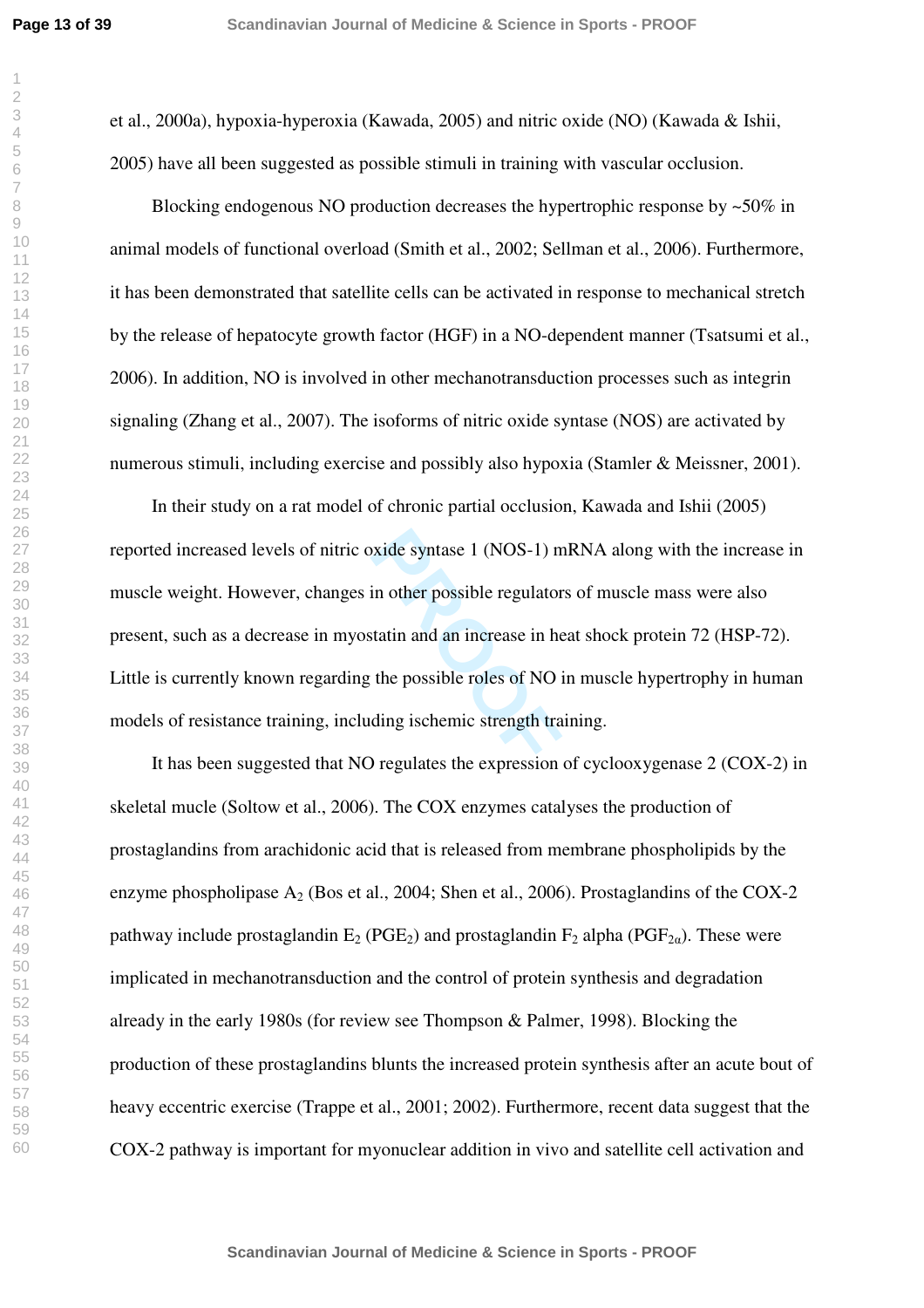**Page 14 of 39**

proliferation in vitro (Bondesen et al., 2006) and  $PGF_{2\alpha}$  may regulate hypertrophy of skeletal muscle by activating both cell fusion and protein synthesis (Horsley and Pavlath, 2003).

To date, no training study in humans has been published which has confirmed the role of prostaglandins in skeletal muscle hypertrophy, but experiments with rodent models have demonstrated the importance of the COX-2 pathway in recovery from atrophy (Bondesen et al., 2006) and for hypertrophy resulting from functional overload (Soltow et al., 2006). Also, a recent human study has shown increased levels of  $PGF_{2\alpha}$  after conventional resistance exercise (Trappe et al., 2006).

s have been noted in studion<br>
ise and ischemia, and greation<br>
vertion alone (Rotto et al.,<br>
ved in the sensitization and<br>
of these afferents are increased conditions (Have Whether prostaglandins are produced in humans also in response to low load training with vascular occlusion is currently not known. However, increased muscle levels of arachidonic acid and prostaglandins have been noted in studies on cats subjected to electrically induced isometric exercise and ischemia, and greater increases were seen after a combination than after either intervention alone (Rotto et al., 1989; Symons et al., 1991). Moreover, prostaglandins are involved in the sensitization and stimulation of group III and IV muscle afferents, and the responses of these afferents are increased during dynamic exercise with occlusion compared to freely perfused conditions (Hayes et al., 2006). Group IV thin fibers represent the afferent pathway from metaboreceptors and may mediate the GH response during muscle activity (Viru et al., 1998). On the basis of these observations, we suggest that the potential role of prostaglandins in ischemic strength training should be investigated.

 Regarding the potential role of ROS in muscle hypertrophy, several interesting observations have been made in both skeletal muscle and cardiac muscle. ROS have been implicated in cardiac hypertrophy; an effect which may be mediated via phosphatidic acid, which in turn is regulated by the enzyme phospholipase D (Tappia et al., 2006). In skeletal muscle, recent evidence strongly suggests a role for phospholipase D activation and subsequent production of phosphatidic acid in mTOR signaling in response to mechanical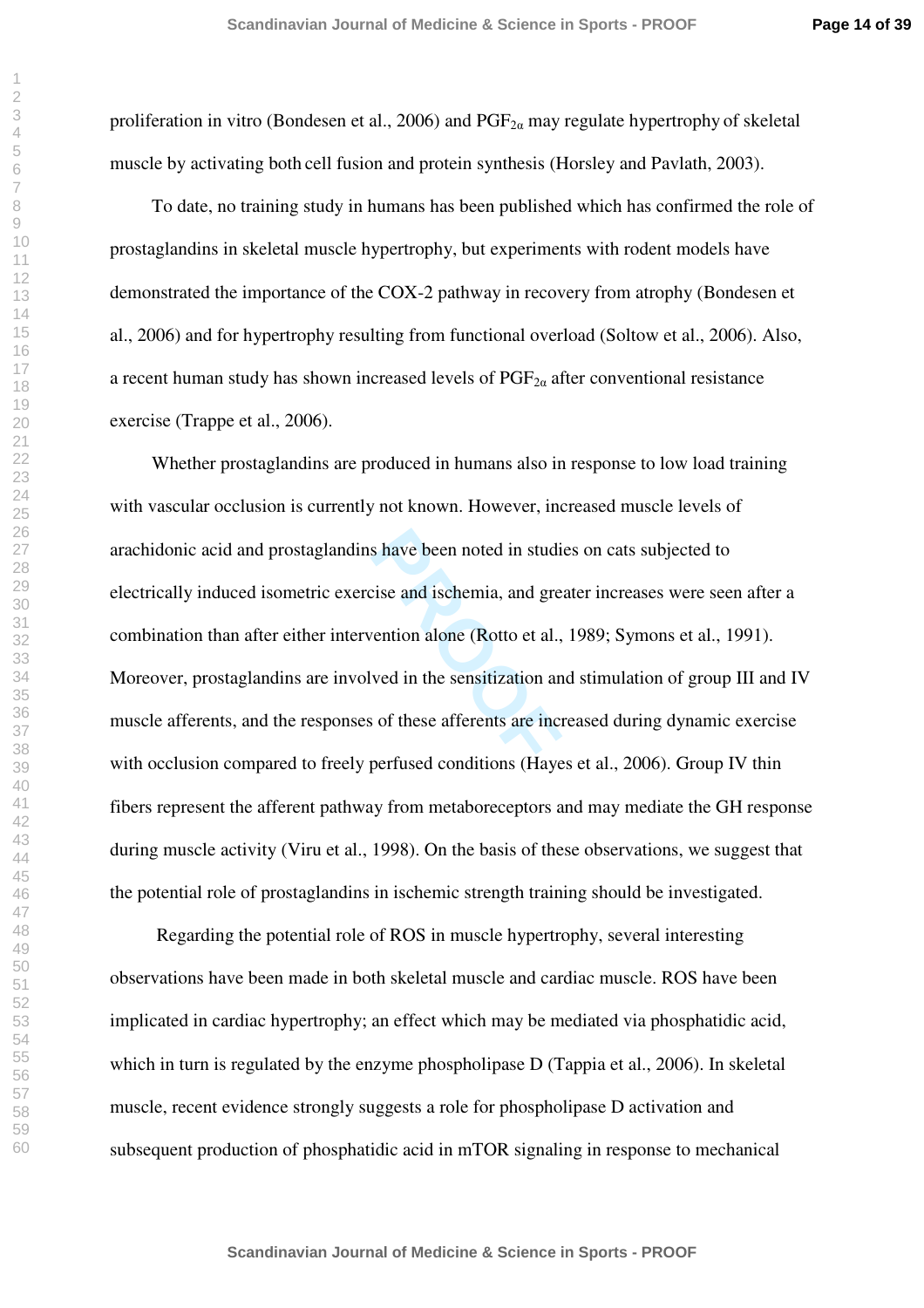stimulation (Hornberger et al., 2006). In cardiac muscle, activation of phospholipase D is seen in the early part of the reperfusion after ischemia, whereas following prolonged reperfusion, a reduced activity is seen instead (Tappia et al., 2006). These authors speculated that low levels and brief exposures to ROS may stimulate phospholipase D-mediated signal transduction, whereas prolonged exposure and high levels of ROS result in phospholipase D inhibition. In line with these observations, low levels of hydrogen peroxide  $(H_2O_2)$  induces hypertrophy in cardiac myocytes, whereas higher concentrations result in apoptosis (Kwon et al., 2003).

Fig. H<sub>2</sub>O<sub>2</sub> induces activation<br>
(1002) and it has been sugged p70S6K signaling (Bae  $\epsilon$ <br>
(3 on the possible involvem ngth training during ische Concerning skeletal muscle, growing evidence support a role for ROS in muscle atrophy (reviewed by Powers et al., 2007), but again, this can possibly be explained by the negative effects of prolonged exposures and high levels of ROS, as opposed to brief exposures to low concentrations of ROS. Furthermore,  $H_2O_2$  induces activation of p70S6K in different cell types (Bae et al., 1999; Tu et al., 2002) and it has been suggested that  $H_2O_2$  acts as a second messenger in growth factor-induced p70S6K signaling (Bae et al., 1999). Given these findings, we suggest further studies on the possible involvement of ROS in mediating some of the hypertrophic adaptations to strength training during ischemic conditions.

As argued by Widegren et al. (2001), it is unlikely that exercise responses are caused by one single mechanism and more likely that they depend on the integration of multiple local and systemic factors. As is obvious from the above discussion, numerous mechanisms may contribute to the hypertrophic effects seen after ischemic strength training. Current evidence suggests that the high degree of motor unit recruitment is a major factor, and there is also some data indicating that the systemic response may enhance the effects of the mechanical tension during certain circumstances (e.g. at low-to-moderate loads). The evidence for additive and/or independent effects of ischemia-reperfusion in the training situation, although an attractive hypothesis, is limited. Further investigations are obviously needed to study both the impact of individual factors and the interplay between them.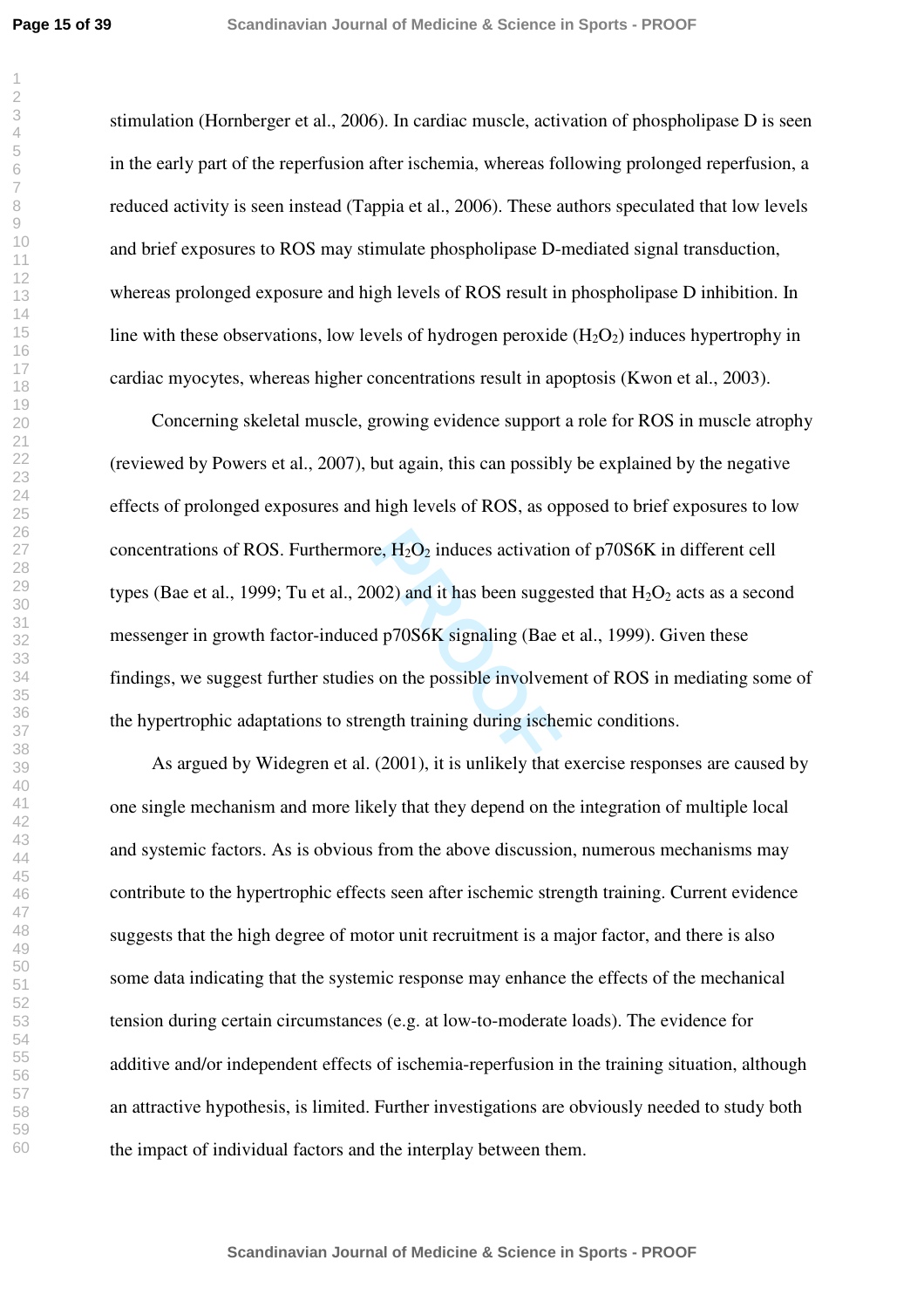## **Practical and health aspects**

## Is occlusion training safe and feasible?

As discussed by Takarada et al. (2000b), training with cuff occlusion may have the potential to create muscle damage and other serious side effects such as thrombosis and damage to blood vessels. Furthermore, high levels of ROS are linked to proteolysis and apoptosis (Powers et al., 2007). However, in another study by Takarada et al. (2000a), no evidence of muscle damage or high levels of oxidative stress were found as judged by the low levels of creatine kinase and lipid peroxide after their protocol. Although measurements of fiber areas have been included in a few studies (Ohta et al., 2003; Yasuda et al., 2005), little is currently known about the effects of occlusion training on soft tissues beneath and distal to the tourniquet, including markers of proteolysis, apoptosis and necrosis.

Fraction Coloration Control Control Control Coloration Coloration Coloration Coloration Coloration Coloration Coloration Coloration Coloration Coloration Coloration Coloration Coloration Coloration Coloration Coloration Co In our literature search, we found 13 training studies (see table 1 for references) using blood flow restriction with a tourniquet. These studies on occlusion training have typically lasted between 2 to 8 weeks but two studies (Takarada et al., 2000a; Ohta et al., 2003) lasted for 16 weeks. In these 13 studies, a total of 116 subjects trained a total of 4376 training sessions. In most of them, the occlusion was partial and the duration of occlusion generally lasted between 5-10 minutes and except for acute muscle pain, no adverse effects were reported. In a study by Kilian et al. (2005), 10 minutes of complete occlusion of the forearm resulted in no measurable effects on leukocyte and platelet activation and even 20 minutes of ischemia failed to result in measureable changes. Although some endothelial dysfunction was noted with especially the longer duration, this was essentially recovered within 60 minutes.

Recently, Nakajima et al. (2006) published a survey on the safety of occlusion training based on reports from 105 training centers in Japan, where this method, also termed "Kaatsu training", has become widely popular for both fitness and rehabilitation purposes. A total of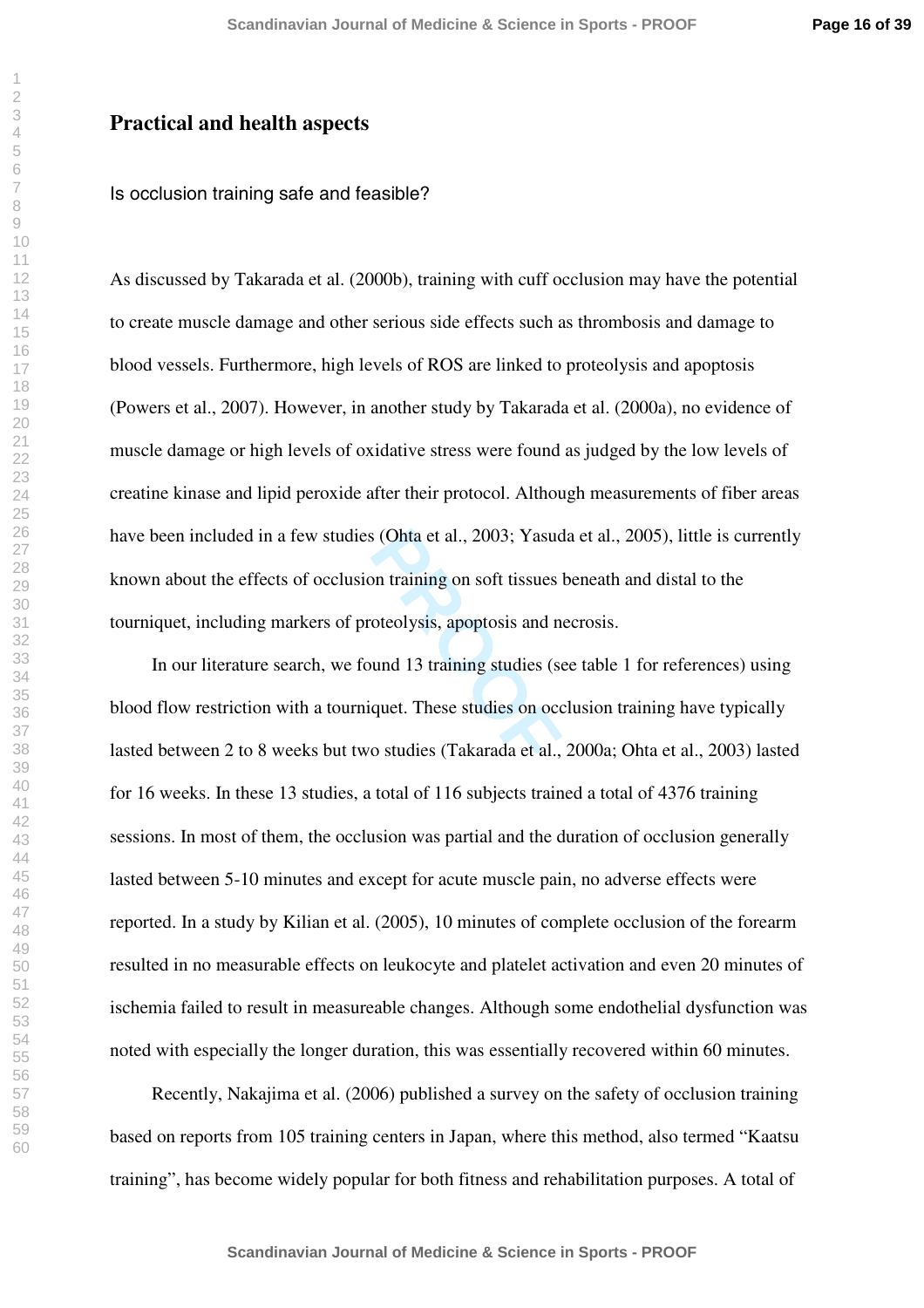over 12600 individuals had trained using tourniquets in combination with different modes of exercise (walking, cycling, weight training, etc). The most common side effects were subcutaneous hemorrhage (incidence: 13.1%) and temporary numbness (1.3%). More serious side effects were rare: venous thrombosis (0.055%), deterioration of ischemic heart disease  $(0.016\%)$ , cerebral infarction  $(0.008\%)$ , rhabdomyolysis  $(0.008\%)$  and pulmonary embolism (0.008%). It should be noted that this report was published by the same research group that has conducted most of the studies on this type of training. In summary, although current evidence suggests it may be a relatively safe mode of training in the short term, more research is needed regarding potential adverse effects and how these can be minimised.

nuscle soreness (DOMS), i<br>er a few workouts, suggest<br>ne is low (e.g. 1-2 sets), m<br>). Still, training combined<br>trainee, especially if perfo Aside from safety issues, the muscle pain experienced during ischemic strength training can be intense, and delayed onset muscle soreness (DOMS), is not uncommon (Wernbom et al., 2006). The DOMS subsides after a few workouts, suggesting a repeated bout effect, and it also appears that if the initial volume is low (e.g. 1-2 sets), much of the DOMS can be avoided (unpublished observations). Still, training combined with ischemia clearly requires a high degree of motivation from the trainee, especially if performed with a high level of effort.

#### Narrow or wide tourniquets?

A question which is of both practical and physiological relevance for training with pressure cuffs is the width of the tourniquet. In the context of limb surgery, it has been recommended that wide tourniquets should be used, since wide cuffs have been shown to achieve occlusion at considerably lower pressures than more narrow cuffs (Crenshaw et al., 1988; Graham et al., 1993). With wide tourniquets and lower pressures, the deleterious effects of high compression and shear forces on soft tissues may be reduced (Crenshaw et al., 1988; Graham et al., 1993).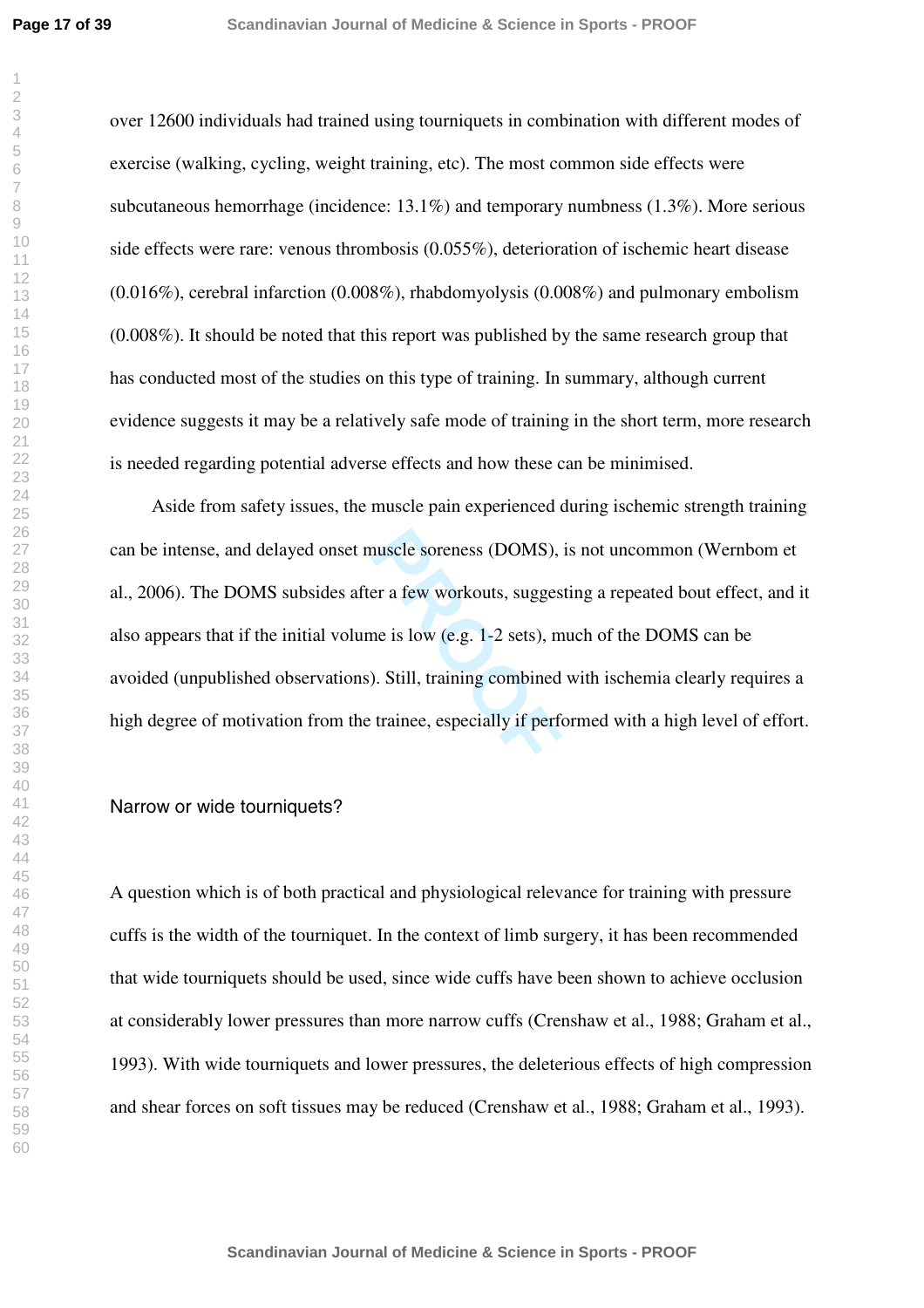**Page 18 of 39**

In most of the training studies published up to date, narrow cuffs have been used at pressures of between 160 and 240 mm Hg. Takano et al. (2005) used a pressure of 160-180 mm Hg in combination with a 33 mm pressure belt and showed a reduction of femoral blood flow to about 30% of normal resting conditions, before exercise. Immediately after exercise, the blood flow was still markedly reduced to about 50% of that measured during rest. With a 140 mm wide cuff, Laurentino et al. (2008) reported cessation of the tibial artery pulse (measured with Doppler) at pressures of ~130 mm Hg. Using a 135 mm wide curved tourniquet with a 100 mm wide pneumatic bag inside of it, we have found that pressures of ~90-110 mm Hg are usually sufficient to partially restrict blood flow and affect muscle endurance (unpublished observations). Thus, it appears that high pressures during training are not necessary with wide tourniquets and should probably be avoided because of potential risks with the combination of severe occlusion and a high degree of compression.

s and should probably be a<br>
lusion and a high degree of<br>
ide pressure cuffs is that the<br>
significant when training the<br>
significant when training the<br>
significant when training the<br>
significant when training the<br>
significa An obvious drawback with wide pressure cuffs is that they may interfere with the exercise, but this is probably more significant when training the upper limb than the lower limb. However, the upper limb requires less pressure to achieve occlusion and therefore the tourniquets can be somewhat narrower. Even so, relatively wide cuffs of 70 to 90 mm in width and relatively low pressures (100 mm Hg) have been applied in some experiments on occlusion training for the elbow flexors (Takarada et al., 2000b; Moore et al., 2004). Another potential drawback with wide cuffs is that more tissue gets compressed, but this is likely more than outweighed by the reduction in shear forces and pressure gradients. Also, the interindividual variability in the pressure needed to achieve complete occlusion is considerably smaller with wide cuffs because the occlusion effect with these is much less dependent on the circumference of the limb (Crenshaw et al., 1988). Translated to the training situation, this should make it easier to find a proper pressure to achieve a partial occlusion. Taken together, it appears that relatively wide cuffs are preferable to narrow cuffs.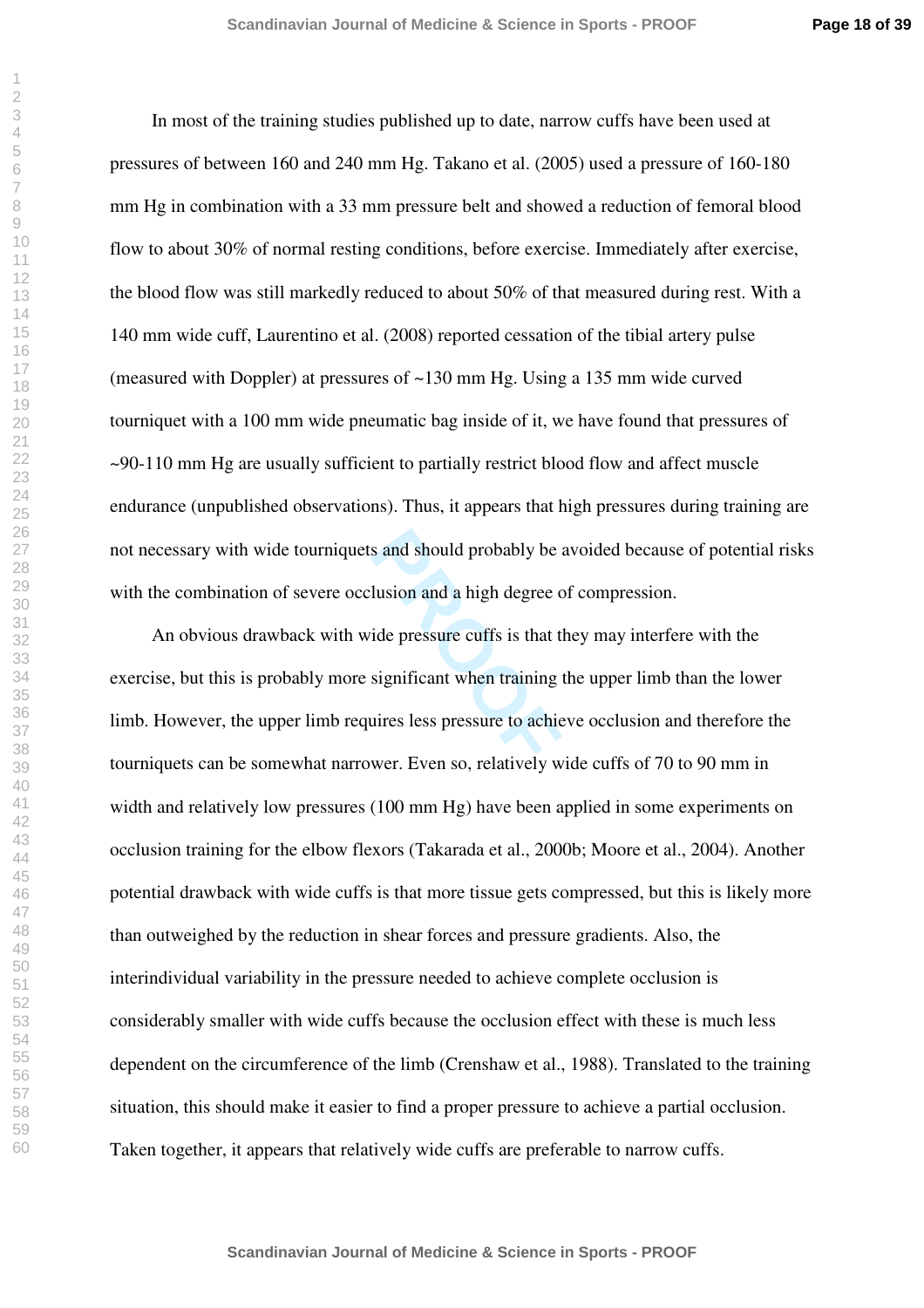#### 

## Are tourniquets necessary to induce relative ischemia with low-load training?

ed concentric-eccentric ac<br>
s in the number of repetiti<br>
ads of 20-40% of 1RM, bu<br>
buly with no relaxation of the<br>
application of a pressure contract the set of the<br>
t low loads but not at mode Studies investigating the static endurance of various muscle groups have shown that the difference in endurance between conditions of cuff occlusion and no occlusion disappears when the force level reaches  $\sim 40{\text -}60\%$  of maximal voluntary isometric action (MVIA), (Bonde-Petersen et al., 1974; Hisaeda et al., 2001). This can be explained by the intramuscular occlusion of the blood flow which occurs due to the high pressure in the muscle (Sadomoto et al., 1983; Sejerstedt et al., 1984; Sjøgaard et al., 1988). Until recently, little data existed about the effects of cuff occlusion on endurance during conventional dynamic resistance training. Using a wide tourniquet and a pressure of 200 mm Hg during dynamic knee extension exercise with coupled concentric-eccentric actions, Wernbom et al. (2006) demonstrated significant differences in the number of repetitions performed between occluded and non-occluded conditions for loads of 20-40% of 1RM, but not for 50% of 1RM, when the exercise was performed continuously with no relaxation of the quadriceps. Thus, similarly to continuous isometric exercise, the application of a pressure cuff around the thigh appears to reduce knee extension endurance at low loads but not at moderate and heavier loads.

However, although the tourniquet affected the endurance at 20-40% of 1RM, these differences were minor at 30% and especially 40%. Furthermore, the subjects experienced ischemic pain in the working quadriceps even without a pressure cuff and at loads as low as 20% of 1RM. In support of these findings, Shoemaker et al. (1994) noted that the blood flow to the quadriceps was inadequate during continuous dynamic knee extension exercise at a load as low as 10% of MVIA. Further evidence that intramuscular restriction of blood flow can occur at low intensities was provided by de Ruiter et al. (2007), who showed that the oxygenation level in the vastus lateralis and medialis during isometric knee extensions reached values similar to total cuff occlusion already at torques of ~25% of MVIA.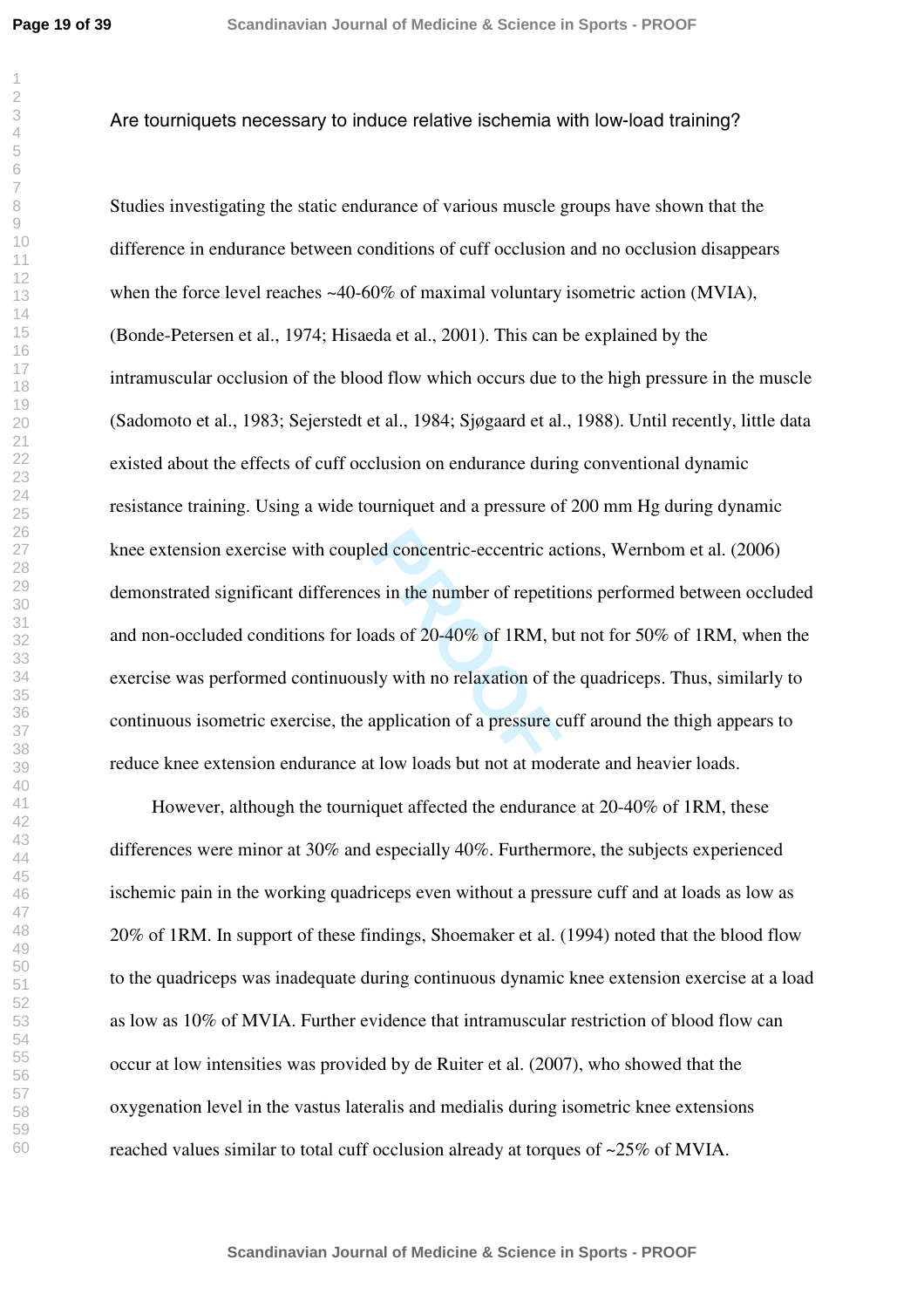**Page 20 of 39**

Muscle blood flow mainly occurs in the relaxation period between muscle actions (Bangsbo & Hellsten, 1998). Therefore, the dynamic knee extension, preferably in a cam-type machine with variable resistance, can be used to induce relative ischemia already at loads of  $\sim$ 20-30% of 1RM if performed in a non-stop manner to fatigue and with short rest periods (e.g. 15-45 s) between sets. Other quadriceps exercises can also be modified to achieve intramuscular restriction of blood flow. During closed kinetic chain exercises such as the squat and the leg press, the force demands of the movement dictate that the electrical activity of the quadriceps is high at flexed knee angles (90-100˚) and low near full knee extension (Andersen et al., 2006). If the range of motion instead is limited to between  $\sim$  50 and 100 degrees of flexion, the muscle activity remains fairly high throughout the movement and intramuscular occlusion is thus more likely to occur.

re likely to occur.<br> **Ishii, 2002; Tanimoto & Isophy in the quadriceps as a**<br> **PROOF** it is of ~50% of 1RM. Also<br> **PROOF** in the quadriceps<br> **PROOF** is the quadriceps<br> **PROOF** is the quadriceps Several studies (Takarada & Ishii, 2002; Tanimoto & Ishii, 2005; Popov et al., 2006) have demonstrated muscle hypertrophy in the quadriceps as a result of conventional training with high work/rest ratios at intensities of  $\sim 50\%$  of 1RM. Also, Laurentino et al. (2008) did not find any enhanced strength and hypertrophy in the quadriceps when cuff occlusion was added at training loads of  $~60\%$  and  $~80\%$  of 1RM. In our laboratories, we have noted high levels of muscle activity even without tourniquets at loads as low as 20-30% of 1RM in some exercises such as dynamic knee extensions, with the no-relaxation technique performed allout to fatigue (manuscript in preparation). We therefore speculate that hypertrophy is possible without pressure cuffs even at these low intensities. In this context, it is noteworthy that in the occlusion training studies published to date, the groups that have trained without tourniquets have generally not trained to failure, whereas the occlusion groups have.

Intuitively, a training model which is based on the muscles own internal restriction of blood flow would have advantages both from a safety point of view and from a practical point of view. On the other hand, in certain muscle groups and in some individuals, it may be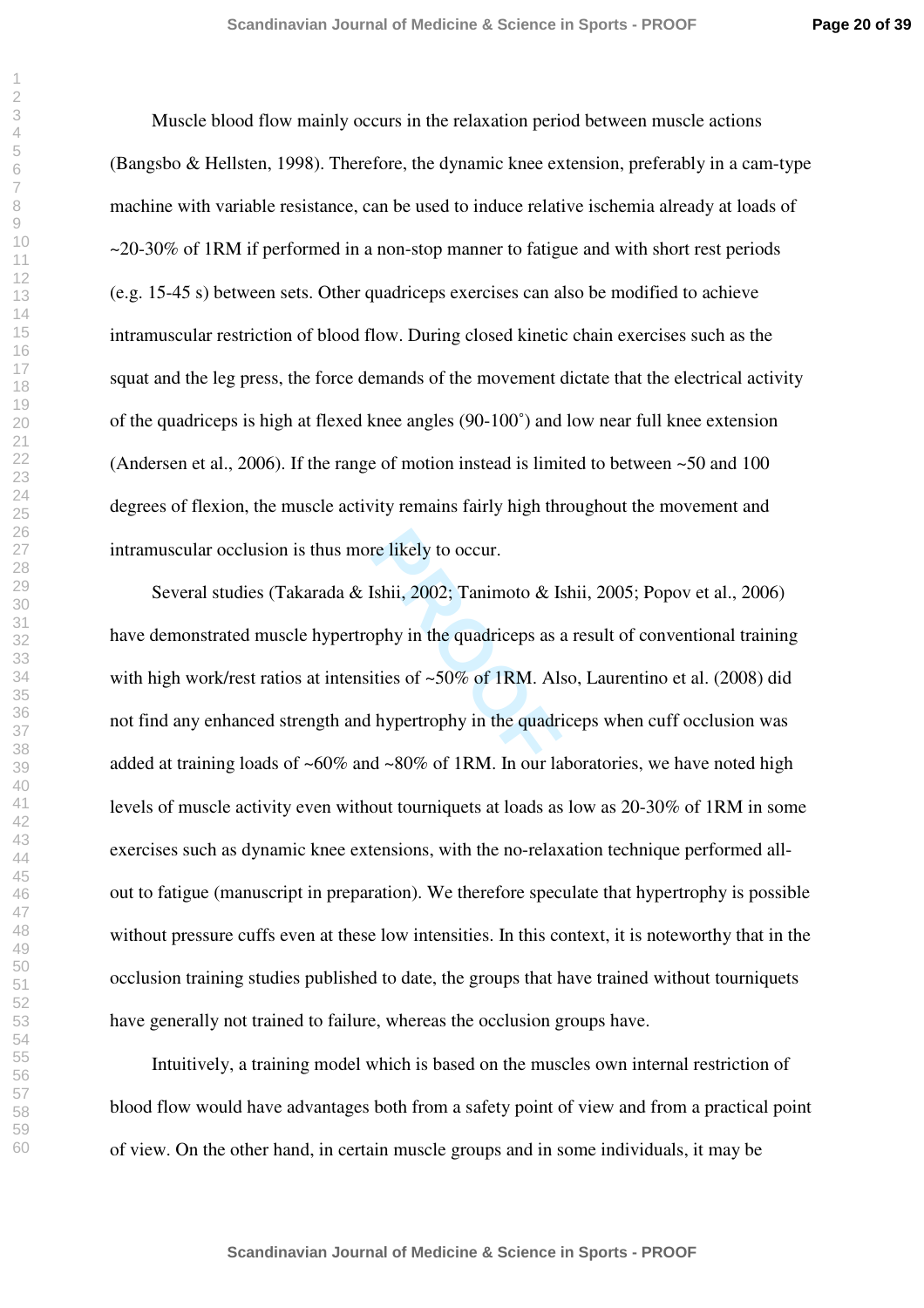difficult to induce relative ischemia at low loads by exercise alone, due to factors such as insufficient intramuscular pressures developed during exercise. Furthermore, it is possible that there are differences between the muscle ischemia resulting from exercise alone and the ischemia induced with a tourniquet in combination with exercise (e.g., a greater build-up of metabolites in the cuff-occluded muscle), which in turn could lead to differences in the stimulation of hypertrophic pathways. Future studies should compare the effects of ischemic training with and without cuff occlusion at the same level of effort.

Dose-response aspects of ischemic training

described by a number of<br>and mode of training. Cor<br>muscle mass is usually per<br>chabilitation programs aim<br>nt review (Wernbom et al<br>ens as a result of strength A strength training program can be described by a number of variables, the most important being frequency, intensity, volume and mode of training. Conventional heavy resistance training for the purpose of gaining muscle mass is usually performed for 2-3 sessions per week per muscle group and most rehabilitation programs aiming to restore muscle volume use similar training frequencies. A recent review (Wernbom et al., 2007) suggested that the average rate of gain for the quadriceps as a result of strength training for 2-3 sessions per week is on the order of ~0.11% increase in CSA per day. In the study of Abe et al. (2005), in which unusually rapid gains were noted  $(-0.55\%$  increase per day on average), training was performed for 2 sessions per day, 6 days per week for a total of 12 sessions per week. This may seem like an extremely high frequency, but the authors speculated that because of the low mechanical stress (20% of 1RM) and little muscle damage, a much shorter recovery time between sessions was needed in comparison to conventional strength training. However, although the training included three sets of 15 repetitions, it is likely that the first two sets served to accumulate fatigue and that only the final set of each exercise was performed with a high level of effort. Furthermore, the training period was very short (two weeks) and the gains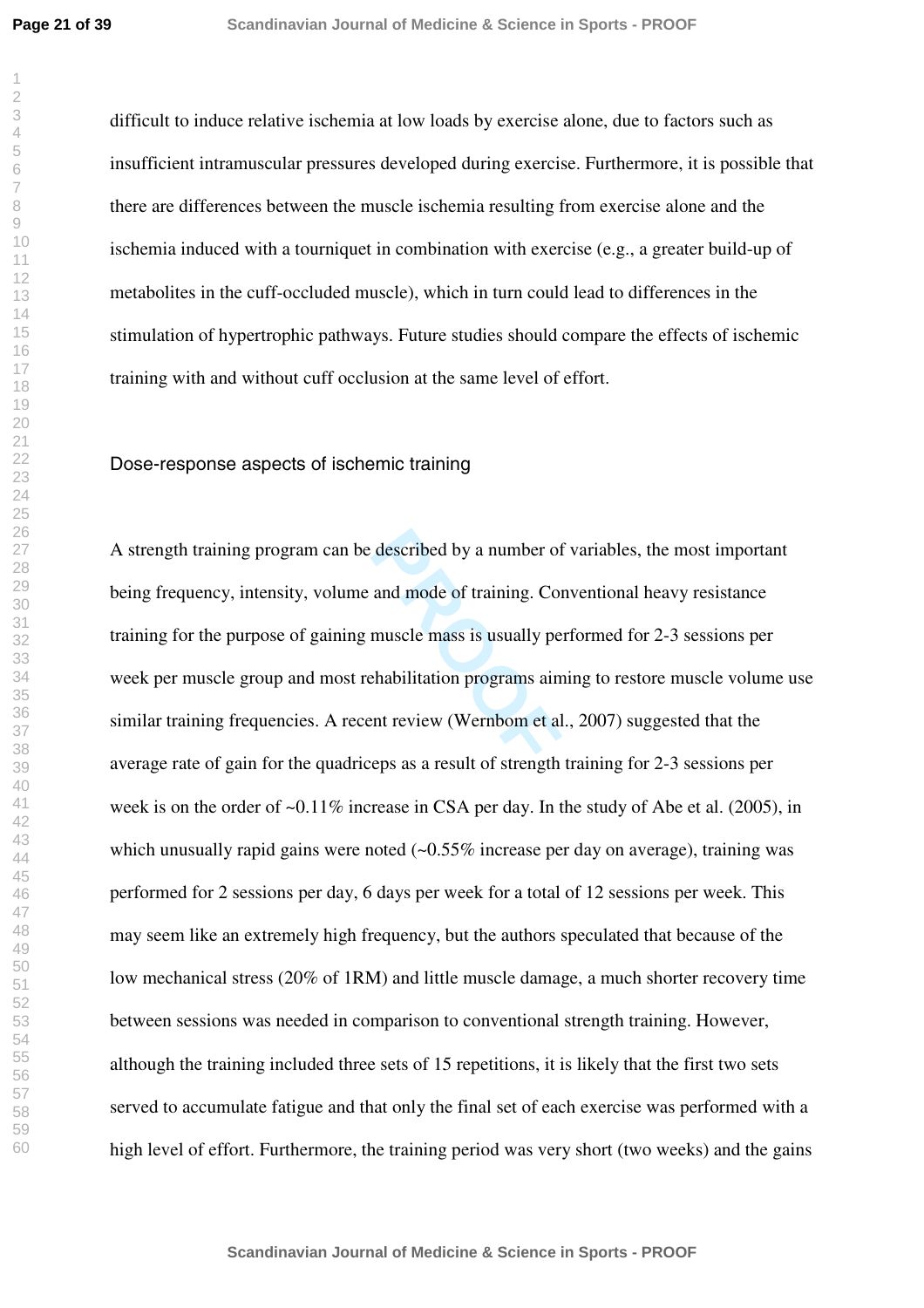were markedly slower during the second week than the first. It is therefore uncertain whether this frequency can be effective for longer periods or if overtraining would occur. From an adherence point of view, such a high frequency is unrealistic for most people.

by unknown is whether low<br>is performed with a high compared with a high<br>3 sessions per week. At p<br>ischemic strength training<br>ining are associated with increasing content. Fiken et a Normal frequencies (2-3 times per week) have also been used with marked hypertrophy of the quadriceps as a result (Takarada et al., 2002; Takarada et al., 2004; Kubo et al., 2006, Madarame et al., 2008). The rates of hypertrophy observed in these four studies were between  $0.04$ -0.22% per day (Table 1), which is within the range reported for conventional heavy resistance training (0.03-0.26% per day) at similar frequencies (reviewed by Wernbom et al., 2007). However, in these studies, multiple sets to failure or near were used. It is currently unknown if multiple sets of fatiguing ischemic training is productive at higher frequencies than 2-3 sessions per week. Equally unknown is whether low intensity ischemic strength training in which only the final set is performed with a high degree of effort can induce hypertrophy when performed for 2-3 sessions per week. At present, the interactions between frequency, intensity and volume in ischemic strength training are not well understood.

Not all modes of ischemic training are associated with increases in muscle strength and/or marked increases in muscle protein content. Eiken et al. (1991) investigated the effects of partial occlusion in a one-leg endurance cycling model and demonstrated an 8% decrease in maximum peak torque after 4 weeks of training, 4 times per week for 45 minutes per session. This occurred in spite of increased muscle fiber cross-sectional areas of both type I and type II fibers in the ischemic leg in comparison to the normally trained leg. The authors speculated that the decreased maximum strength in the ischemic leg was due to an increased proportion of type I fibers that was evident in this leg after the training period compared to the normal leg, suggesting that a fiber type shift had occurred. In a later study from the same research group, increases in both mean fiber area (12%) and quadriceps muscle cross sectional area (5%) were noted along with increased glycogen content in the ischemically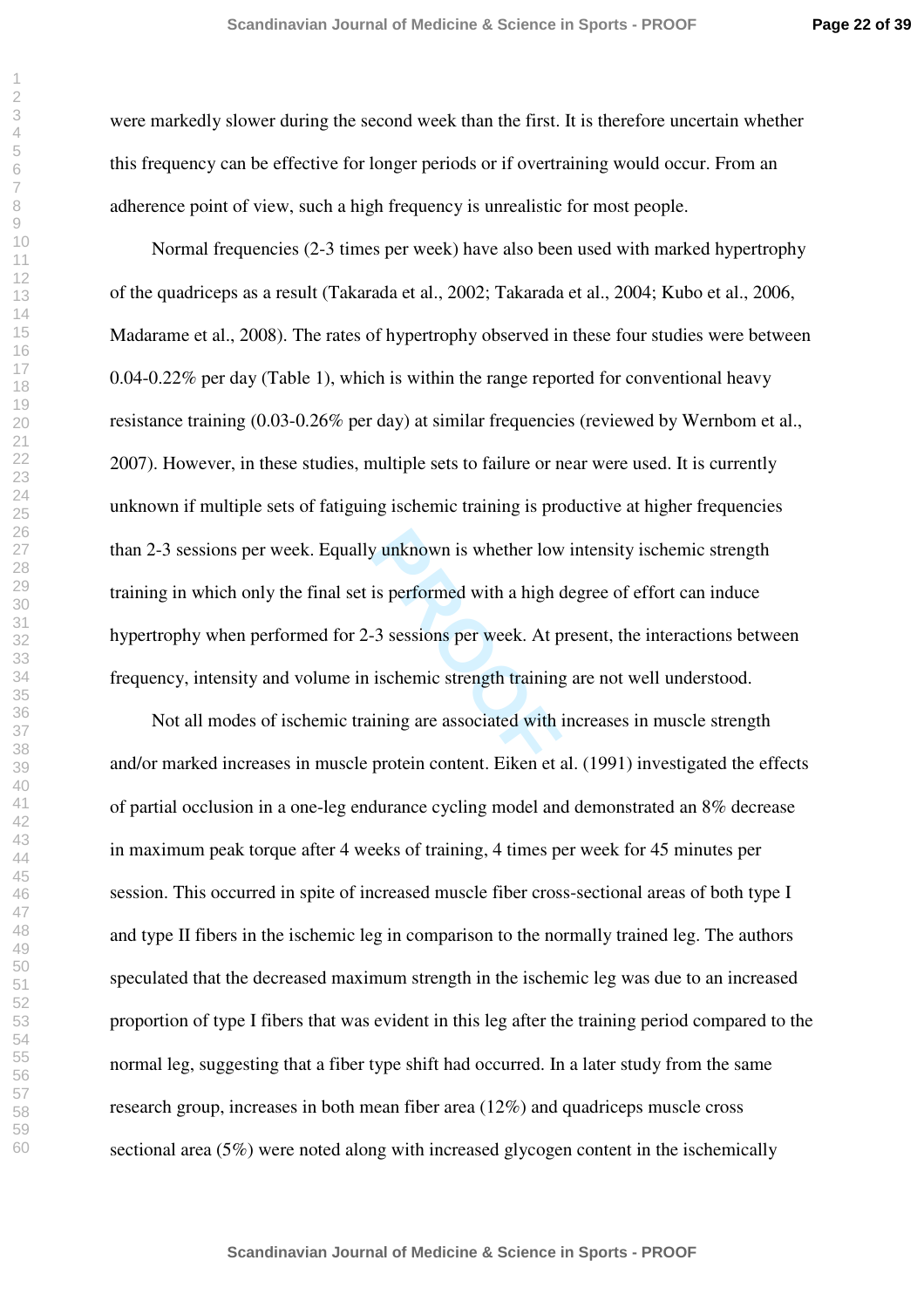trained muscles (Nygren et al., 2000). These authors then went on to investigate the effect of glycogen loading on muscle CSA and found that quadriceps muscle CSA increased with 3.5% when the subjects went from a glycogen depleted state to a loaded state during the course of four days (Nygren et al., 2001). These authors concluded that glycogen loading may contribute to the increase in muscle CSA seen after ischemic training. It should be noted that the increase in glycogen content as a result of glycogen loading from a depleted state was ~1.7 times larger than the increase seen after ischemic cycling.

From the same several studie<br>
and because several studie<br>
produce several studie<br>
produce that  $\sim$  3%, the<br>
produce see after this type of tra<br>
why walk training with to<br>
produce in both must Taken together, it appears that ischemic endurance cycling, as performed in the studies of Eiken, Nygren and colleagues, leads to only minor increases in contractile protein content in the trained muscles. Interestingly, similar increases in glycogen content have been noted after ischemic strength training (Burgomaster et al., 2003). However, because significant strength gains are usually reported and because several studies have demonstrated gains in muscle CSA that have been substantially larger than  $\sim$ 3%, the contribution of increases in glycogen content to the hypertrophy seen after this type of training is probably minor.

It is not immediately obvious why walk training with tourniquets (Abe et al., 2006) seems to be a better mode for inducing increases in both muscle strength and size than ischemic endurance cycling. Hypertrophy training is generally short-lasting and on the strength/power side of the strength-endurance continuum (Nader, 2005). Accordingly, it is possible that performing ischemic training in short intermittent working sets may cause the exercise-induced signaling to be more directed toward hypertrophic adaptations compared to longer continuous bouts. Also, longer ischemic bouts are associated with marked increases in plasma cortisol (Viru et al., 1998), which potentially cancel out some of the anabolic effects of the exercise. Differences in training frequency and/or the degree and pattern of ischemiareperfusion may also contribute to the different results for walk training with tourniquets compared to ischemic cycle training.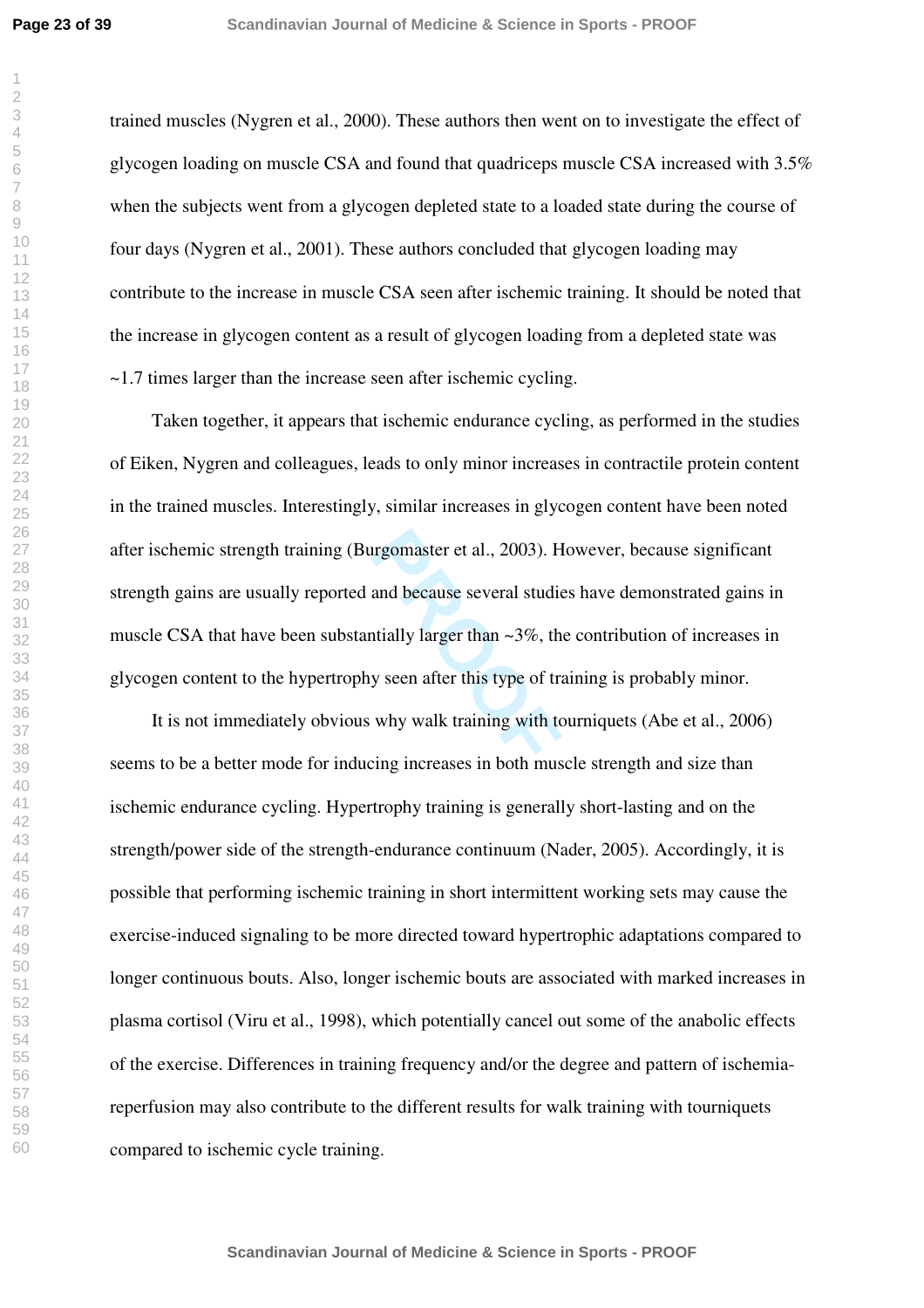#### Low to moderate load ischemic training as an addition to heavy resistance exercise

d Masuda et al. (1999) also<br>
le muscle area and muscle<br>
ne.<br>
estigated the effects of add<br>
lure after multiple high int<br> **PROCIES** In a series of studies, the group of Takamatsu and colleagues investigated the effects of adding fatiguing low to moderate intensity sets after high intensity sets on adaptations in muscle strength and size as well as on acute hormonal responses (Choi et al., 1998, Masuda et al., 1999; Goto et al, 2003a, b, 2004). Choi et al. (1998) demonstrated a high rate of increase in quadriceps muscle area after a regime where high intensity sets (70-80% of 1RM) were followed by sets to fatigue at succeedingly lower loads (50-60% and of 40-50% of 1RM), with 30 second rest periods between the decrements in loads. Similar regimes of multiple sets to exhaustion with little or no rest between the decreasing loads are often performed by bodybuilders. Choi et al. (1998) and Masuda et al. (1999) also showed that this type of regime resulted in greater increases in whole muscle area and muscle fiber area compared to a pure high intensity (90% of 1RM) routine.

Goto et al. (2003a, 2004) investigated the effects of adding a single moderate intensity (50% of 1RM) set performed to failure after multiple high intensity (90% of 1RM) sets and found both larger acute increases in GH and greater increases in quadriceps muscle CSA and strength over time compared to performing only high intensity sets. Goto et al. (2004) speculated that the greater GH response seen with the combined regime could be an important factor, but also acknowledged that the increased volume of work may have provided a stronger stimulus for muscle hypertrophy. In addition, it is possible that some local mechanisms were enhanced due to the more sustained ischemia (e.g. greater production of prostaglandins and/or phosphatidic acid in the working muscles). Because of the relatively few studies that have been performed to date on combined or hybrid regimes, further research is obviously needed to establish whether low to moderate-intensity ischemic training has an additive effect also when added to an already very effective high-intensity routine.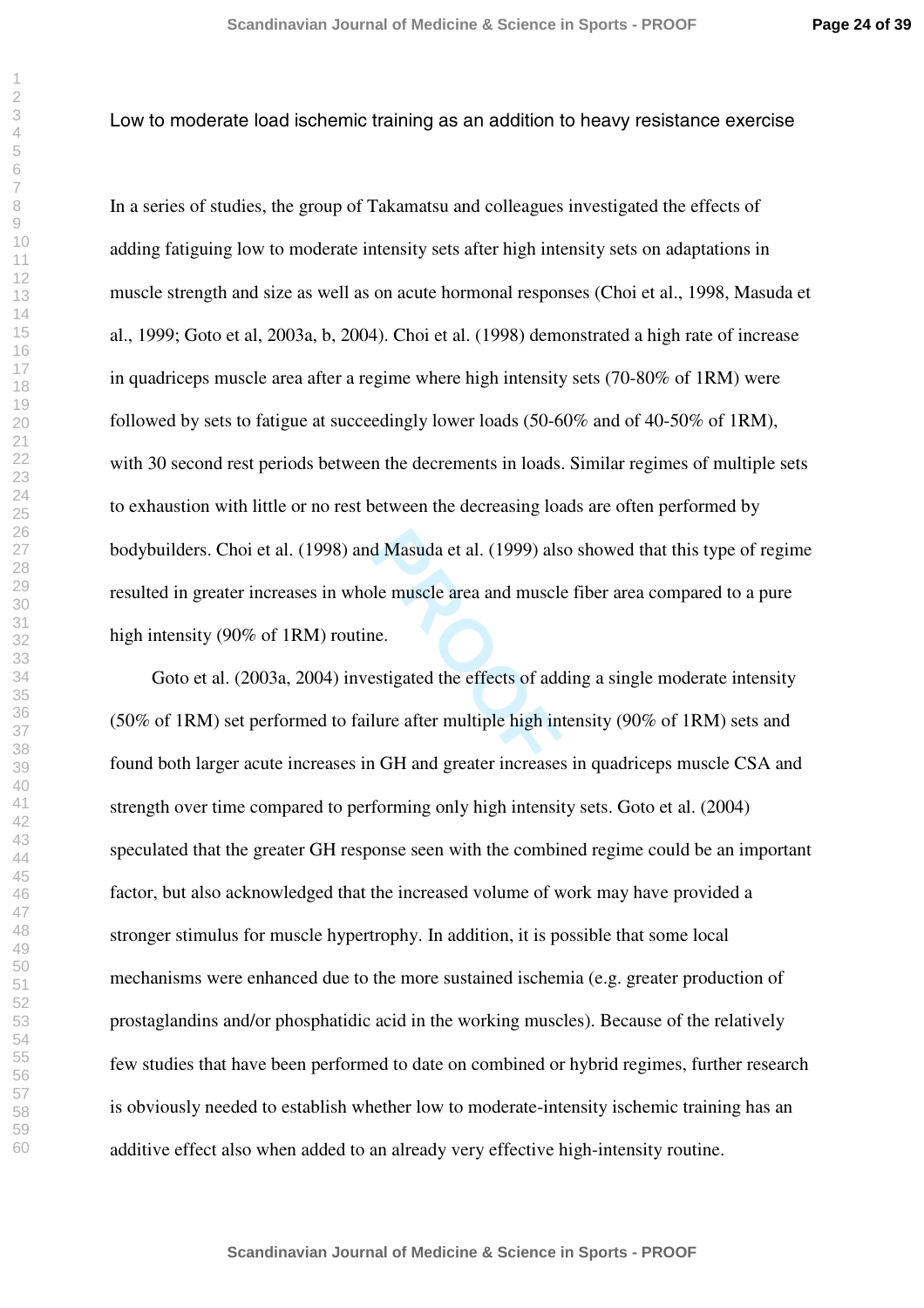Potential disadvantages of low-load ischemic training compared with conventional heavy resistance training

(e.g. Nevill et al., 2004). S<br>mineral density are greater<br>Hawkins et al., 1999) and a<br>pderate-load training (Kern<br>stance occlusion training l Training with lighter loads implicates that compression forces on bones and joints as well as strain on tendons are reduced compared to traditional strength training. In the late 1800's, it was observed that bone architecture adapts to mechanical loading so that the trabecular patterns coincide with the trajectories of the mechanical stresses (Wolff 1892, translated by Maquet and Furlong, 1986). Later workers have extended this concept and proposed that bone strength adapts chiefly to peak momentary loads (Frost, 2001). In support, cross-sectional studies of different types of athletes have demonstrated that adaptations in bone mineral density (BMD) are load-dependent (e.g. Nevill et al., 2004). Similary, longitudinal studies have shown that increases in bone mineral density are greater after maximal eccentric training than maximal concentric training (Hawkins et al., 1999) and after high-load conventional strength training compared with moderate-load training (Kerr et al., 1996). Consequently, it is reasonable to assume that light-resistance occlusion training has less impact on bone metabolism than traditional high-load strength training. However, training with vascular occlusion can increase markers of bone turnover (Beekley et al., 2005), so it remains to be shown how this type of training affects bones over time and if it is a useful tool in the prevention of bone mineral loss in various situations of inactivity.

The adaptations of tendons to training vary with the mode of exercise performed (e.g., Kubo et al., 2001; Simonsen et al., 1995) and high resistance training seems to increase stiffness of human tendons (Kubo et al., 2001; Reeves et al., 2003; Kongsgaard et al., 2007). In a recent study by Kubo et al. (2006), young males trained one leg with high load (80% of 1RM) dynamic knee extensions and the other with low load (20% of 1RM) knee extensions under conditions of vascular occlusion. After 12 weeks of training, both protocols resulted in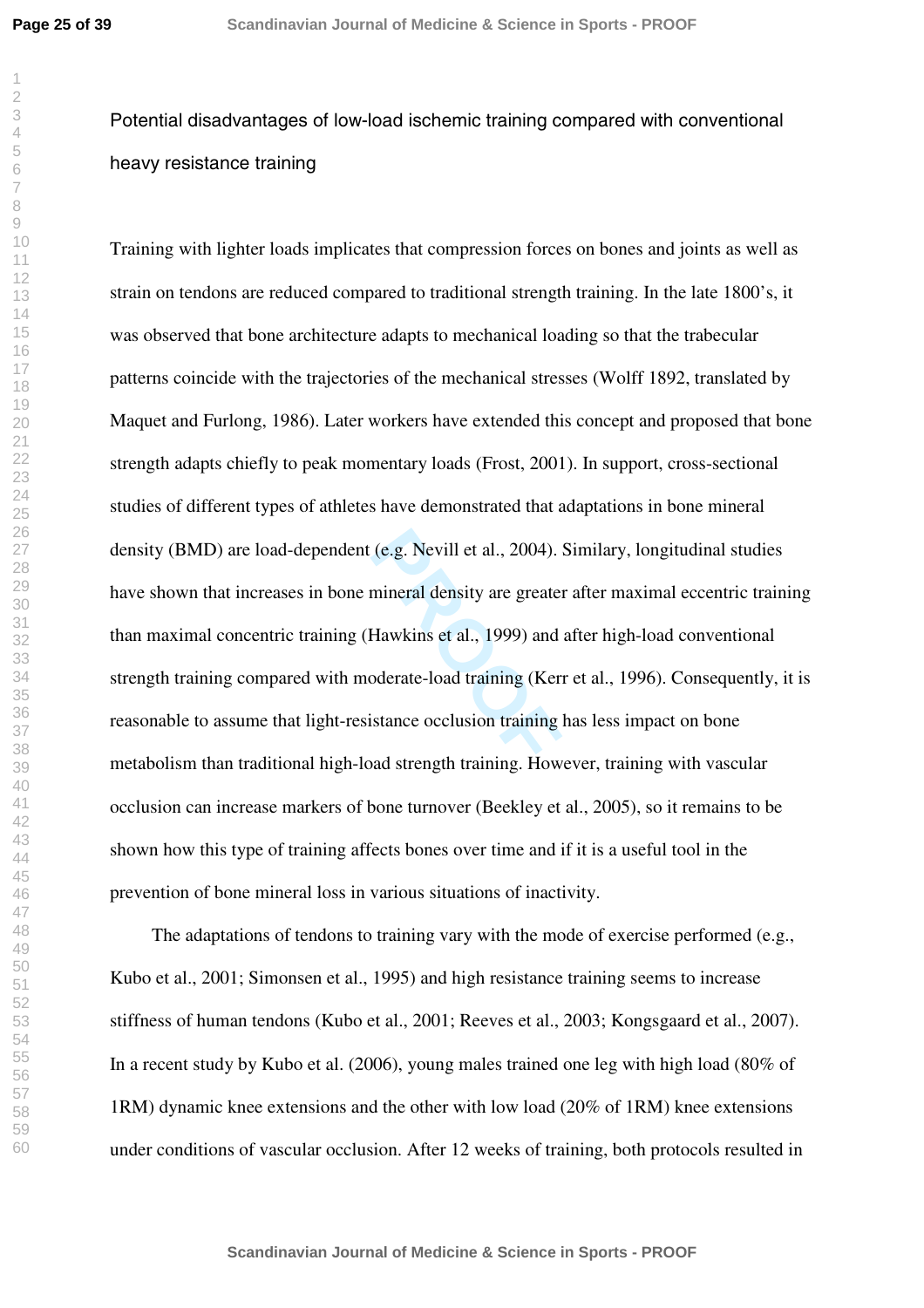significant increases in muscle strength, and the gains in muscle volume of the quadriceps femoris were similar for the two limbs. However, only the high load protocol significantly increased stiffness in the tendon-aponeurosis complex. Furthermore, only the leg that had been trained with the high load protocol showed increases in EMG, muscle activation and specific tension. In support of the importance of load or strain magnitude, Arampatzis et al. (2007) reported increased Achilles tendon stiffness and CSA after 14 weeks of training with isometric contractions at 90% of MVC, whereas isometric contractions at 55% of MVC had no effect on the tendon stiffness or CSA. In summary, it seems reasonable to suggest that while the effects of blood flow-restricted training at low loads and traditional heavy-resistance training on muscle volume are similar, the effects of low-load ischemic training on tendons, and possibly also on neural adaptations, are less than with conventional strength training.

#### **Perspectives**

The research on resistance exercise performed during ischemic conditions has so far provided important new insights into the physiology of strength training. In addition to being a possible alternative or complement to conventional high-load resistance training in certain situations, ischemic strength training may also have a place in sports training. Because relative ischemia can be induced at rather low loads in certain exercises even without tourniquets, external pressure may not always be necessary to achieve significant training effects. Also, any unique effects of cuff occlusion *per se* during exercise have yet to be determined because the increased training effects observed in the studies published to date may simply have been due to greater effort. With reference to training combined with cuff occlusion, current evidence suggests that this mode of exercise is relatively safe, but more research is needed especially regarding the potential adverse effects on soft tissues.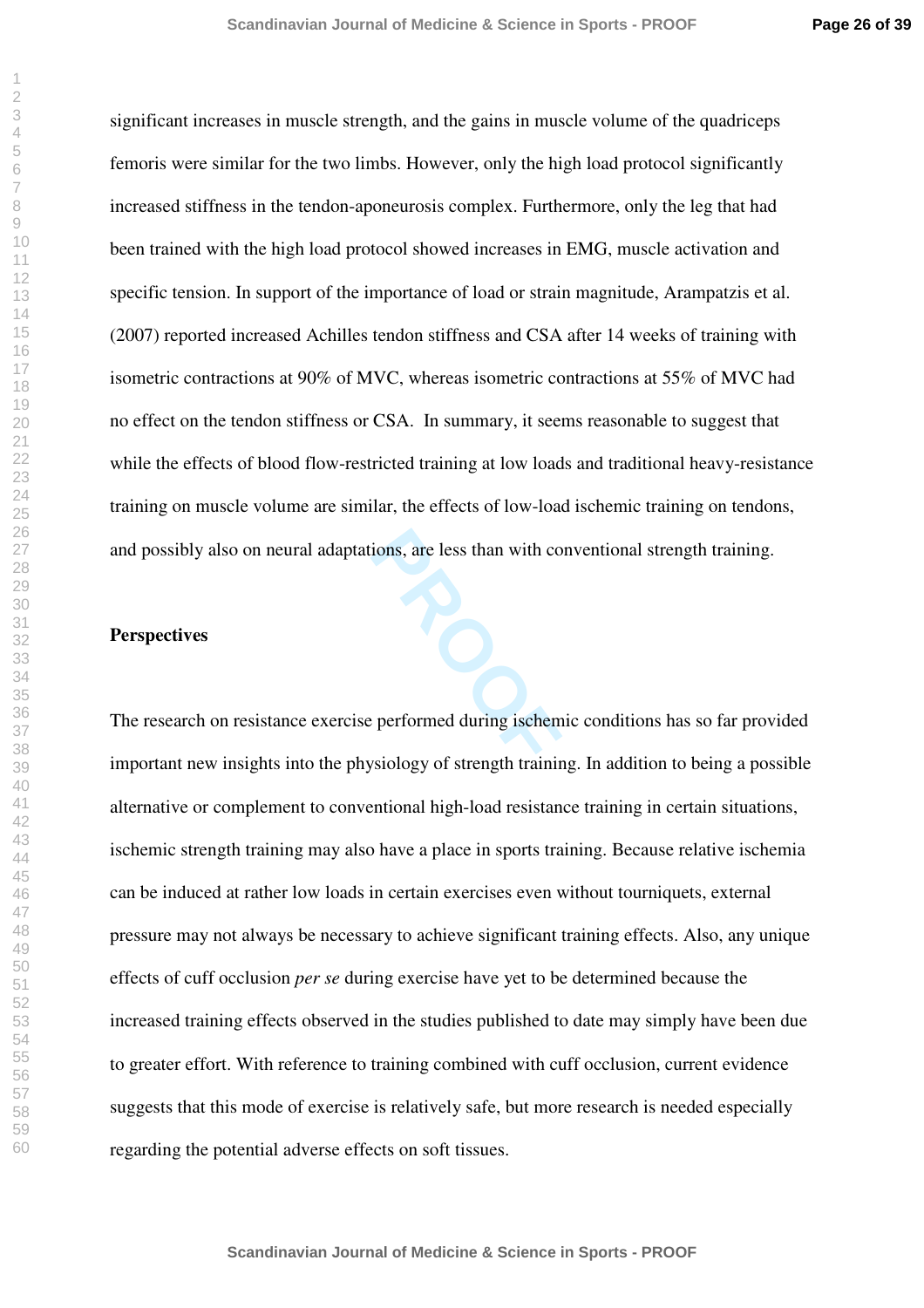# **REFERENCES**

- Abe T, Yasuda T, Midorikawa T, Sato Y, Kearns CF, Inoue K, Koizumi K, Ishii N. Skeletal muscle size and circulating IGF-1 are increased after two weeks of twice daily kaatsu resistance training. Int J Kaatsu Training Res 2005: 1: 7-14. Available at: http://kaatsu.jp/english/j01\_1.html. Accessed April 2005.
- Abe T, Kawamoto K, Yasuda T, Kearns CF, Midorikawa T, Sato Y. Eight days Kaatsu resistance training improved sprint but not jump performance in collegiate male track and field athletes. Int J Kaatsu Training Res 1: 23-28. 2005. Available at: http://kaatsu.jp/english/j01\_1.html. Accessed April 2005.
- Abe T, Kearns CF, Sato Y. Muscle size and strength are increased following walk training with restricted venous blood flow from the leg muscle, Kaatsu-walk training. J Appl Physiol 2006: 100: 1460-1466.
- Adams GR. Invited Review: Autocrine/paracrine IGF-I and skeletal muscle adaptation. J Appl Physiol 2002a: 93: 1159-1167.
- Adams GR. Autocrine and/or paracrine insulin-like growth factor-I activity in skeletal muscle. Clin Orthop Relat Res 2002b: (403 Suppl): S188-196.
- American College of Sports Medicine. Position stand: progression models in resistance training for healthy adults. Med Sci Sports Exerc 2002: 34: 364-380.
- Andersen LL, Magnusson SP, Nielsen M, Haleem J, Poulsen K, Aagard P. Neuromuscular activation in conventional therapeutic exercises and heavy resistance exercises: implications for rehabilitation. Phys Ther 2006: 86: 683-697.
- ISEN M, Haleem J, Poulser<br>peutic exercises and heavy<br>Phys Ther 2006: 86: 683-6<br>bracht K. Adaptational res<br>plied cyclic strain magniture<br>field cyclic strain magniture<br>face exercise, muscle loas<br>2006: 42: 61-74.<br>pod flow and Arampatzis A, Karamanidis K, Albracht K. Adaptational responses of the human Achilles tendon by modulation of the applied cyclic strain magnitude. J Exp Biol 2007: 210 :2743- 2753.
- Atha J. Strengthening muscle. Exerc Sports Sci Rev 1981: 9: 1-73.
- Baar K, Nader G, Bodine S. Resistance exercise, muscle loading/unloading and the control of muscle mass. Essays Biochem 2006: 42: 61-74.
- Bangsbo J, Hellsten Y. Muscle blood flow and oxygen uptake in recovery from exercise. Acta Physiol Scand 1998: 162: 305-312.
- Basmajian J, De Luca CJ. Muscle Alive. Their Functions Revealed by Electromyography (5<sup>th</sup>) ed). Baltimore: Williams & Wilkins, 1985.
- Beekley MD, Sato Y, Abe T. KAATSU-walk training increases serum bone-specific alkaline phosphatase in young men. Int J Kaatsu Training Res 1: 77-81. 2005. Available at: http://kaatsu.jp/english/j01\_2.html. Accessed September 2005.
- Beltman JG, de Haan A, Haan H, Gerrits HL, van Mechelen W, Sargeant AJ. Metabolically assessed muscle fibre recruitment in brief isometric contractions at different intensities. Eur J Appl Physiol 2004: 92: 485-492.
- Beltman JG, Sargeant AJ, van Mechelen W, de Haan A. Voluntary activation level and muscle fiber recruitment of human quadriceps during lengthening contractions. J Appl Physiol 2004: 97: 619-626.
- Bolster DR, Jefferson LS, Kimball SR. Regulation of protein synthesis associated with skeletal muscle hypertrophy by insulin-, amino acid- and exercise-induced signalling. Proc Nutr Soc 2004: 63: 351-356.
- Bonde-Petersen F, Mork AL, Nielsen E. Local muscle blood flow and sustained contractions of human arm and back muscles. Eur J Appl Physiol 1975: 34: 43-50.
- Bondesen BA, Mills ST, Pavlath GK. The COX-2 pathway regulates growth of atrophied muscle via multiple mechanisms. Am J Physiol Cell Physiol 2006: 290: C1651-1659.
- Boppart MD, Burkin DJ, Kaufman SJ. Alpha7beta1-integrin regulates mechanotransduction and prevents skeletal muscle injury. Am J Physiol Cell Physiol 2006: 290: C1660-1665.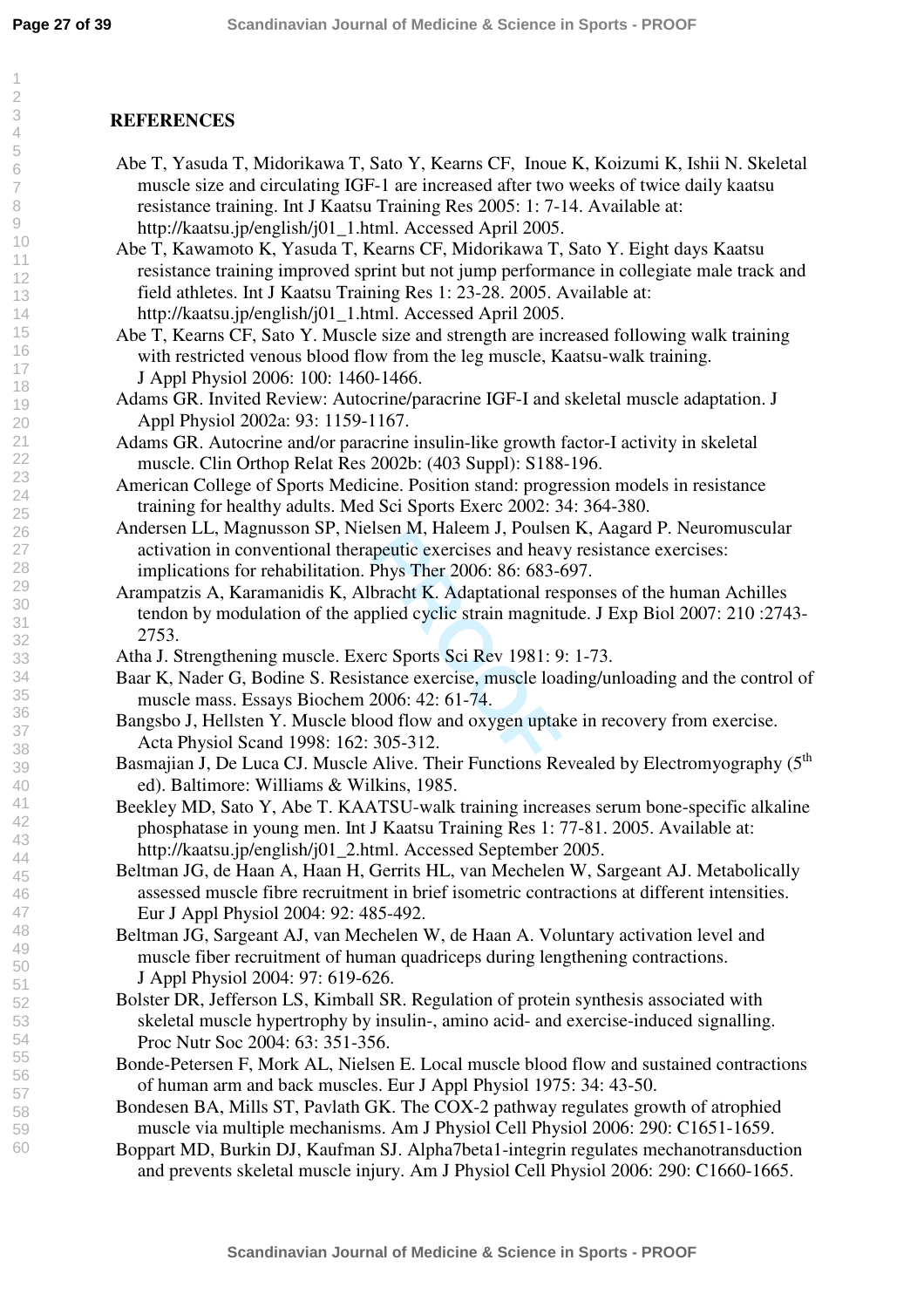- Bos CL, Richel DJ, Ritsema T, Peppelenbosch MP, Versteeg HH. Prostanoids and prostanoid receptors in signal transduction. Int J Biochem Cell Biol 2004: 36: 1187-1205.
- Burgomaster KA, Moore DR, Schofield LM, Phillips SM, Sale DG, Gibala MJ. Resistance training with vascular occlusion: metabolic adaptations in human muscle. Med Sci Sports Exerc 2003: 35: 1203-1208.
- Campos GE, Luecke TJ, Wendeln HK, Toma K, Hagerman FC, Murray TF, Ragg KE, Ratamess NA, Kraemer WJ, Staron RS. Muscular adaptations in response to three different resistance-training regimens: specificity of repetition maximum training zones. Eur J Appl Physiol 2002: 88: 50-60.
- Choi J, Takahashi H, Itai Y, Takamatsu K. The difference between effects of "power-up type" and "bulk-up type" strength training exercises: with special reference to muscle cross-sectional area, muscular strength, anaerobic power and anaerobic endurance. Jpn J Phys Fitness Sports Med 1998: 47 (1): 119-129.
- Clark BC, Fernhall B, Ploutz-Snyder LL. Adaptations in human neuromuscular function following prolonged unweighting: I. Skeletal muscle contractile properties and applied ischemia efficacy. J Appl Physiol 2006: 101: 256-263.
- Crenshaw AG, Hargens AR, Gershuni DH, Rydevik B. Wide tourniquet cuffs more effective at lower inflation pressures. Acta Orthop Scand 1988: 59: 447-451.
- Deldicque L, Theisen D, Francaux M. Regulation of mTOR by amino acids and resistance exercise in skeletal muscle. Eur J Appl Physiol 2005: 94: 1-10.
- de Ruiter CJ, Goudsmit JF, Van Tricht JA, de Haan A. The isometric torque at which kneeextensor muscle reoxygenation stops. Med Sci Sports Exerc 2007: 39: 443-453.
- Eiken O, Sundberg CJ, Esbjörnsson M, Nygren A, Kaijser L. Effects of ischaemic training on force development and fibre-type composition in human skeletal muscle. Clin Physiol 1991: 11: 41-49.
- **PROPENDITY AND ASSEMALY ASSEMALY ASSEMALY ASSEMALY ASSEMBLE STATE Stops. Med Sci Sports Except on M, Nygren A, Kaijser L pe composition in human s<br>M. Exercise, training and docrine system in sports as e-based conditioning** Eliakim A, Nemet D, Cooper Dan M. Exercise, training and the GH-IGF-1 axis. In: Kraemer WJ and Rogol AD, eds. The endocrine system in sports and exercise. Oxford: Blackwell Publishing, 2006: 165-179.
- Escamilla R, Wickham R. Exercise-based conditioning and rehabilitation. In: Physical therapies in sports and exercise. Kolt GS, Snyder-Mackler L, eds. London: Churchill Livingstone, 2003: 143-164.
- Fleck SJ, Kraemer WJ. Designing resistance training programs (2nd ed). Champaign, IL: Human Kinetics, 1997.
- Frost HM. From Wolff's law to the Utah paradigm: insights about bone physiology and its clinical applications. Anat Rec 2001: 262: 398-419.
- Fujita S, Abe T, Drummond MJ, Cadenas JG, Dreyer HC, Sato Y, Volpi E, Rasmussen BB. Blood flow restriction during low-intensity resistance exercise increases S6K1 phosphorylation and muscle protein synthesis. J Appl Physiol 2007: 103: 903-910.

Glass DJ. Skeletal muscle hypertrophy and atrophy signaling pathways. Int J Biochem Cell Biol 2005: 37: 1974-1984.

- Goldspink G, Harridge S. Cellular and molecular aspects of adaptation in skeletal muscle. In: Komi PV, ed. Strength and power in sports. 2<sup>nd</sup> ed. Oxford: Blackwell Publishing, 2003: 231-251.
- Goldspink G, Yang SY, Hameed M, Harridge S, Bouloux P. The role of MGF and other IGF-1 splice variants in muscle maintenance and hypertrophy. In: Kraemer WJ and Rogol AD, eds. The endocrine system in sports and exercise. Oxford: Blackwell Publishing, 2006: 180-193.
- Gollnick PD, Piehl K, Saltin B. Selective glycogen depletion pattern in human muscle fibres after exercise of varying intensity and at varying pedalling rates. J Physiol 1974: 241: 45- 57.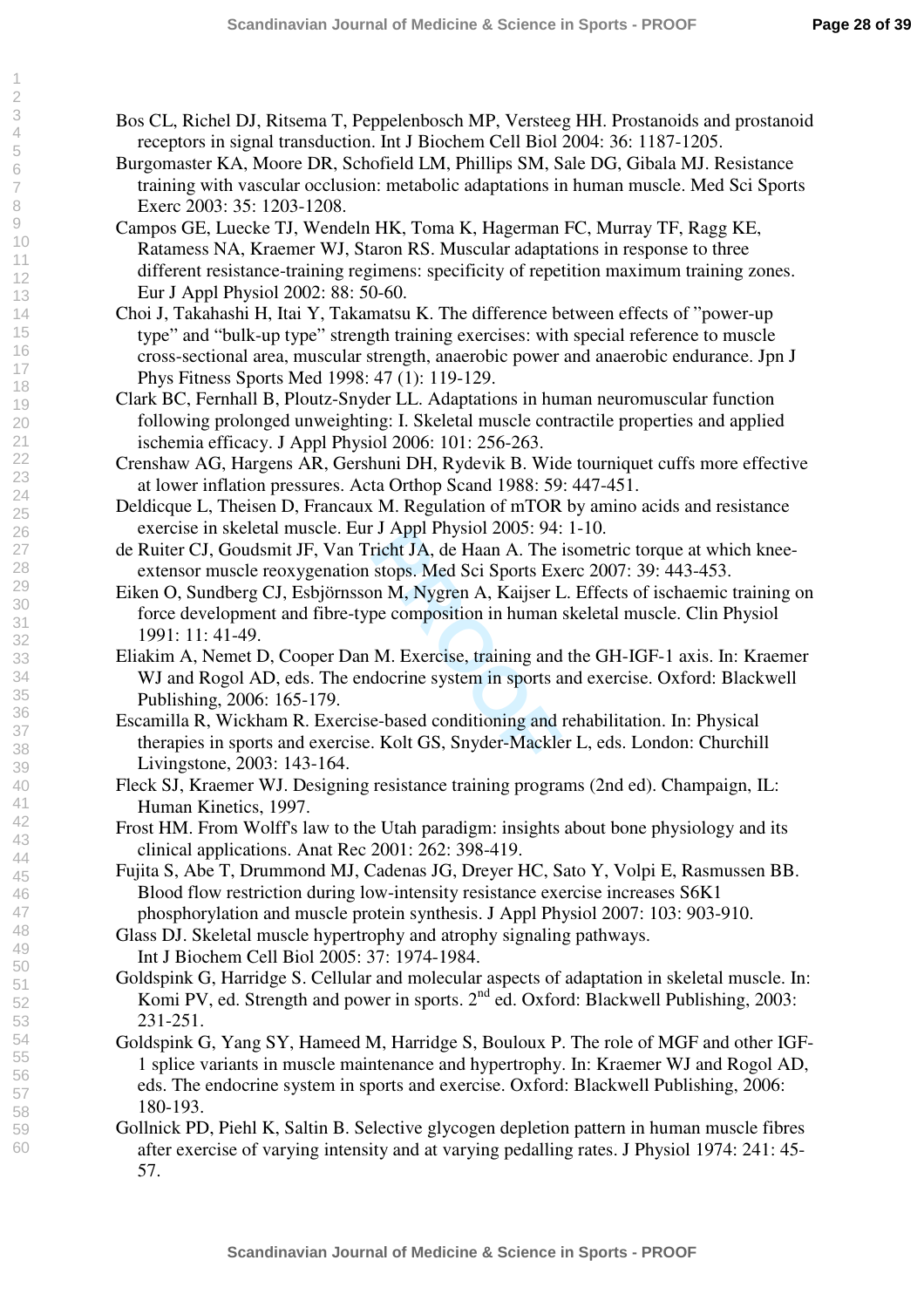- Gollnick PD, Karlsson J, Piehl K, Saltin B. Selective glycogen depletion in skeletal muscle fibres of man following sustained contractions. J Physiol 1974: 241: 59-67.
- Gordon SE, Kraemer WJ, Vos NH, Lynch JM, Knuttgen HG. Effect of acid-base balance on the growth hormone response to acute high-intensity cycle exercise. J Appl Physiol 1994: 76: 821-829.
- Goto K, Okuyama R, Sugiyama H, Honda M, Kobayashi T, Uehara K, Akema T, Sugiura T, Yamada S, Ohira Y, Yoshioka T. Effects of heat stress and mechanical stretch on protein expression in cultured skeletal muscle cells. Pflugers Arch 2003: 447: 247-253.
- Goto K, Sato K, Takamatsu K. A single set of low intensity resistance exercise immediately following high intensity resistance exercise stimulates growth hormone secretion in men. J Sports Med Phys Fitness 2003a: 43: 243-249.

Goto K, Ishii N, Takamatsu K. Growth hormone response to training regime with combined high- and low-intensity resistance exercises. Int J Sport Health Sci 2003b: 2: 111-118.

- Goto K, Nagasawa M, Yanagisawa O, Kizuka T Ishii N, Takamatsu K. Muscular adaptations to combinations of high- and low-intensity resistance exercises. J Strength Cond Res 2004: 18: 730-737.
- Graham B, Breault MJ, McEwen JA, McGraw RW. Occlusion of arterial flow in the extremities at subsystolic pressures through the use of wide tourniquet cuffs. Clin Orthop 1993: 286: 257-261.
- Hawkins SA, Schroeder ET, Wiswell RA, Jaque SV, Marcell TJ, Costa K. Eccentric muscle action increases site-specific osteogenic response. Med Sci Sports Exerc 1999: 31: 1287-1292.
- Hayes SG, Kindig AE, Kaufman MP. Cyclooxygenase blockade attenuates responses of group III and IV muscle afferents to dynamic exercise in cats. Am J Physiol Heart Circ Physiol 2006: 290: H2239-2246.
- Henneman E, Somjen G, Carpenter DO. Functional significance of cell size in spinal motoneurons. J Neurophysiol 1965: 28: 560-580.
- Feli KA, Jaque S v, Marcel<br>
teogenic response.<br>
: 1287-1292.<br>
MP. Cyclooxygenase block<br>
tts to dynamic exercise in<br>
5.<br>
F DO. Functional significa<br>
965: 28: 560-580.<br>
ki M, Fukunaga T. Effect<br>
trance at two different kne<br> Hisaeda HO, Shinohara M, Kouzaki M, Fukunaga T. Effect of local blood circulation and absolute torque on muscle endurance at two different knee-joint angles in humans. Eur J Appl Physiol 2001: 86: 17-23.
- Hornberger TA, Esser KA. Mechanotransduction and the regulation of protein synthesis in skeletal muscle. Proc Nutr Soc 2004: 63: 331-335.
- Hornberger TA, Chu WK, Mak YW, Hsiung JW, Huang SA, Chien S. The role of phospholipase D and phosphatidic acid in the mechanical activation of mTOR signaling in skeletal muscle. Proc Natl Acad Sci U S A 2006: 103: 4741-4746.
- Horsley V, Pavlath GK. Prostaglandin F2(alpha) stimulates growth of skeletal muscle cells via an NFATC2-dependent pathway. J Cell Biol 2003: 161: 111-118.
- Houtman CJ, Heerschap A, Zwarts MJ, Stegeman DF. An additional phase in PCr use during sustained isometric exercise at 30% MVC in the tibialis anterior muscle. NMR Biomed 2002: 15: 270-277.
- Houtman CJ, Stegeman DF, Van Dijk JP, Zwarts MJ. Changes in muscle fiber conduction velocity indicate recruitment of distinct motor unit populations. J Appl Physiol 2003: 95: 1045-1054.
- Huijing PA, Jaspers RT. Adaptation of muscle size and myofascial force transmission: a review and some new experimental results. Scand J Med Sci Sports 2005: 15: 349-380.
- Hulmi JJ, Ahtiainen JP, Kaasalainen T, Pöllänen E, Häkkinen K, Alen M, Selänne H, Kovanen V, Mero AA. Postexercise myostatin and activin IIb mRNA levels: effects of strength training. Med Sci Sports Exerc 2007: 39: 289-297.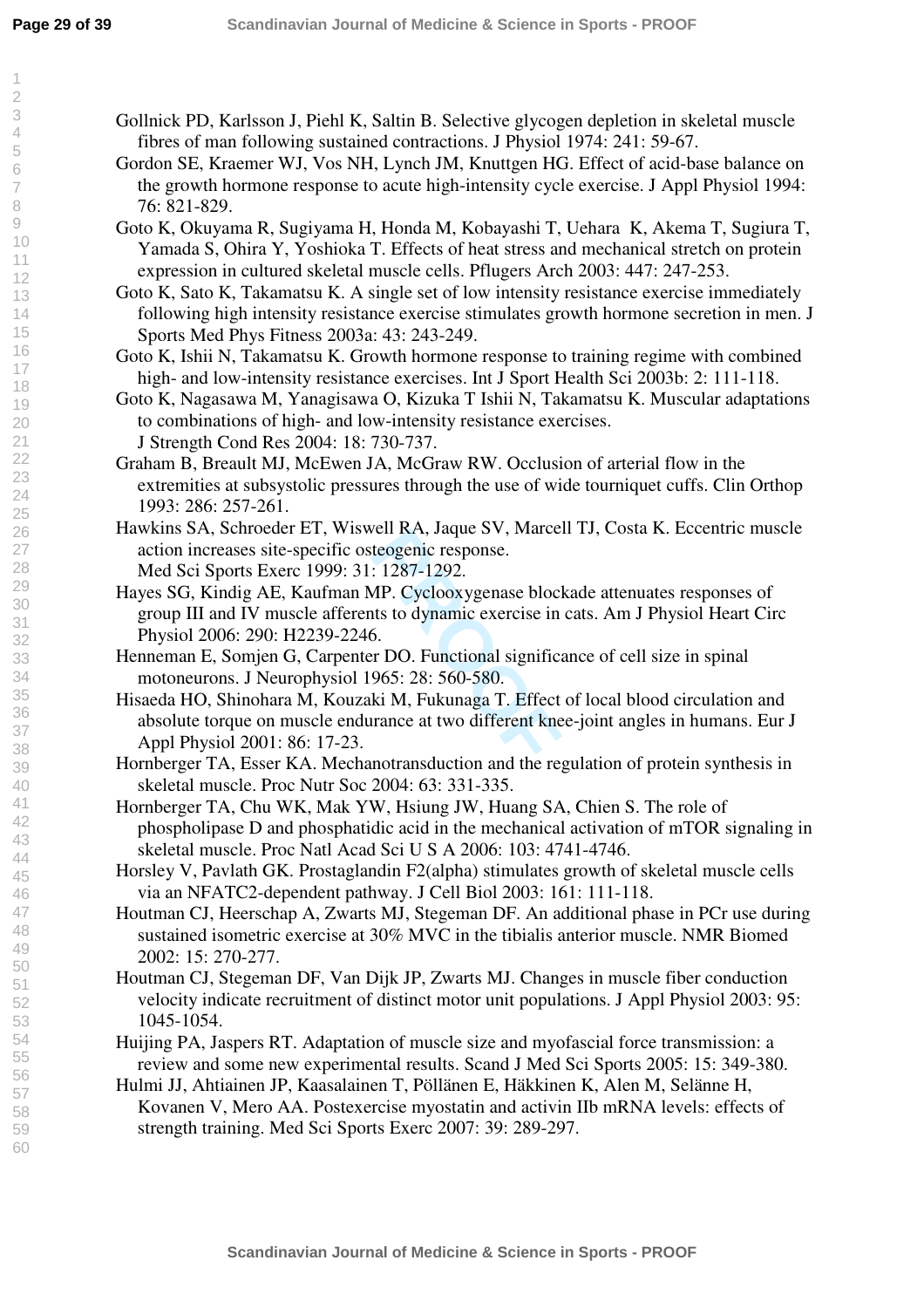- Hymer WC, Grindeland RE, Nindl BC, Kraemer WJ. Growth hormone variants and human exercise. In: Kraemer WJ and Rogol AD, eds. The endocrine system in sports and exercise. Oxford: Blackwell Publishing, 2006: 77-93.
- Häkkinen K. Neuromuscular adaptation during strength training, aging, detraining, and immobilization. Crit Rev Phys Rehab Med 1994: 6: 161-198.
- Ingemann-Hansen T, Halkjaer-Kristensen J, Halskov O. Skeletal muscle phosphagen and lactate concentrations in ischaemic dynamic exercise. Eur J Appl Physiol 1981: 46: 261-270.
- Ishii N, Madarame H, Odagiri K, Naganuma M, Shinoda K. Circuit training without external load induces hypertrophy in lower-limb muscles when combined with moderate venous occlusion. Int J Kaatsu Training Res 2005: 1: 24-28. Available at: http://kaatsu.jp/english/j01\_2.html. Accessed September 2005.
- Kawada S, Ishii N. Skeletal muscle hypertrophy after chronic restriction of venous blood flow in rats. Med Sci Sports Exerc 2005: 37: 1144-1150.
- Kawada S. What phenomena do occur in blood flow-restricted muscle? Int J Kaatsu Training Res 2005: 1: 37-44. Available at: http://kaatsu.jp/english/j01\_2.html. Accessed September 2005.
- Kerr D, Morton A, Dick I, Prince R. Exercise effects on bone mass in postmenopausal women are site-specific and load-dependent. J Bone Miner Res 1996: 11: 218-225.
- Kilian JG, Nakhla S, Griffith K, Harmer J, Skilton M, Celermajer DS. Reperfusion injury in the human forearm is mild and not attenuated by short-term ischaemic preconditioning. Clin Exp Pharmacol Physiol 2005: 32: 86-90.
- Kim JS, Cross JM, Bamman MM. Impact of resistance loading on myostatin expression and cell cycle regulation in young and older men and women. Am J Physiol Endocrinol Metab 2005: 288: E1110-1119.
- armer 3, SKHON M, Celern<br>not attenuated by short-ter<br>05: 32: 86-90.<br>Impact of resistance loadi<br>nd older men and women.<br>b 2005: 288: E1110-1119.<br>ersen TG, Holm L, Aagaa<br>hypertrophy in humans fo<br>21.<br>nn SE, Dziados JE, Mello Kongsgaard M, Reitelseder S, Pedersen TG, Holm L, Aagaard P, Kjaer M, Magnusson SP. Region specific patellar tendon hypertrophy in humans following resistance training. Acta Physiol (Oxf) 2007: 191: 111-121.
- Kraemer WJ, Marchitelli L, Gordon SE, Dziados JE, Mello R, Frykman P, McCurry D, Fleck SJ. Hormonal and growth factor responses to heavy resistance exercise protocols. J Appl Physiol 1990: 69: 1442-1450.
- Kraemer WJ, Fleck SJ, Evans WJ. Strength and power training: physiological mechanisms of adaptation. Exerc Sport Sci Rev 1996: 24: 363-397.
- Kraemer WJ, Ratamess NA. Fundamentals of resistance training: progression and exercise prescription. Med Sci Sports Exerc 2004: 36: 674-688.
- Kraemer WJ, Ratamess N. Hormonal responses and adaptations to resistance exercise and training. Sports Med 2005: 35: 339-361.
- Kubo K, Kanehisa H, Fukunaga T. Effects of different duration isometric contractions on tendon elasticity in human quadriceps muscles. J Physiol 2001: 536: 649-655.
- Kubo K, Komuro T, Ishiguro N, Sato Y, Ishii N, Kanehisa H, Fukunaga T. Effects of lowload resistance training with vascular occlusion on the mechanical properties of muscle and tendon. J Appl Biomech 2006: 22: 112-119.
- Kubota A, Sakuraba K, Sawaki K, Sumide T, Tamura Y. Prevention of disuse muscular weakness by restriction of blood flow. Med Sci Sports Exerc 2008: 40: 529-534.
- Kwon SH, Pimentel DR, Remondino A, Sawyer DB, Colucci WS.  $H_2O_2$  regulates cardiac myocyte phenotype via concentration-dependent activation of distinct kinase pathways. J Mol Cell Cardiol 2003: 35: 615-621.
- Léger B, Cartoni R, Praz M, Lamon S, Dériaz O, Crettenand A, Gobelet C, Rohmer P, Konzelmann M, Luthi F, Russel AP. Akt signalling through GSK-3beta, mTOR and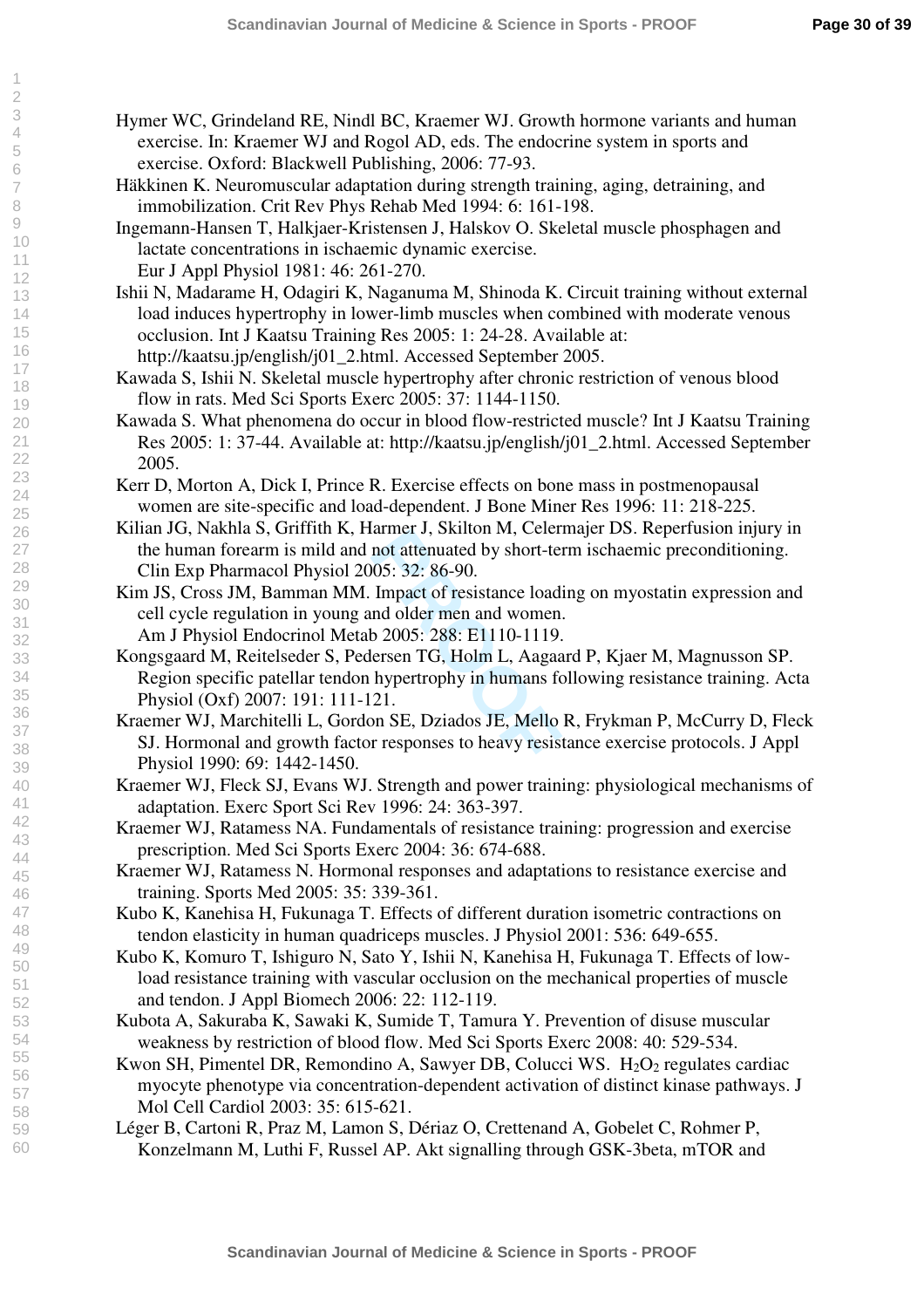Foxo1 is involved in human skeletal muscle hypertrophy and atrophy. J Physiol 2006: 576: 923-933.

- Laurentino G, Ugrinowitsch C, Aihara AY, Fernandes AR, Parcell AC, Ricard M, Tricoli V. Effects of strength training and vascular occlusion. Int J Sports Med 2008 Jan 22: [Epub ahead of print]
- Madarame H, Neya M, Ochi E, Nakazato K, Sato Y, Ishii N. Cross-transfer effects of resistance training with blood flow restriction. Med Sci Sports Exerc 2008: 40: 258-263.
- Masuda K, Choi JY, Shimojo H, Katsuta S. Maintenance of myoglobin concentration in human skeletal muscle after heavy resistance training. Eur J Appl Physiol 1999: 79: 347- 352.
- McCall GE, Byrnes WC, Fleck SJ, Dickinson A, Kraemer WJ. Acute and chronic hormonal responses to resistance training designed to promote muscle hypertrophy. Can J Appl Physiol 1999: 24: 96-107.
- Meyer RA. Does blood flow restriction enhance hypertrophic signaling in skeletal muscle? J Appl Physiol 2006: 100: 1443-1444.
- Moore DR, Burgomaster KA, Schofield LM, Gibala MJ, Sale DG, Phillips SM. Neuromuscular adaptations in human muscle following low intensity resistance training with vascular occlusion. Eur J Appl Physiol 2004: 92: 399-406.
- Nader GA. Concurrent strength and endurance training: from molecules to man. Med Sci Sports Exerc 2006: 38: 1965-1970.
- Nakajima T, Kurano M, Iida H, Takano H, Oonuma H, Morita T, et al. Use and safety of KAATSU training: Results of a national survey. Int J Kaatsu Training Res 2006: 2: 5-14. Available at: http://kaatsu.jp/english/j02\_1.html. Accessed May 2006.
- Nevill AM, Holder RL, Stewart AD. Do sporting activities convey benefits to bone mass throughout the skeleton? J Sports Sci 2004: 22: 645-650.
- 1903-1970.<br>
akano H, Oonuma H, Mori<br>
a national survey. Int J Kaa<br>
glish/j02\_1.html. Accesse<br>
D. Do sporting activities c<br>
rts Sci 2004: 22: 645-650.<br>
son H, Esbjörnsson-Liljed<br>
raining on human skeletal<br>
B, Kaijser L. Eff Nygren AT, Sundberg CJ, Göransson H, Esbjörnsson-Liljedahl M, Jansson E, Kaijser L. Effects of dynamic ischaemic training on human skeletal muscle dimensions. Eur J Appl Physiol 2000: 82: 137-141.
- Nygren AT, Karlsson M, Norman B, Kaijser L. Effect of glycogen loading on skeletal muscle cross-sectional area and T2 relaxation time. Acta Physiol Scand 2001: 173: 385- 390.
- Ohta H, Kurosawa H, Ikeda H, Iwase Y, Satou N, Nakamura S. Low-load resistance muscular training with moderate restriction of blood flow after anterior cruciate ligament reconstruction. Acta Orthop Scand 2003: 74: 62-68.
- Pedowitz RA, Friden J, Thornell LE. Skeletal muscle injury induced by a pneumatic tourniquet: an enzyme- and immunohistochemical study in rabbits. J Surg Res 1992: 52: 243-250.
- Petrella JK, Kim JS, Cross JM, Kosek DJ, Bamman MM. Efficacy of myonuclear addition may explain differential myofiber growth among resistance trained young and older men and women. Am J Physiol Endocrinol Metab 2006: 291: E937-946.
- Ploutz LL, Tatro DL, Dudley GA, Convertino VA. Changes in plasma volume and baroreflex function following resistance exercise. Clin Physiol 1993: 13: 429-438.
- Ploutz-Snyder LL, Convertino VA, Dudley GA. Resistance exercise-induced fluid shifts: change in active muscle size and plasma volume. Am J Physiol 1995: 269 : R536-543.
- Popov DV, Swirkun DV, Netreba AI, Tarasova OS, Prostova AB, Larina IM, Borovik AS, Vinogradova OL. Hormonal adaptation determines the increase in muscle mass and strength during low-intensity strength training without relaxation. Human Physiology 2006: 32: 609-614.
- Powers SK, Kavazis AN, McClung JM. Oxidative stress and disuse muscle atrophy. J Appl Physiol 2007: 102: 2389-2397.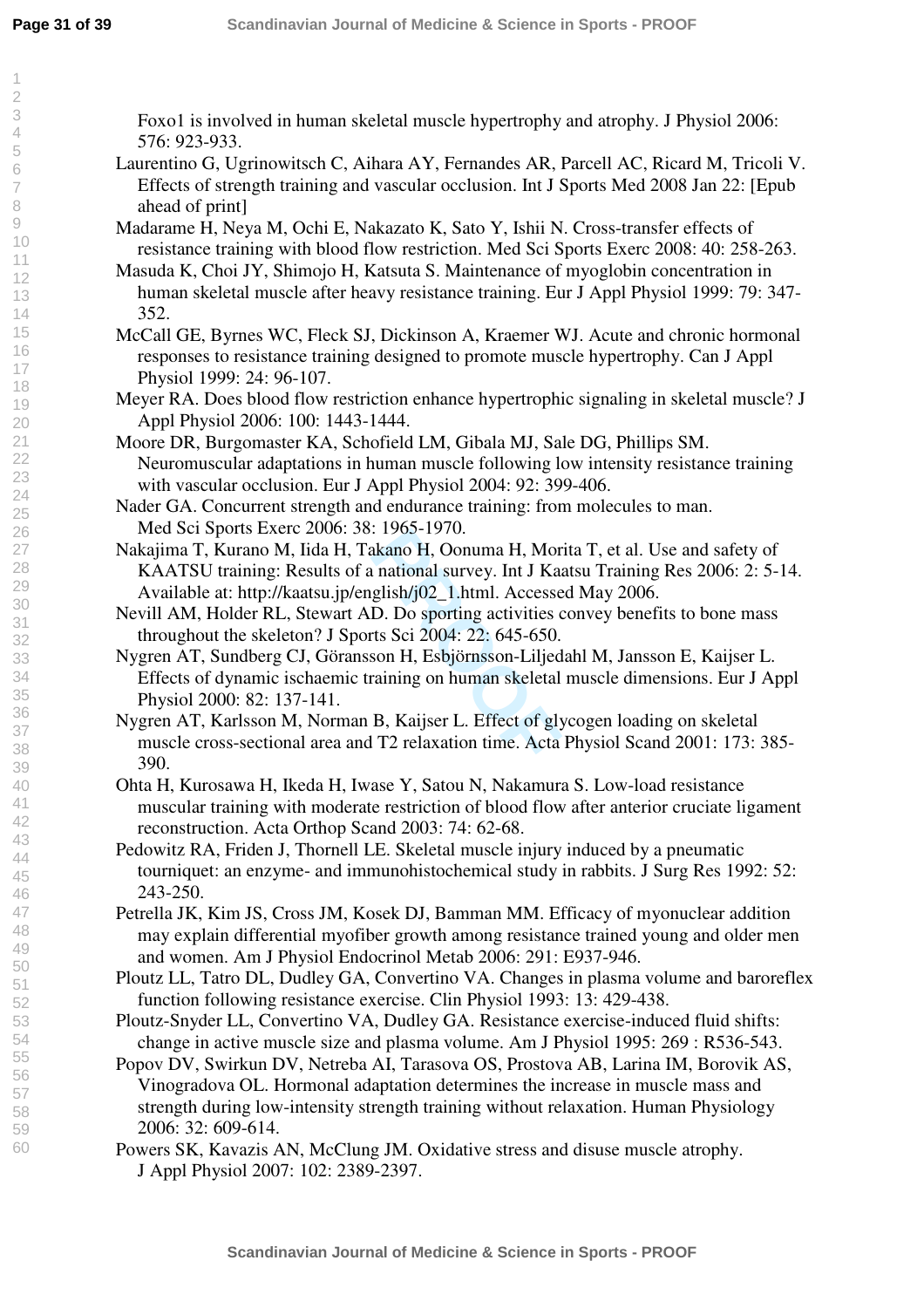- Raue U, Slivka D, Jemiolo B, Hollon C, Trappe S. Myogenic gene expression at rest and after a bout of resistance exercise in young (18-30 yr) and old (80-89 yr) women. J Appl Physiol 2006: 101: 53-59.
- Reeves ND, Maganaris CN, Narici MV. Effect of strength training on human patella tendon mechanical properties of older individuals. J Physiol 2003: 548: 971-81.
- Rennie MJ. Claims for the anabolic effects of growth hormone: a case of the emperor's new clothes? Br J Sports Med 2003: 37: 100-105.
- Rennie MJ, Wackerhage H, Spangenburg EE, Booth FW. Control of the size of the human muscle mass. Annu Rev Physiol 2004: 66: 799-828.
- Rooney KJ, Herbert RD, Balnave RJ. Fatigue contributes to the strength training stimulus. Med Sci Sports Exerc 1994: 26: 1160-1164.
- Roth SM, Martel GF, Ferrell RE, Metter EJ, Hurley BF, Rogers MA. Myostatin gene expression is reduced in humans with heavy-resistance strength training: a brief communication. Exp Biol Med (Maywood). 2003: 228: 706-709.
- Roth SM, Walsh S. Myostatin: a therapeutic target for skeletal muscle wasting. Curr Opin Clin Nutr Metab Care 2004: 7: 259-263.
- Rotto DM, Massey KD, Burton KP, Kaufman MP. Static contraction increases arachidonic acid levels in gastrocnemius muscles of cats. J Appl Physiol 1989: 66: 2721-2724.
- Sadamoto T, Bonde-Petersen F, Suzuki Y. Skeletal muscle tension, flow, pressure and EMG during sustained isometric contractions in humans. Eur J Appl Physiol 1983: 51: 395-408.
- Sahlin K, Söderlund K, Tonkonogi M, Hirakoba K. Phosphocreatine content in single fibers of human muscle after sustained submaximal exercise. Am J Physiol 1997: 273: C172- 178.
- Sato Y. The history and future of Kaatsu training. Int J Kaatsu Training Res 2005: 1: 1-5. Available at: http://kaatsu.jp/english/j01\_1.html. Accessed April 2005.
- i M, Hirakoba K. Phosphe<br>
i M, Hirakoba K. Phosphe<br>
d submaximal exercise. A<br>
Kaatsu training. Int J Kaat:<br>
glish/j01\_1.html. Accesse<br>
del KR, Blom P, Jensen O<br>
contraction of human skel<br>
ers JL, Lira VA, Soltow Q<br>
ynthase Sejerstedt OM., Hargens AR, Kardel KR, Blom P, Jensen O, Hermansen L. Intramuscular fluid pressure during isometric contraction of human skeletal muscle. J Appl Physiol 1984: 56: 287-295.
- Sellman JE, DeRuisseau KC, Betters JL, Lira VA, Soltow QA, Selsby JT, Criswell DS. In vivo inhibition of nitric oxide synthase impairs upregulation of contractile protein mRNA in overloaded plantaris muscle. J Appl Physiol 2006: 100: 258-265.
- Shen W, Prisk V, Li Y, Foster W, Huard J. Inhibited skeletal muscle healing in cyclooxygenase-2 gene-deficient mice: the role of PGE2 and PGF2alpha. J Appl Physiol 2006: 101: 1215-1221.
- Shinohara M, Kouzaki M,Yoshihisa T, Fukunaga T. Efficacy of tourniquet ischemia for strength training with low resistance. Eur J Appl Physiol 1998: 77: 189-191.
- Shoemaker JK, Hodge L, Hugson RL. Cardiorespiratory kinetics and femoral artery blood velocity during dynamic knee extension exercise. J Appl Physiol 1994: 77: 2625-2632.
- Simonsen EB, Klitgaard H, Bojsen-Møller F. The influence of strength training, swim training and ageing on the Achilles tendon and m. soleus of the rat. J Sports Sci 1995: 13: 291-295.
- Sjøgaard G, Savard G, Juel C. Muscle blood flow during isometric activity and its relation to muscle fatigue. Eur J Appl Physiol 1988: 57: 327-335.
- Smilios I, Pilianidis T, Karamouzis M, Tokmakidis SP. Hormonal responses after various resistance exercise protocols. Med Sci Sports Exerc 2003: 35: 644-654.
- Smith LW, Smith JD, Criswell DS. Involvement of nitric oxide synthase in skeletal muscle adaptation to chronic overload. J Appl Physiol 2002: 92: 2005-2011.
- Soltow QA, Betters JL, Sellman JE, Lira VA, Long JH, Criswell DS. Ibuprofen inhibits skeletal muscle hypertrophy in rats. Med Sci Sports Exerc 2006: 38: 840-846.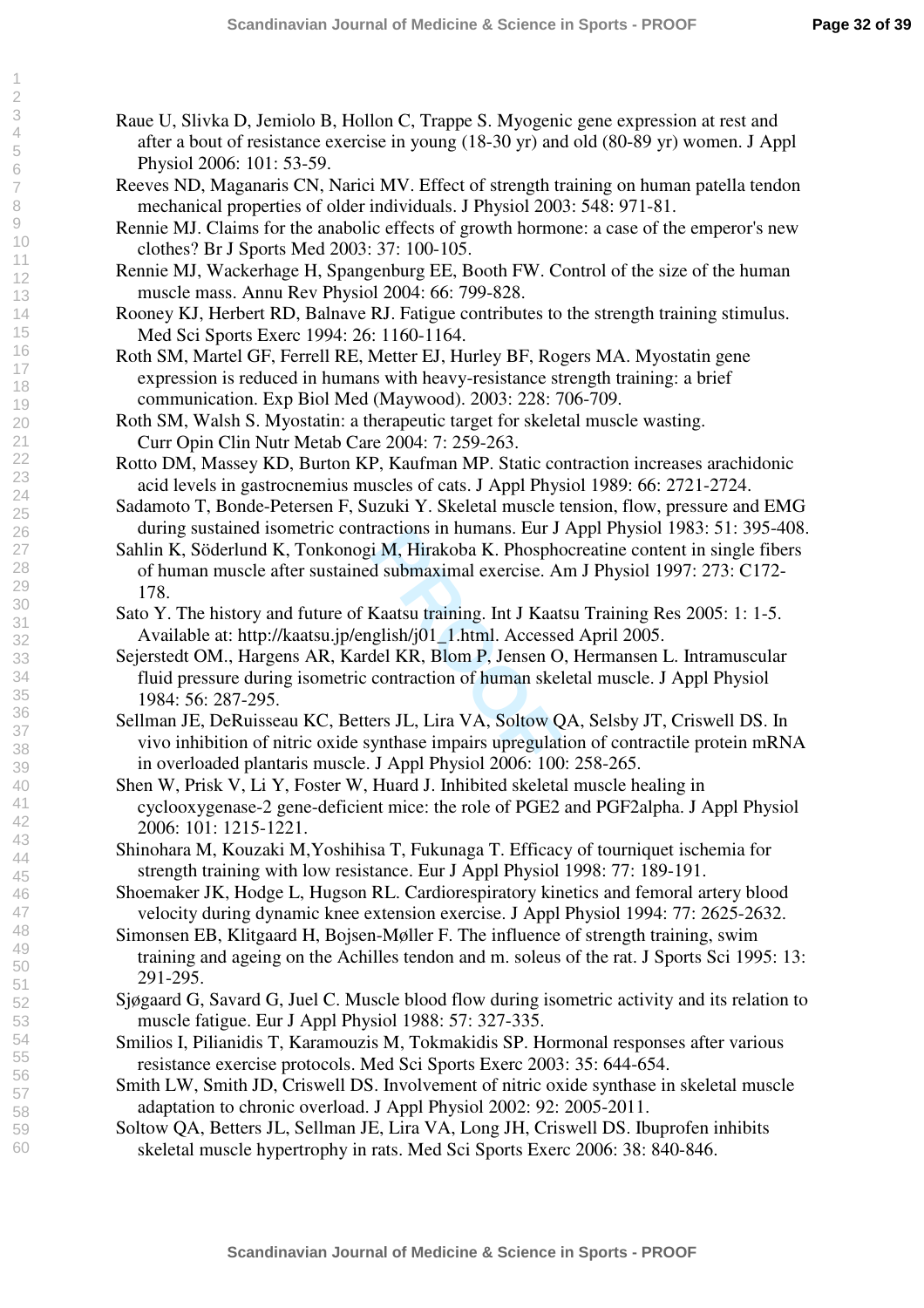- Spangenburg EE, McBride TA. Inhibition of stretch-activated channels during eccentric muscle contraction attenuates p70S6K activation. J Appl Physiol 2006: 100: 129-135. Spangenburg EE, Leroith D, Ward CW, Bodine SC. A functional insulin-like growth factor
- receptor is not necessary for load-induced skeletal muscle hypertrophy. J Physiol 2008: 586: 283-291.
- Stamler JS, Meissner G. Physiology of nitric oxide in skeletal muscle. Physiol Rev 2001: 81: 209-237.
- Symons JD, Theodossy SJ, Longhurst JC, Stebbins CL. Intramuscular accumulation of prostaglandins during static contraction of the cat triceps surae. J Appl Physiol 1991: 71: 1837-1842.
- Takano H, Morita T, Iida H, et al. Hemodynamic and hormonal responses to a short-term low-intensity resistance exercise with the reduction of muscle blood flow. Eur J Appl Physiol 2005: 95: 65-73.
- Takarada Y, Nakamura Y, Aruga S, Onda T, Miyazaki S, Ishii N. Rapid increase in plasma growth hormone after low-intensity resistance exercise with vascular occlusion. J Appl Physiol 2000a: 88: 61-65.
- Takarada Y, Takazawa H, Sato Y, Takebayashi S, Tanaka Y, Ishii N. Effects of resistance exercise combined with moderate vascular occlusion on muscular function in humans. J Appl Physiol 2000b: 88: 2097-2106.
- Takarada Y, Takazawa H, Ishii N. Applications of vascular occlusion diminish disuse atrophy of knee extensor muscles. Med Sci Sports Exerc 2000c: 32: 2035-2039.
- Takarada Y, Sato Y, Ishii N. Effects of resistance exercise combined with vascular occlusion on muscle function in athletes. Eur J Appl Physiol 2002: 86: 308-314.
- Replications of vascular of<br>
es. Med Sci Sports Exerc<br>
ests of resistance exercise co<br>
Eur J Appl Physiol 2002:<br>
W-intensity resistance exercise<br>
middle-aged women. J Str<br>
pooperative effects of exerc<br>
sity resistance exer Takarada Y, Ishii N. Effects of low-intensity resistance exercise with short interset rest period on muscular function in middle-aged women. J Strength Cond Res 2002 16: 123- 128.
- Takarada Y, Tsuruta T, Ishii N. Cooperative effects of exercise and occlusive stimuli on muscular function in low-intensity resistance exercise with moderate vascular occlusion. Jpn J Physiol 2004: 54: 585-592.
- Tappia PS, Dent MR, Dhalla NS. Oxidative stress and redox regulation of phospholipase D in myocardial disease. Free Radic Biol Med 2006: 41: 349-361.
- Tatsumi R, Liu X, Pulido A, Morales M, Sakata T, Dial S, Hattori A, Ikeuchi Y, Allen RE. Satellite cell activation in stretched skeletal muscle and the role of nitric oxide and hepatocyte growth factor. Am J Physiol Cell Physiol 2006: 290: C1487-1494.
- Teramoto M, Golding LA. Low-intensity exercise, vascular occlusion, and muscular adaptations. Res Sports Med 2006: 14: 259-271.
- Thompson MG, Palmer RM. Signalling pathways regulating protein turnover in skeletal muscle. Cell Signal 1998: 10: 1-11.
- Tidball JG. Mechanical signal transduction in skeletal muscle growth and adaptation. J Appl Physiol 2005: 98: 1900-1908.
- Trappe TA , Fluckey JD, White F, Lambert CP, Evans WJ. Skeletal muscle PGF(2)(alpha) and PGE(2) in response to eccentric resistance exercise: influence of ibuprofen acetaminophen. J Clin Endocrinol Metab 2001: 86: 5067-5070.
- Trappe TA , White F, Lambert CP, Cesar D, Hellerstein M, Evans WJ. Effect of ibuprofen and acetaminophen on postexercise muscle protein synthesis. Am J Physiol Endocrinol Metab 2002: 282: E551-556.
- Trappe T, Raue U, Williams R, Carrithers J, Hickner R. Effects of age and resistance exercise on skeletal muscle interstitial prostaglandin F(2alpha). Prostaglandins Leukot Essent Fatty Acids 2006: 74: 175-181.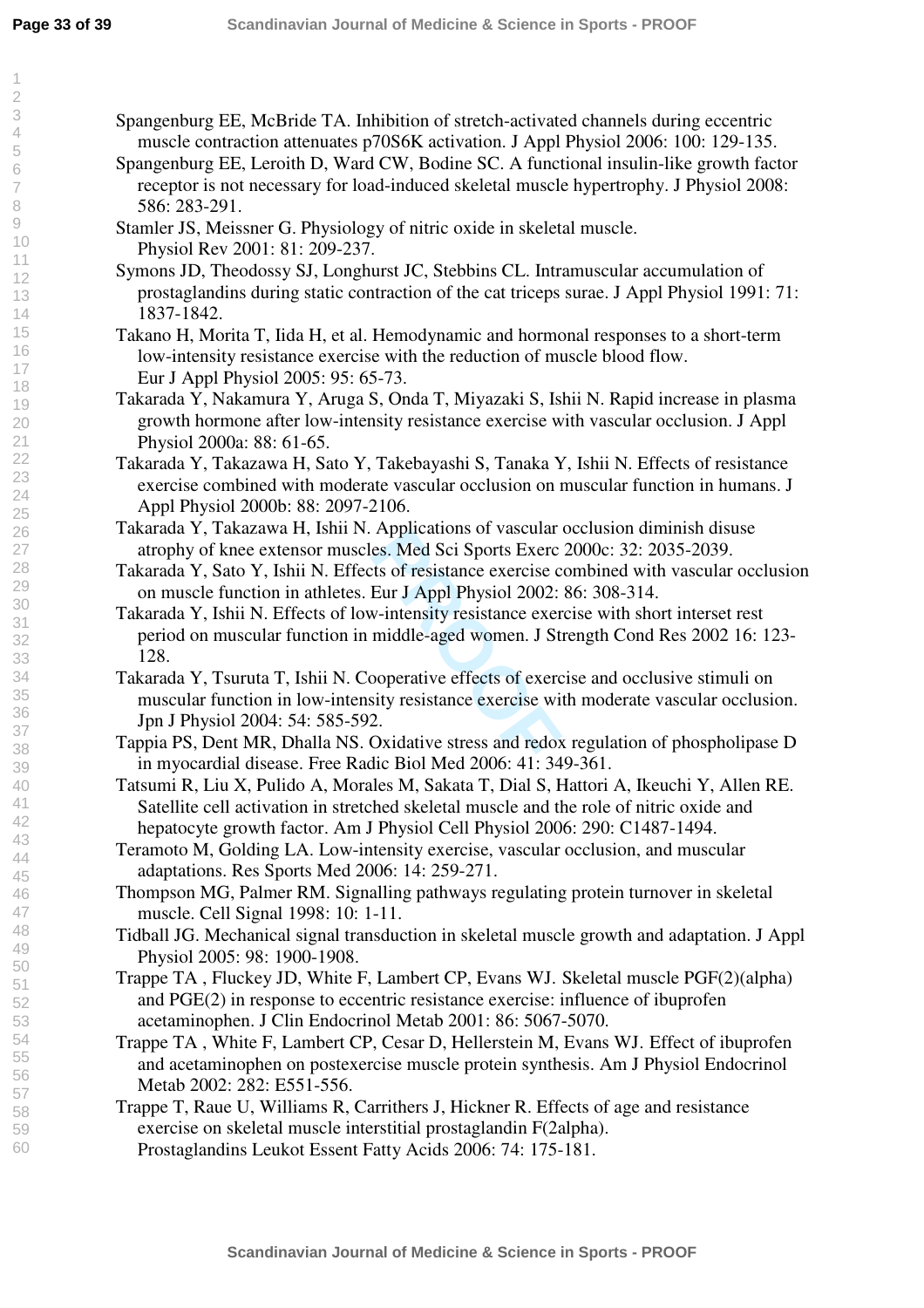- Vandenburgh HH. Mechanical forces and their second messengers in stimulating cell growth in vitro. Am J Physiol 1992: 262: R350-355.
- Viru A, Viru M. Nature of training effects. In: Garrett WE, Kirkendall DT (eds). Exercise and Sport Science. Philadelphia: Lippincott Williams & Wilkins, 2000: 67-96.
- Viru A, Jansson E, Viru A, Sundberg CJ. Effect of restricted blood flow on exercise-induced hormone changes in healthy men. Eur J Appl Physiol 1998: 77: 517-522.
- Vøllestad NK, Blom PC. Effect of varying exercise intensity on glycogen depletion in human muscle fibres. Acta Physiol Scand 1985: 125: 395-405.
- Vøllestad NK, Vaage O, Hermansen L. Muscle glycogen depletion patterns in type I and subgroups of type II fibres during prolonged severe exercise in man. Acta Physiol Scand 1984: 122: 433-441.
- Walker KS, Kambadur R, Sharma M, Smith HK. Resistance training alters plasma myostatin but not IGF-1 in healthy men. Med Sci Sports Exerc 2004: 36: 787-793.
- Wernbom M, Augustsson J, Thomeé R. Effects of vascular occlusion on muscular endurance in dynamic knee extension exercise at different submaximal loads. J Strength Cond Res 2006: 20: 372-377.
- Wernbom M, Augustsson J, Thomeé R. The influence of frequency, intensity, volume and mode of strength training on whole muscle cross-sectional area in humans. Sports Med 2007: 37: 225-264.
- Widegren U, Ryder JW, Zierath JR. Mitogen-activated protein kinase signal transduction in skeletal muscle: effects of exercise and muscle contraction. Acta Physiol Scand 2001: 172: 227-238.
- Willoughby DS. Effects of heavy resistance training on myostatin mRNA and protein expression. Med Sci Sports Exerc 2004: 36: 574-582.
- Wolff J. The law of bone remodeling (translated by P Maquet and R Furlong). Berlin; Springer Verlag: 1986.
- Example 2004: 36: 574-582.<br>
Property and muscle contraction<br>
resistance training on myorec 2004: 36: 574-582.<br>
Ing (translated by P Maque<br>
Res 2005: 1: 65-70. Availa<br>
Res 2005: 1: 65-70. Availa<br>
Hend. Accessed September 2. Yasuda T, Abe T, Sato Y, Midorikawa T, Kearns CF, Inoue K, Ryushi T, Ishii N. Muscle fiber cross-sectional area is increased after two weeks of twice daily KAATSU-resistance training. Int J Kaatsu Training Res 2005: 1: 65-70. Available at: http://kaatsu.jp/english/j01\_2.html. Accessed September 2005.
- Zhang SJ, Truskey GA, Kraus WE. Effect of cyclic stretch on beta1D-integrin expression and activation of FAK and RhoA. Am J Physiol Cell Physiol 2007: 292: C2057-2069.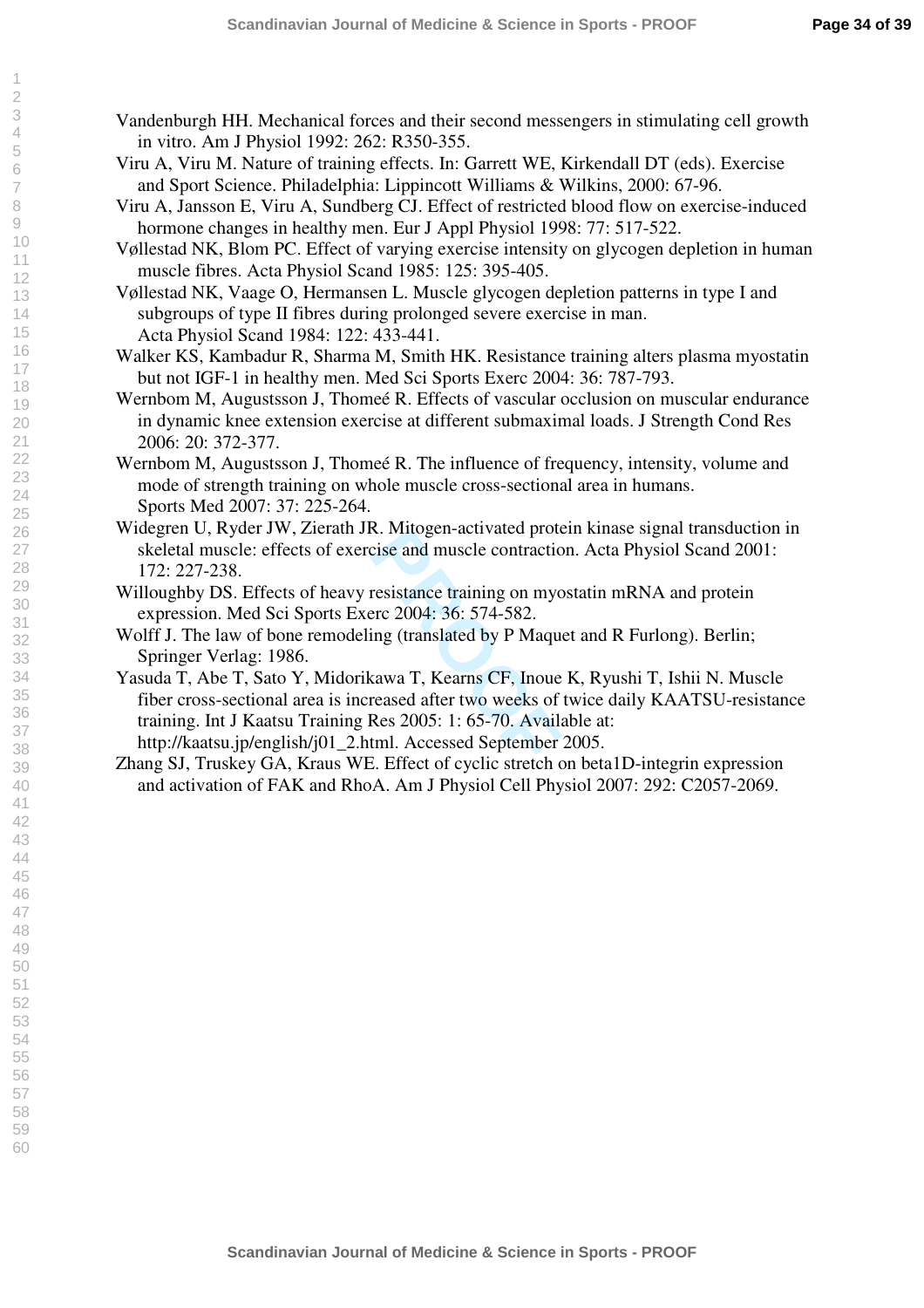Table 1. Studies examining training effects of resistance exercise combined with vascular occlusion.

| Reference                 | Gender, Age<br>No of<br>subjects |                      | Training<br>status                        | Training-<br>methods                                              | Exercise(s)                                                          | <b>Intensity</b><br>% of 1RM | <b>Sets</b> | <b>Reps</b> | <b>Rest</b><br>between<br>sets | Frequency<br>(sessions/<br>week) | Period<br>length<br>(days) | Change in<br>muscle<br>strength $(\% )$                        | Change in<br>muscle size<br>$(\%$ , CSA) | % change<br>per day,<br>method | <b>Comments</b>                                                                                                                             |
|---------------------------|----------------------------------|----------------------|-------------------------------------------|-------------------------------------------------------------------|----------------------------------------------------------------------|------------------------------|-------------|-------------|--------------------------------|----------------------------------|----------------------------|----------------------------------------------------------------|------------------------------------------|--------------------------------|---------------------------------------------------------------------------------------------------------------------------------------------|
| Shinohara<br>et al (1998) | Male<br>(5)                      | 23<br>$(19 -$<br>29) | Untrained                                 | <b>Isometric</b><br>(+vascular<br>occlusion)                      | Knee-<br>extension<br>(unilateral)                                   | 40% of<br><b>MVC</b>         | $\mathbf 1$ | $~1$ - 36   |                                | 3                                | 28                         | $+26%$<br>(MVC)                                                |                                          |                                | Continuous severe<br>occlusion, >250 mm<br>Hq, cuff width not<br>reported. Intermittent<br>exercise, 2 s duration<br>with 3 s rest between. |
|                           |                                  |                      |                                           | Isometric                                                         | Knee-<br>extension<br>(unilateral)                                   | 40% of<br><b>MVC</b>         | $\mathbf 1$ | $~1$ - 36   |                                | 3                                | 28                         | $+9%$<br>(MVC)                                                 |                                          |                                | Contralateral leg which<br>was trained as above<br>but without occlusion.                                                                   |
| Takarada<br>et al (2000)  | Female<br>(11)                   | $58\pm2$             | Untrained                                 | Conc+Ecc<br>Weight<br>resistance<br>$($ + VO)<br>Conc+Ecc<br>(WR) | Elbow<br>flexion<br>(unilateral)<br>Elbow<br>flexion<br>(unilateral) | 53%                          | 3           | ~18         | 60 s                           | $\overline{2}$                   | 112                        | $+18.4%$<br>(average of<br>torques, -90<br>to $90^{\circ}/s$ ) | $+20.3$<br>(biceps)                      | $+0.22$<br>(MRI)               | Continuous partial<br>occlusion. Cuff width =<br>33 mm, cuff pressure                                                                       |
|                           |                                  |                      |                                           |                                                                   |                                                                      |                              |             |             |                                |                                  |                            |                                                                | $+17.8$<br>(brachialis)                  | $+0.18$                        | $~110$ mm Hg. Training<br>to failure in each set.                                                                                           |
|                           |                                  |                      |                                           |                                                                   |                                                                      | 76%                          | 3           | ~19         | 60 s                           | $\overline{2}$                   | 112                        | $+22.6%$<br>(average of<br>torques, -90                        | $+18.4$<br>(biceps)                      | $+0.16$<br>(MRI)               | Contralateral arm<br>trained at high intensity<br>without occlusion.                                                                        |
|                           |                                  |                      |                                           |                                                                   |                                                                      |                              |             |             |                                |                                  |                            | to $90^{\circ}/s$ )                                            | $+11.8$<br>(brachialis)                  | $+0.11$                        | Training to failure in<br>each set.                                                                                                         |
|                           | F<br>(8)                         | $57+2$               | Untrained                                 | Conc+Ecc<br>(WR)                                                  | Elbow<br>flexion<br>(unilateral)                                     | 54%                          | 3           | ~18         | 60 s                           | $\overline{2}$                   | 112                        | $+1.0%$<br>(average of<br>torques, -90                         | $+6.9$<br>(biceps)                       | $+0.06$<br>(MRI)               | Group that trained at<br>the same relative                                                                                                  |
|                           |                                  |                      |                                           |                                                                   |                                                                      |                              |             |             |                                |                                  |                            | to $90^{\circ}/s$ )                                            | $+3.8$<br>(brachialis)                   | $+0.03$                        | intensity and volume<br>but without occlusion.                                                                                              |
| Takarada<br>et al (2002)  | M<br>(6)                         | 25±1                 | Strength-<br>trained<br>rugby-<br>players | Conc+Ecc<br>$(WR + VO)$                                           | Knee-<br>extension<br>(bilateral)                                    | 50%                          | 5           | ~16         | 30 <sub>s</sub>                | $\overline{c}$                   | 56                         | $+14.3%$<br>(average of<br>torques, 0 to<br>$180^{\circ}/s$ )  | $+12.3$<br>(quadriceps)                  | $+0.22$<br>(MRI)               | Continuous partial<br>occlusion. Cuff width =<br>33 mm, cuff pressure<br>~196 mm Hg. Training<br>to failure in each set.                    |
|                           | M<br>(5)                         | $26 + 1$             | Strength-<br>trained<br>rugby-<br>players | Conc+Ecc<br>(WR)                                                  | Knee-<br>extension<br>(bilateral)                                    | 50%                          | 5           | ~16         | 30 <sub>s</sub>                | 2                                | 56                         | $+3.2%$<br>(average of<br>torques, 0 to<br>$180^\circ$ /s)     |                                          |                                | Group that trained at<br>the same relative<br>intensity and volume<br>but without occlusion.                                                |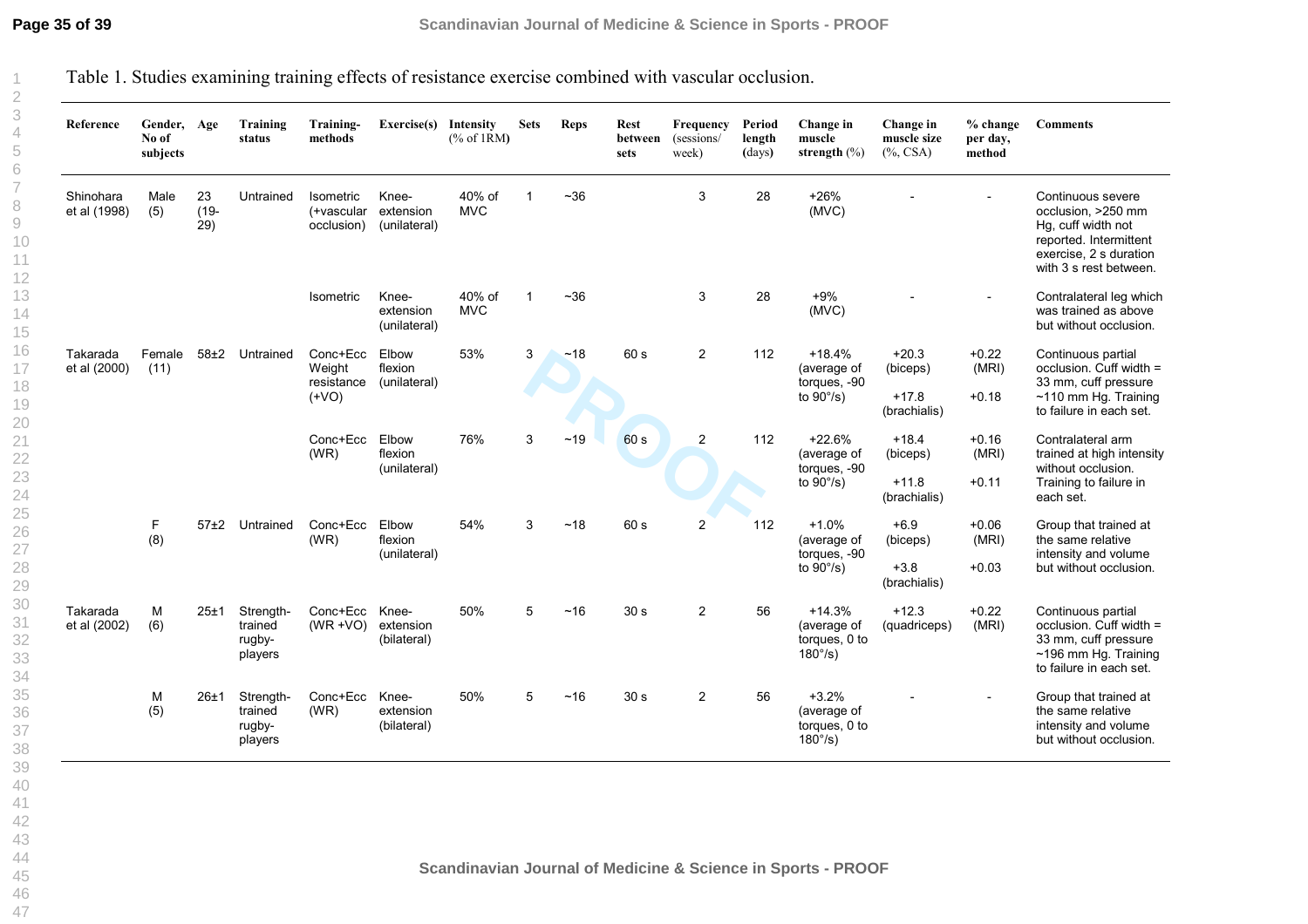Table 1. (Continued)

| Reference                                                 | Gender, Age<br>No of<br>subjects |          | Training<br>status   | Training-<br>methods              | Exercise(s)                       | Intensity<br>% of 1RM | <b>Sets</b> | <b>Reps</b> | Rest<br>between<br>sets | Frequency<br>(sessions/<br>week) | Period<br>length<br>(days) | Change in<br>muscle<br>strength $(\% )$                                               | Change in<br>muscle size<br>$(\%$ , CSA)                                          | $%$ change<br>per day,<br>method       | <b>Comments</b>                                                                                                                                                           |
|-----------------------------------------------------------|----------------------------------|----------|----------------------|-----------------------------------|-----------------------------------|-----------------------|-------------|-------------|-------------------------|----------------------------------|----------------------------|---------------------------------------------------------------------------------------|-----------------------------------------------------------------------------------|----------------------------------------|---------------------------------------------------------------------------------------------------------------------------------------------------------------------------|
| Burgo-<br>master<br>et al (2003,<br>Moore et al<br>(2004) | M<br>(8)                         | $20\pm0$ | Untrained            | Conc+Ecc<br>$(WR+VO)$             | Elbow<br>flexion<br>(unilateral)  | $~50\%$               | $3-6$       | $~5 - 10$   | 60 s                    | $\overline{c}$                   | 56                         | $+10.5$<br>(concentric<br>torque $60^{\circ}/s$ )<br>$+23$<br>(1RM)<br>$+10$<br>(MVC) |                                                                                   | $\overline{\phantom{0}}$               | Continuous partial<br>occlusion. Cuff width =<br>70 mm, cuff pressure<br>$~100$ mm Hg. 5minutes<br>rest between set 3 & 4.<br>Training to failure in<br>most of the sets. |
|                                                           |                                  |          |                      | Conc+Ecc<br>(WR)                  | Elbow<br>flexion<br>(unilateral)  | $~50\%$               | $3-6$       | $~5 - 10$   | 60 s                    | 2                                | 56                         | $+9.6%$<br>(concentric<br>torque 60°/s)<br>$+23$<br>(1RM)<br>$+0$<br>(MVC)            |                                                                                   |                                        | Contralateral arm<br>which was trained<br>without occlusion.<br>Number of repetitions<br>was matched to that of<br>the occluded arm.                                      |
| Takarada<br>et al (2004)                                  | м<br>(6)                         | 21±1     | Physically<br>active | Conc+Ecc<br>$(WR+VO)$             | Knee-<br>extension<br>(bilateral) | 16-22%                | 5           | $15 - 23$   | 60 s                    | $\overline{2}$                   | 56                         | $+9.2%$<br>(average of<br>torques, 0 to<br>$180^{\circ}/s$ )                          | $+10.3$                                                                           | $+0.18$<br>(MRI)                       | Continuous partial<br>occlusion. Cuff width =<br>90 mm, cuff pressure<br>~218 mm Hg. Training<br>to failure in each set.                                                  |
|                                                           | M<br>(6)                         | 22±1     | Physically<br>active | Conc+Ecc<br>(WR)                  | Knee-<br>extension<br>(bilateral) | 16-22%                | 5           | 15-23       | 60 s                    | $\overline{2}$                   | 56                         | $+3.1%$<br>(average of<br>torques, 0 to<br>$180^{\circ}/s$ )                          | $+1$                                                                              | $+0.02$<br>(MRI)                       | Group that trained at<br>the same relative<br>intensity but without<br>occlusion.                                                                                         |
| Abe et al<br>(2005a)                                      | M<br>(9)                         | $24\pm8$ | Physically<br>active | Conc+Ecc<br>$(WR+VO)$             | Squat<br>(machine)                | 20%                   | 3           | 15          | 30 <sub>s</sub>         | 12<br>(6 days,<br>2x/d)          | 14                         | $+16.8%$<br>(1RM)                                                                     | $+8.0$<br>(quadriceps)<br>$+8.0$<br>(adductors)<br>$+9.1$<br>(gluteus<br>maximus) | $+0.57$<br>(MRI)<br>$+0.57$<br>$+0.65$ | Continuous partial<br>occlusion. Narrow cuff,<br>width not reported.<br>Pressure increased<br>from $~160$ to<br>240 mm Hg during the<br>training period.                  |
|                                                           |                                  |          |                      | Conc+Ecc Knee<br>(WR +VO) flexion |                                   | 20%                   | 3           | 15          | 30 <sub>s</sub>         | 12<br>(6 days,<br>2x/d)          | 14                         | $+22.6%$<br>(1RM)                                                                     | $+10.7%$<br>(hamstrings)                                                          | $+0.76$<br>(MRI)                       |                                                                                                                                                                           |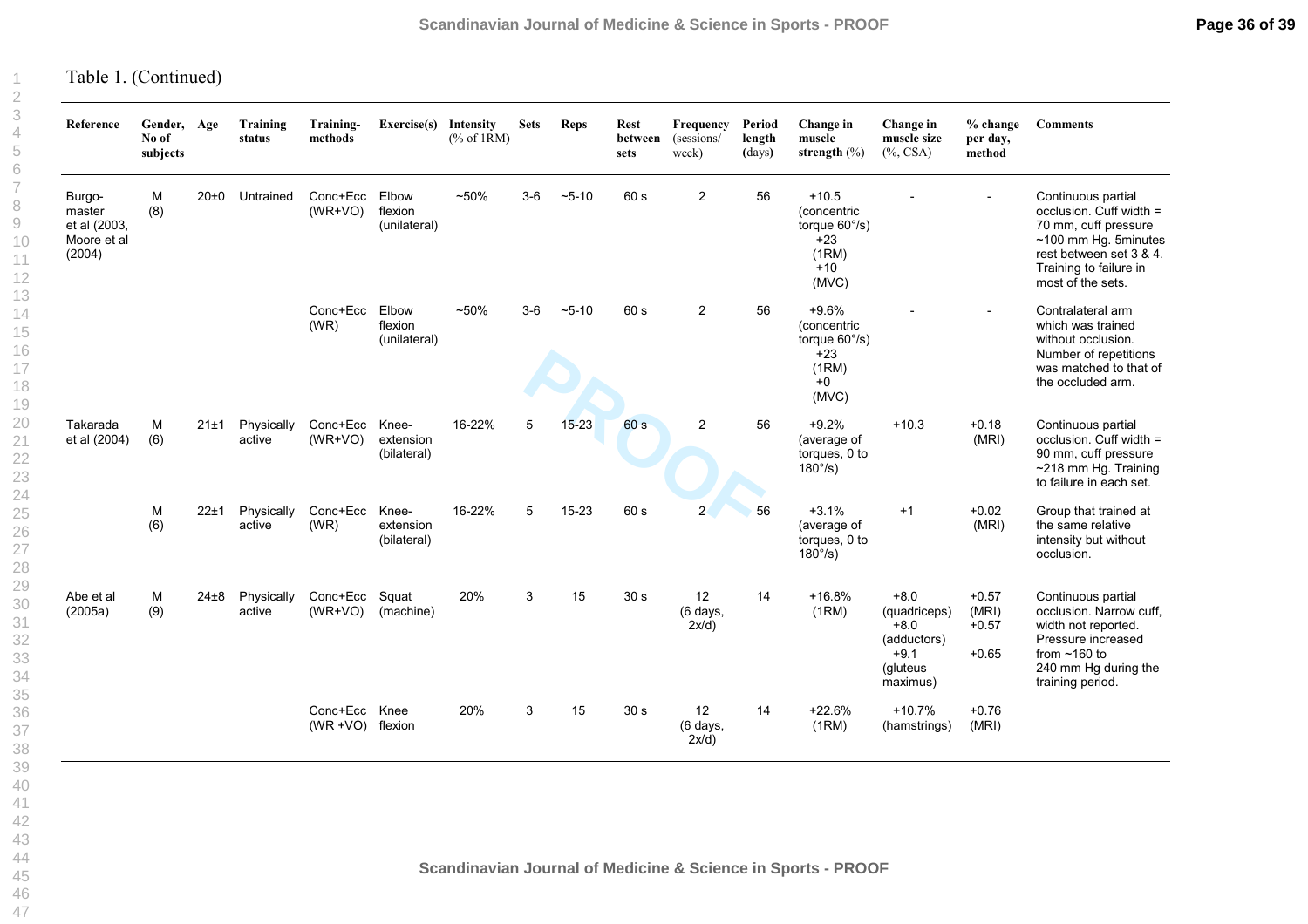Table 1. (Continued)

| Reference                           | Gender, Age<br>No of<br>subjects |                          | Training<br>status             | Training-<br>methods  | Exercise(s)                        | Intensity<br>% of 1RM | <b>Sets</b> | <b>Reps</b> | <b>Rest</b><br>between<br>sets | Frequency<br>(sessions/<br>week)     | Period<br>length<br>(days) | Change in<br>muscle<br>strength $(\%)$ | Change in<br>muscle size<br>$(\%$ , CSA)                                          | $%$ change<br>per day,<br>method       | <b>Comments</b>                                                                                                                                             |
|-------------------------------------|----------------------------------|--------------------------|--------------------------------|-----------------------|------------------------------------|-----------------------|-------------|-------------|--------------------------------|--------------------------------------|----------------------------|----------------------------------------|-----------------------------------------------------------------------------------|----------------------------------------|-------------------------------------------------------------------------------------------------------------------------------------------------------------|
| Abe et al<br>(2005a)<br>(continued) | M<br>(7)                         | $24\pm8$                 | Physically<br>active           | Conc+Ecc<br>(WR)      | Squat<br>(machine)                 | 20%                   | 3           | 15          | 30 <sub>s</sub>                | 12<br>(6 days,<br>2x/d)              | 14                         | $+8.9%$<br>(1RM)                       | $+1.8$<br>(quadriceps)<br>$+0.2$<br>(adductors)<br>$+1.4$<br>(gluteus<br>maximus) | $+0.13$<br>(MRI)<br>$+0.01$<br>$+0.10$ | Group that trained at<br>the same relative<br>intensity but without<br>occlusion.                                                                           |
|                                     |                                  |                          |                                | Conc+Ecc<br>(WR)      | Knee<br>flexion                    | 20%                   | 3           | 15          | 30 <sub>s</sub>                | 12<br>(6 days,<br>$2x/d$ )           | 14                         | $+1.3%$<br>(1RM)                       | $+1.5%$<br>(hamstrings)                                                           | $+0.11$<br>(MRI)                       |                                                                                                                                                             |
| Abe et al<br>(2005b)                | М<br>(9)                         | $\overline{\phantom{a}}$ | Track and<br>field<br>athletes | Conc+Ecc<br>$(WR+VO)$ | Squat<br>(machine)                 | 20%                   | 3           | 15          | 30 <sub>s</sub>                | 14<br>$(7 \text{ days},$<br>$2x/d$ ) | 8                          | $+9.6%$<br>(1RM)                       | $+5.9$<br>(quadriceps<br>thickness)                                               | $+0.74$<br>(UL)                        | Continuous partial<br>occlusion. Narrow cuff,<br>width not reported.                                                                                        |
|                                     |                                  |                          |                                | Conc+Ecc<br>$(WR+VO)$ | Knee<br>flexion                    | 20%                   | 3           | 15          | 30 <sub>s</sub>                | 12<br>(7 days,<br>2x/d)              | 8                          |                                        | $+4.5%$<br>(hamstrings<br>thickness)                                              | $+0.56$<br>(UL)                        | Pressure increased<br>from $~160$ to<br>240 mm Hg during the<br>training period.                                                                            |
|                                     | M<br>(6)                         | $\overline{a}$           | Track and<br>field<br>athletes | Conc+Ecc<br>(WR)      | Squat<br>(machine)                 | 20%                   | 3           | 15          | 30 <sub>s</sub>                | 14<br>(7 days,<br>2x/d)              | $\overline{8}$             | $+4.8%$<br>(1RM)                       | ±0<br>(quadriceps<br>thickness)                                                   | ±0<br>(UL)                             | Group that trained at<br>same relative intensity<br>but without occlusion.                                                                                  |
|                                     |                                  |                          |                                | Conc+Ecc<br>(WR)      | Knee<br>flexion                    | 20%                   | 3           | 15          | 30 <sub>s</sub>                | 14<br>(7 days,<br>2x/d)              | 8                          |                                        | ±0<br>(hamstrings<br>thickness)                                                   | ±0<br>(UL)                             |                                                                                                                                                             |
| Kubo et al<br>(2006)                | M<br>(9)                         | 25±2                     |                                | Conc+Ecc<br>$(WR+VO)$ | Knee-<br>extension<br>(unilateral) | 20%                   | 4           | $12 - 25$   | 30 <sub>s</sub>                | 3                                    | 84                         | $+7.8%$<br>(MVC)                       | $+5.9$<br>(quadriceps<br>volume)                                                  | $+0.07$                                | Continuous partial<br>occlusion. Narrow cuff,<br>width not reported.<br>Cuff pressure<br>increased from ~180 to<br>240 mm Hg during the<br>training period. |
|                                     |                                  |                          |                                | Conc+Ecc<br>(WR)      | Knee-<br>extension<br>(unilateral) | 80%                   | 4           | 10          | 60 s                           | 3                                    | 84                         | $+16.8%$<br>(MVC)                      | $+7.4$<br>(quadriceps<br>volume)                                                  | $+0.09$                                | Contralateral leg which<br>was trained without<br>occlusion and at<br>heavier loads.                                                                        |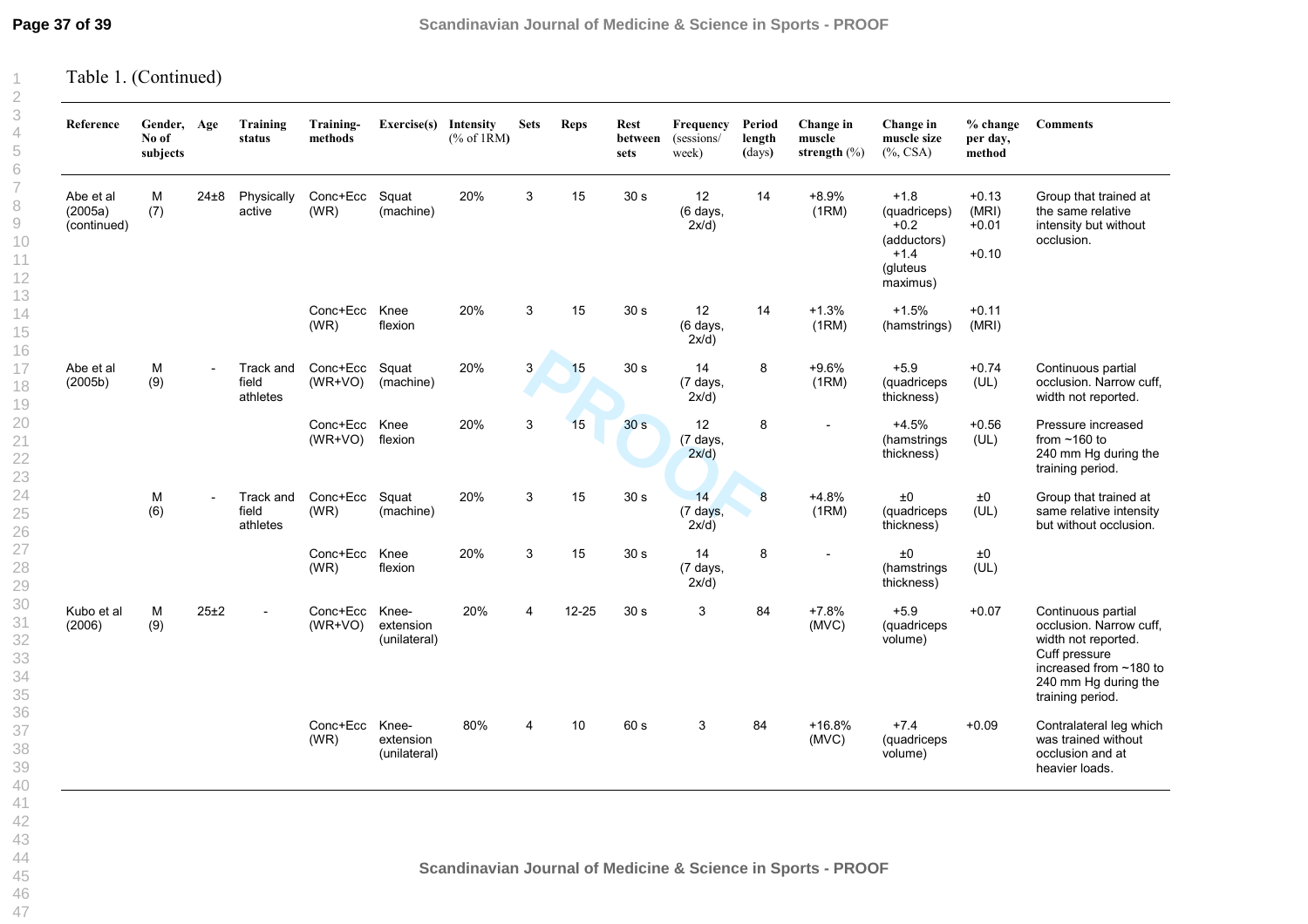| No of<br>subjects | Gender, Age | Training<br>status   | Training-<br>methods  | Exercise(s) Intensity            | % of 1RM                                                                                  | <b>Sets</b>    | Reps      | <b>Rest</b><br>between<br>sets | Frequency<br>(sessions/<br>week) | Period<br>length<br>(days) | Change in<br>muscle<br>strength $(\%)$ | Change in<br>muscle size<br>$(\%$ , CSA) | % change<br>per day,<br>method | <b>Comments</b>                                                                                                       |
|-------------------|-------------|----------------------|-----------------------|----------------------------------|-------------------------------------------------------------------------------------------|----------------|-----------|--------------------------------|----------------------------------|----------------------------|----------------------------------------|------------------------------------------|--------------------------------|-----------------------------------------------------------------------------------------------------------------------|
| M<br>(8)          |             | Untrained            | $(WR+VO)$             | (bilateral)                      | 30%                                                                                       | 3              | 15-30     | 30 <sub>s</sub>                | $\overline{a}$                   | 70                         | +19.6%<br>(MVC)                        | $+4.3$<br>(quadriceps)                   | $+0.06$<br>(MRI)               | Continuous partial<br>occlusion. Cuff width =<br>40 mm. Cuff pressure<br>increased from ~160 to                       |
|                   |             |                      |                       |                                  | 30%                                                                                       | 3              | 15-30     | 30 <sub>s</sub>                | $\overline{c}$                   | 70                         | $+18.3%$<br>(MVC)                      | $+5.7%$<br>(hamstrings)                  | $+0.08$<br>(MRI)               | 240 mm Hg during the<br>training period.                                                                              |
|                   |             |                      | Conc+Ecc<br>(WR)      | Elbow<br>flexion<br>(unilateral) | 50%                                                                                       | 3              | 10        | 180 s                          | 2                                | 70                         | $+9.0%$<br>(MVC)                       | $+11.5%$<br>(elbow<br>flexors)           | $+0.16$<br>(MRI)               | Arm was trained<br>without vascular<br>occlusion.                                                                     |
| M<br>(7)          |             | Untrained            | Conc+Ecc<br>(WR)      | Knee ext.<br>(bilateral)         | 30%                                                                                       | 3              | $15 - 30$ | 30 <sub>s</sub>                | $\overline{c}$                   | 70                         | $+4.6%$<br>(MVC)                       | $-1.3$<br>(quadriceps)                   | $-0.02$<br>(MRI)               | Group that trained<br>without occlusion.                                                                              |
|                   |             |                      | (WR)                  | Knee flex.<br>(bilateral)        | 30%                                                                                       | $\overline{3}$ | $15 - 30$ | 30 <sub>s</sub>                | $\overline{2}$                   | 70                         | $+2.9%$<br>(MVC)                       | $+0.3%$<br>(hamstrings)                  | $+0.00$<br>(MRI)               |                                                                                                                       |
|                   |             |                      | Conc+Ecc<br>(WR)      | Elbow<br>flexion<br>(unilateral) | 50%                                                                                       | $\mathbf{3}$   | 10        | 180 s                          | $\overline{2}$                   | 70                         | $+3.5%$<br>(MVC)                       | $+3.5%$<br>(elbow<br>flexors)            | $+0.05$<br>(MRI)               | Arm was trained<br>without vascular<br>occlusion.                                                                     |
| M<br>(8)          | $24\pm3$    | Physically<br>active | Conc+Ecc<br>$(WR+VO)$ | Knee ext.<br>(unilateral)        | $~180\%$                                                                                  | $3 - 4$        | 6         | 120 s                          | $\overline{2}$                   | 56                         | $+34.5%$<br>(1RM)                      | $+5.0$<br>(quadriceps)                   | $+0.09$<br>(MRI)               | Intermittent occlusion.<br>Cuff width = $140$ mm.<br>Cuff pressure =126<br>mm Hg. Training to<br>failure in each set. |
|                   |             |                      | Conc+Ecc<br>(WR)      | Knee ext.<br>(unilateral)        | $-80%$                                                                                    | $3 - 4$        | 6         | 120 s                          | $\overline{2}$                   | 56                         | +36.9%<br>(1RM)                        | $+6.1$<br>(quadriceps)                   | $+0.11$<br>(MRI)               | Contralateral leg which<br>was trained without<br>occlusion. Training to<br>failure in each set.                      |
| M<br>(8)          | 22±3        | Physically<br>active | (WR+VO)               | Knee ext.<br>(bilateral)         | 30%                                                                                       | $3 - 4$        | 12        | 120 <sub>s</sub>               | 2                                | 56                         | $+35.3%$<br>(1RM)                      | $+4.5$<br>(quadriceps)                   | $+0.08$<br>(MRI)               | Intermittent occlusion.<br>Cuff width = $140$ mm.<br>Cuff pressure =131<br>mm Hg. Training to<br>failure in each set. |
|                   |             |                      | Conc+Ecc<br>(WR)      | Knee ext.<br>(unilateral)        | 80%                                                                                       | $3 - 4$        | 12        | 120 s                          | 2                                | 56                         | $+37.6%$<br>(MVC)                      | $+3.2$<br>(quadriceps)                   | $+0.06$<br>(MRI)               | Contralateral leg which<br>was trained without<br>occlusion. Training to<br>failure in each set.                      |
|                   |             |                      | $22\pm2$<br>$22 + 4$  |                                  | Conc+Ecc Knee ext.<br>Conc+Ecc Knee flex.<br>(WR +VO) (bilateral)<br>Conc+Ecc<br>Conc+Ecc |                |           |                                |                                  |                            |                                        |                                          |                                |                                                                                                                       |